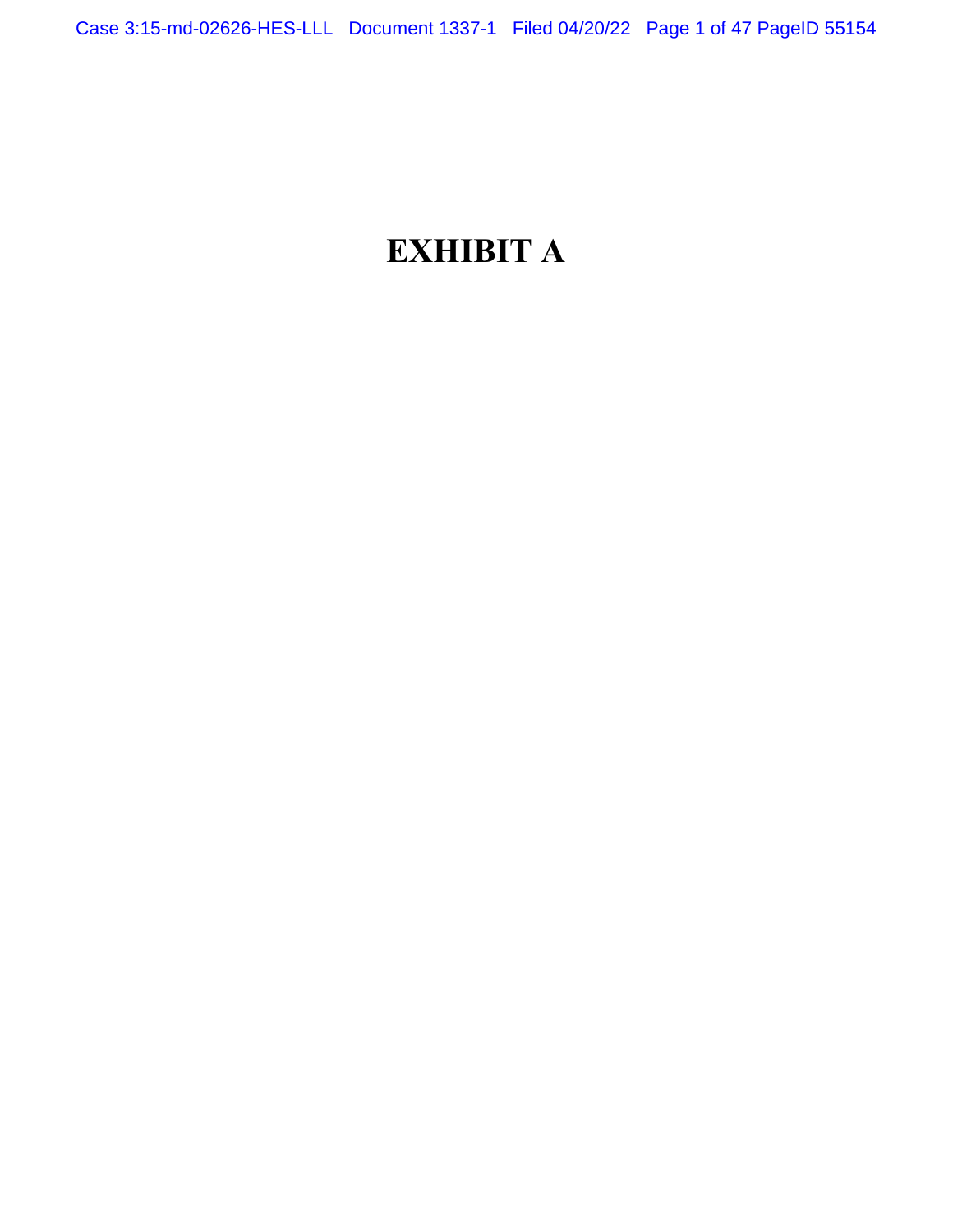# **UNITED STATES DISTRICT COURT MIDDLE DISTRICT OF FLORIDA**

| In Re:                                                        | Case No. 3:15-md-2626-HES-LLL                                                                                    |
|---------------------------------------------------------------|------------------------------------------------------------------------------------------------------------------|
| <b>DISPOSABLE CONTACT LENS</b><br><b>ANTITRUST LITIGATION</b> | <b>Judge Harvey E. Schlesinger</b><br>Judge Virginia M. Hernandez Covington<br>Magistrate Judge Laura L. Lambert |
| THIS DOCUMENT RELATES TO:<br><b>All Class Actions</b>         |                                                                                                                  |

# **SETTLEMENT AGREEMENT**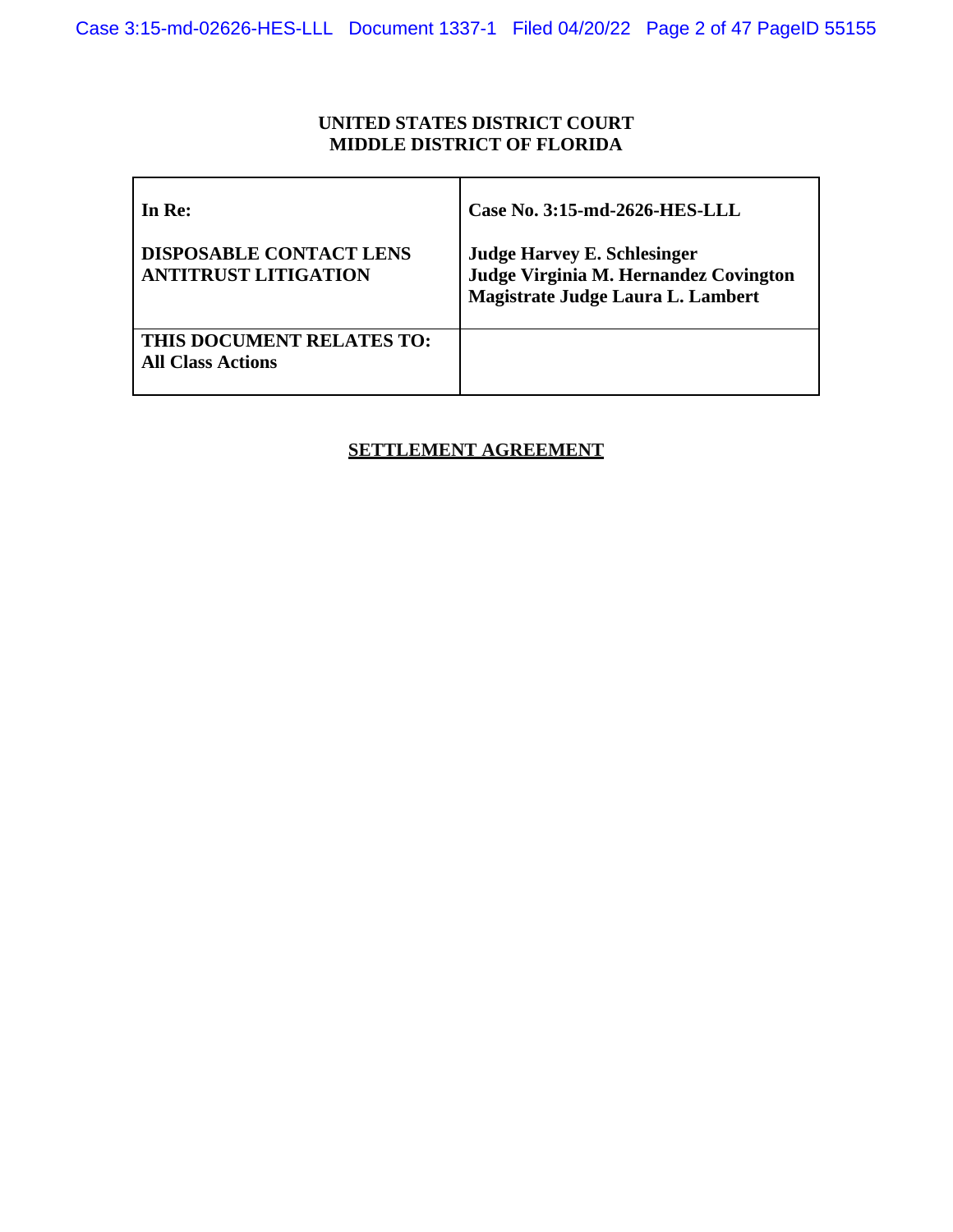This Stipulation and Agreement of Settlement (the "Stipulation" or the "Settlement Agreement"), dated March 23, 2022 (the "Execution Date"), submitted pursuant to Rule 23 of the Federal Rules of Civil Procedure and Rule 408 of the Federal Rules of Evidence, embodies a settlement (the "Settlement") made and entered into by and among: (i) Rachel Berg, Miriam Pardoll, Jennifer Sineni, Elyse Ulino, Susan Gordon, Cora Beth Smith, Brett Watson, Tamara O'Brien, Sheryl Marean, Catherine Dingle, Amanda Cunha, Alexis Ito, Kathleen Schirf, John Machikawa, and Joseph Felson (collectively, "Plaintiffs"), for themselves and on behalf of each Settlement Class Member, on the one hand, and (ii) Defendant Alcon Vision, LLC f/k/a Alcon Laboratories, Inc. ("Alcon"), on the other hand, by and through their counsel of record in the above-captioned litigation pending in the United States District Court for the Middle District of Florida, and any other actions that may be transferred or consolidated into this litigation (the "Action"). This Stipulation is intended by the parties to fully, finally, and forever resolve, discharge, and settle the Released Claims upon and subject to the terms and conditions hereof and subject to the approval of the Court. Throughout this Stipulation, all capitalized terms used, but not immediately defined, have the meanings given to them in Section IV.l below.

#### **I. PLAINTIFFS' CLAIMS AND BENEFITS OF SETTLEMENT**

Plaintiffs' Lead Counsel believe Plaintiffs' claims asserted in the Action have merit. However, Lead Counsel recognize and acknowledge the expense and length of continued proceedings necessary to prosecute the Action against Alcon through trial and potential appeal. Lead Counsel also have taken into account the uncertain outcome and risks of further litigation, especially in complex matters such as this Action. Lead Counsel also are aware of the risks presented by Alcon's arguments at trial or on appeal. Lead Counsel believe that the Settlement set forth in this Stipulation confers substantial benefits upon the Settlement Class in light of the circumstances present here. Based on their evaluation, Lead Counsel have determined that the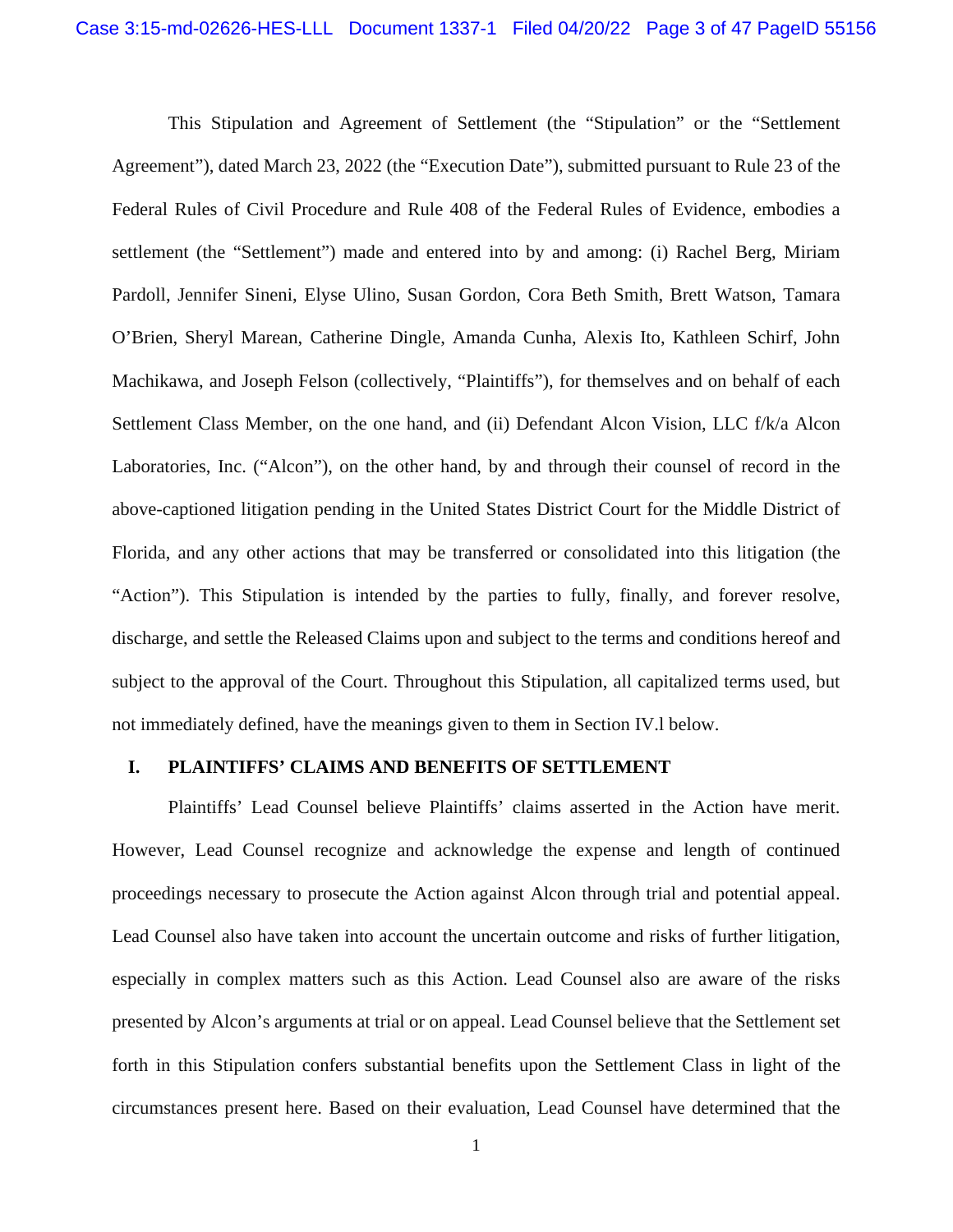Settlement set forth in this Stipulation is in the best interests of Plaintiffs and the Settlement Class, and is fair, reasonable, and adequate.

#### **II. ALCON'S DENIALS OF WRONGDOING AND LIABILITY**

Alcon has consistently denied and continues to deny that it has violated any laws and maintains that its conduct was at all times proper and in compliance with all applicable provisions of law in all material respects. Alcon has denied and continues to deny specifically each and all of the claims and contentions of wrongful conduct alleged in the Action, along with all charges of wrongdoing or liability against it arising out of any of the conduct alleged, or that could have been alleged, in the Action.

#### **III. ALCON'S USE OF UNILATERAL PRICING POLICIES TO DATE**

Commencing in approximately mid-2013 and ending in 2017, Alcon; Bausch & Lomb, Inc. ("B&L"); Johnson & Johnson Vision Care, Inc. ("JJVC"); and/or Cooper Vision, Inc. ("CVI") (collectively the "Manufacturers") each adopted "Unilateral Pricing Policies" or "UPPs" on certain brands of disposable contact lenses. During the Settlement Class Period, ABB Optical Group, LLC ("ABB") was an authorized distributor of disposable contact lenses subject to the UPPs.

#### **IV. TERMS OF STIPULATION AND AGREEMENT OF SETTLEMENT**

NOW, THEREFORE, IT IS HEREBY STIPULATED AND AGREED by and among the Plaintiffs, on the one hand, and Alcon, on the other hand, by and through their respective counsel of record, that, subject to the approval of the Court pursuant to Rule 23(e) of the Federal Rules of Civil Procedure, in consideration of the benefits flowing to the parties from the Settlement set forth herein, the Released Claims shall be finally and fully compromised, settled, and released as to all Released Parties, and the Action shall be settled, compromised, and dismissed with prejudice as to the Released Alcon Parties, without costs, except as stated herein, and with releases extended as set forth in this Settlement Agreement, upon and subject to the terms and conditions of the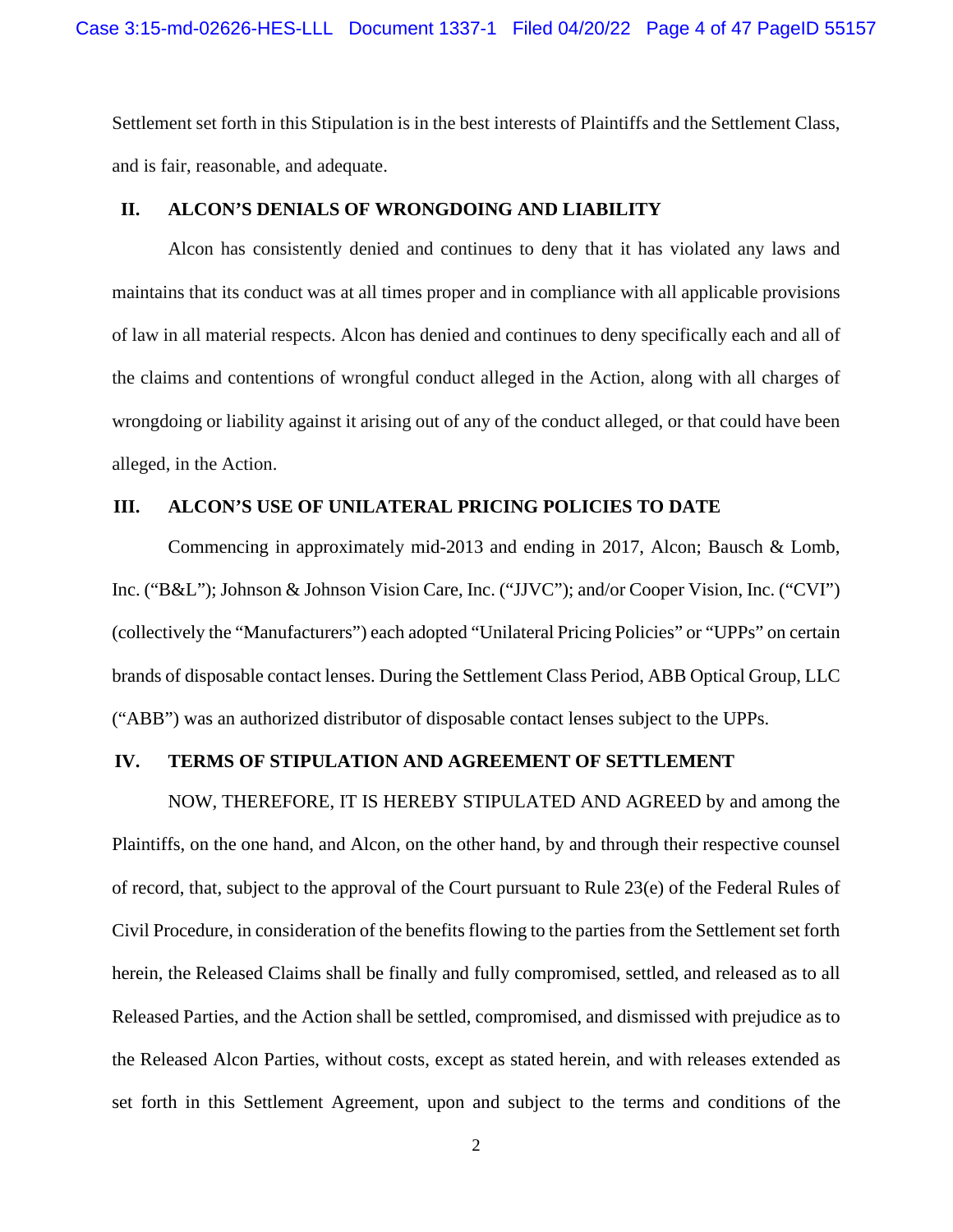Stipulation, as follows.

#### **1. Definitions**

As used in this Stipulation the following terms have the meanings specified below:

1.1. "Amended Complaint" means the Plaintiffs' Interlineation to Corrected Consolidated Class Action Complaint, filed in this Action on March 1, 2017.

1.2. "Authorized Claimant" means any Settlement Class Member who submits a timely and valid Proof of Claim and Release Form and whose claim for recovery has been allowed pursuant to the terms of the Stipulation.

1.3. "Bar Date" is defined in Paragraph 8.5.

1.4. "Claims Administrator" means an administrator to be chosen at a later date by Plaintiffs.

1.5. "Class Notice and Administration Expenses" means the fees and expenses reasonably and actually incurred in connection with providing notice, locating Settlement Class Members, assisting with the filing of claims, administering and distributing the Net Settlement Fund to Authorized Claimants, processing Proof of Claim and Release Forms, and paying escrow fees and costs, if any.

1.6. "Court" means the United States District Court for the Middle District of Florida.

1.7. "Defendants" means any and all parties named as defendants in the Amended Complaint and/or in any further amended complaint or pleading filed in this Action, including Alcon; B&L; JJVC; CVI; and ABB.

1.8. "Effective Date" means the first date by which all of the events and conditions specified in Paragraph 10.1 have been met and have occurred.

1.9. "Escrow Account" means the account controlled by the Escrow Agent into which the sum of \$20,000,000 (twenty million dollars) shall be deposited by or on behalf of Alcon on the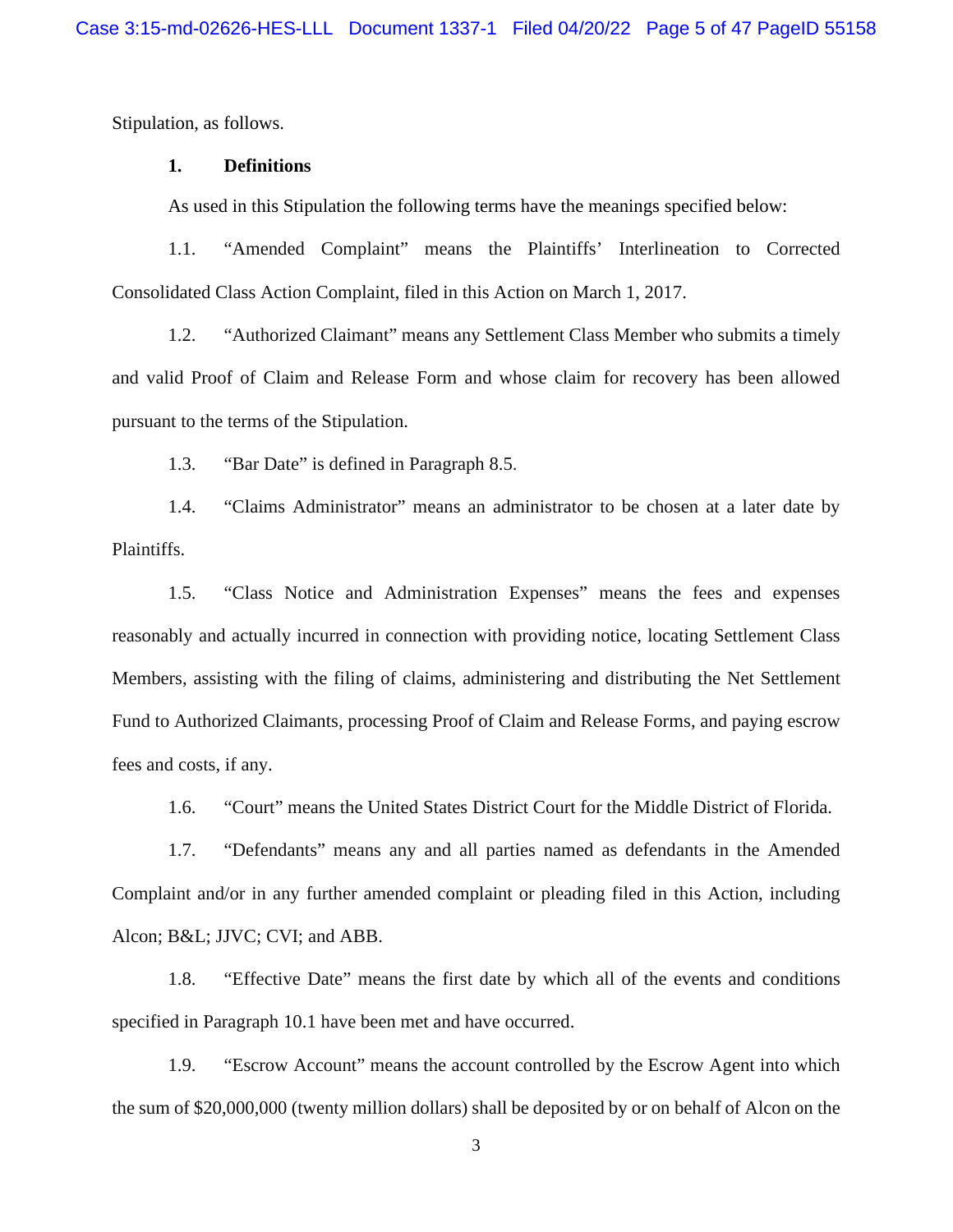schedule set forth in paragraph 3.1 of this Settlement Agreement.

- 1.10. "Escrow Agent" means Huntington National Bank.
- 1.11. "Fee and Expense Application" is defined in Paragraph 9.1.
- 1.12. "Fee and Expense Award" is defined in Paragraph 9.1.

1.13. "Final" means when the last of the following with respect to the judgment approving the Settlement shall occur: (i) the expiration of the time to file a motion to alter or amend the judgment under Federal Rule of Civil Procedure 59(e) has passed without any such motion having been filed; (ii) the expiration of the time in which to appeal the judgment has passed without any appeal having been taken, which date shall be deemed to be thirty (30) days following the entry of the judgment, unless the date to take such an appeal shall have been extended by Court order or otherwise, or unless the 30th day falls on a weekend or a Court holiday, in which case the date for purposes of this Stipulation shall be deemed to be the next business day after such 30th day; and (iii) if a motion to alter or amend is filed under Federal Rule of Civil Procedure 59(e) or if an appeal is taken, immediately after the determination of that motion or appeal so that it is no longer subject to any further judicial review or appeal whatsoever, whether by reason of affirmance by a court of last resort, lapse of time, voluntary dismissal of the appeal or otherwise, and in such a manner as to permit the consummation of the Settlement substantially in accordance with the terms and conditions of this Stipulation. For purposes of this paragraph, an "appeal" shall include any petition for a writ of certiorari or other writ that may be filed in connection with approval or disapproval of this Settlement, but shall not include any appeal that concerns only the issue of attorneys' fees and expenses, any service awards to Plaintiffs, or any Plan of Allocation of the Net Settlement Fund.

1.14. "Judgment and Order of Dismissal" means the judgment and order of dismissal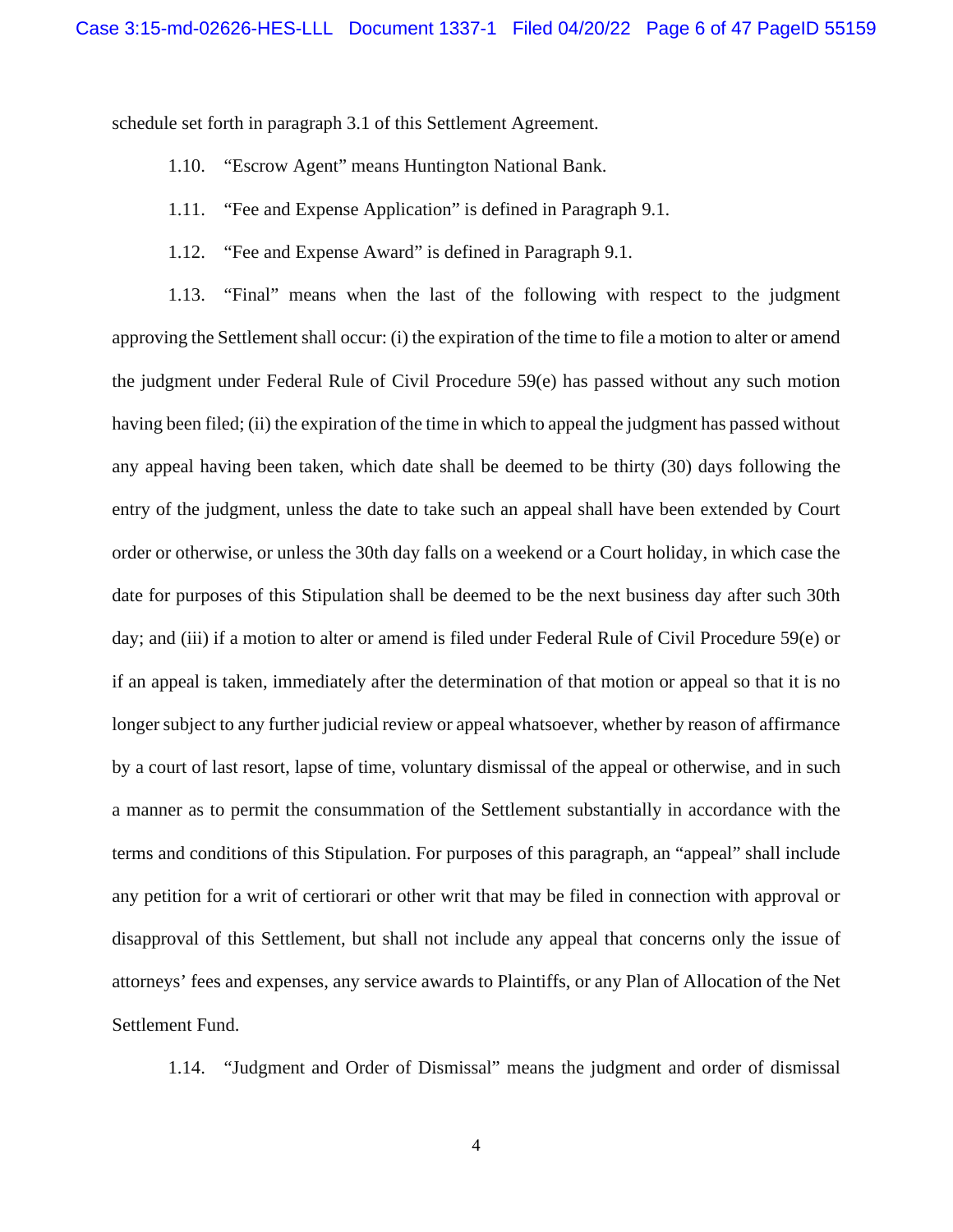with prejudice to be rendered by the Court upon approval of the Settlement, in substantially the form of Exhibit B attached hereto, or such other substantially similar form agreed to by the Settling Parties.

1.15. "Lead Counsel" or "Plaintiffs' Lead Counsel" means Scott+Scott, Attorneys at Law, LLP, Hausfeld, LLP, and Robins Kaplan LLP.

1.16. "Net Settlement Fund" means the Settlement Fund less: (i) the amount of the Fee and Expense Award and any Plaintiffs' Service Award, if requested, and to the extent allowed by the Court; (ii) Class Notice and Administration Expenses; (iii) Taxes and Tax Expenses; and (iv) any other fees or expenses approved by the Court.

1.17. "Notice" means the Notice of Pendency and Proposed Settlement of Class Action to be sent to Settlement Class Members, as approved by the Court. Plaintiffs have full discretion as to when to inform the Court to issue notice of this Settlement, provided that Plaintiffs will file a motion for preliminary approval of the settlement within 30 (thirty) days of execution of this Settlement Agreement.

1.18. "Opt-Outs" is defined in Paragraph 10.2.

1.19. "Person" means a natural person, individual, corporation, partnership, limited partnership, association, pension fund, mutual fund, joint stock company, estate, legal representative, trust, unincorporated association, government or any political subdivision or agency thereof, any business or legal entity and his, her or its spouses, heirs, predecessors, successors, representatives, beneficiaries, trustees, or assignees, and any other entity on behalf of whom the person has a legal right to make or release a claim.

1.20. "Plaintiffs" means Rachel Berg, Miriam Pardoll, Jennifer Sineni, Elyse Ulino, Susan Gordon, Cora Beth Smith, Brett Watson, Tamara O'Brien, Sheryl Marean, Catherine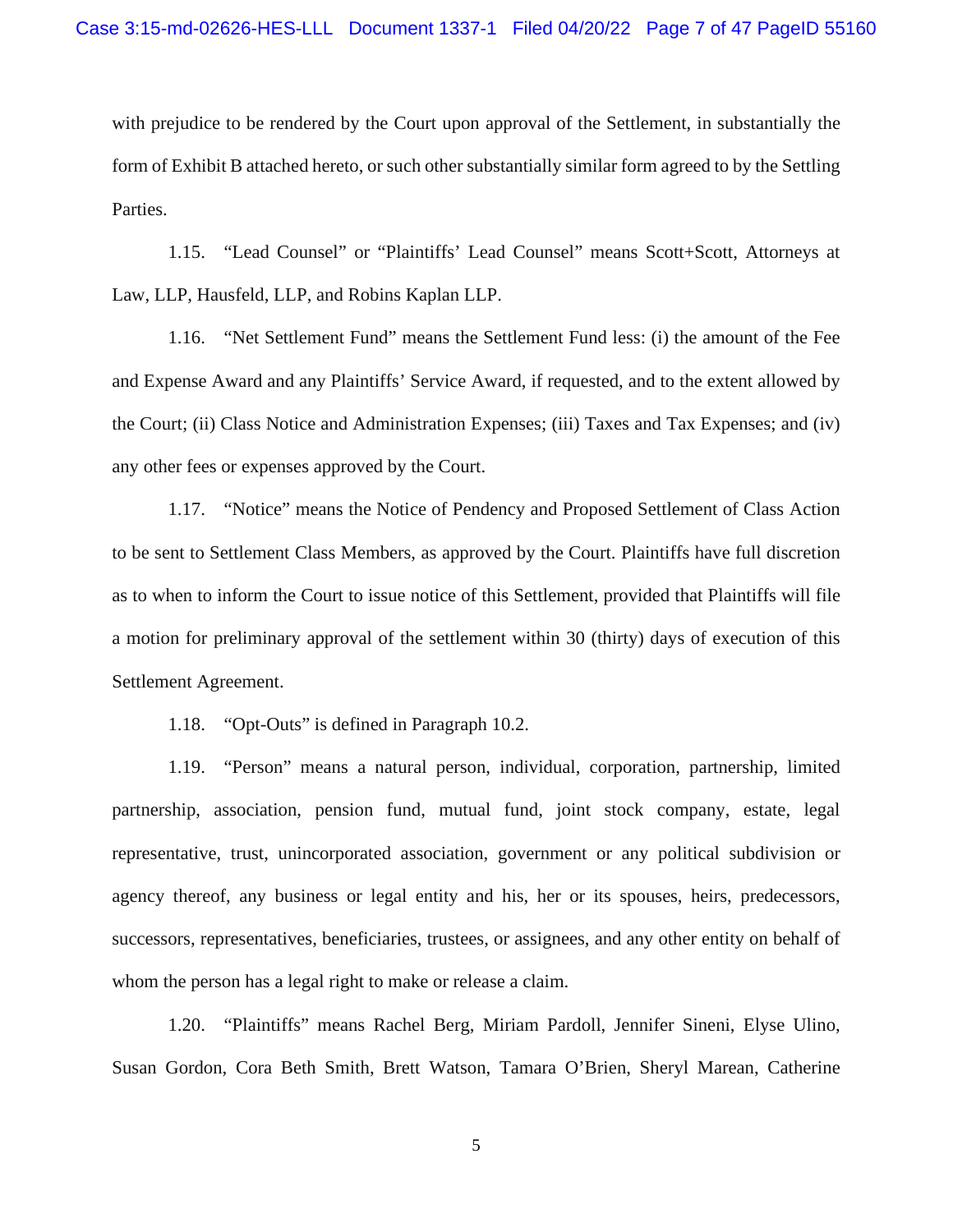Dingle, Amanda Cunha, Alexis Ito, Kathleen Schirf, John Machikawa, and Joseph Felson.

1.21. "Plaintiffs' Counsel" means Lead Counsel and any counsel who appeared on behalf of Plaintiffs in the Action.

1.22. "Plaintiffs' Service Award" is defined in Paragraph 9.2.

1.23. "Plaintiffs' Service Award Application" is defined in Paragraph 9.2.

1.24. "Plan of Allocation" means a plan or formula of allocation of the Net Settlement Fund pursuant to which the Net Settlement Fund shall be distributed to Authorized Claimants. Any Plan of Allocation is not part of the Stipulation, and the Released Alcon Parties shall have no responsibility or liability with respect to the Plan of Allocation.

1.25. "Preliminary Approval Order" means the order requesting, *inter alia*, the preliminary approval of the Settlement set forth in the Stipulation, in substantially the form of Exhibit A attached hereto, or such other substantially similar form agreed to by the Settling Parties. Plaintiffs will file a motion for preliminary approval of the settlement within 30 (thirty) days of execution of this Settlement Agreement.

1.26. "Proof of Claim and Release Form" means the form as eventually approved by the Court for such use.

1.27. "Released Claims" means the Released Class Claims and the Released Alcon Parties' Claims.

1.28. "Released Class Claims" means that upon final judicial approval of the settlement, Plaintiffs and the Settlement Class Members will release and covenant not to sue Alcon and each of Alcon's past or present direct and indirect parents (including holding companies), subsidiaries, affiliates, associates (all as defined in SEC Rule 12b-2 promulgated pursuant to the Securities Exchange Act of 1934), divisions, joint ventures, predecessors, successors, agents, attorneys, legal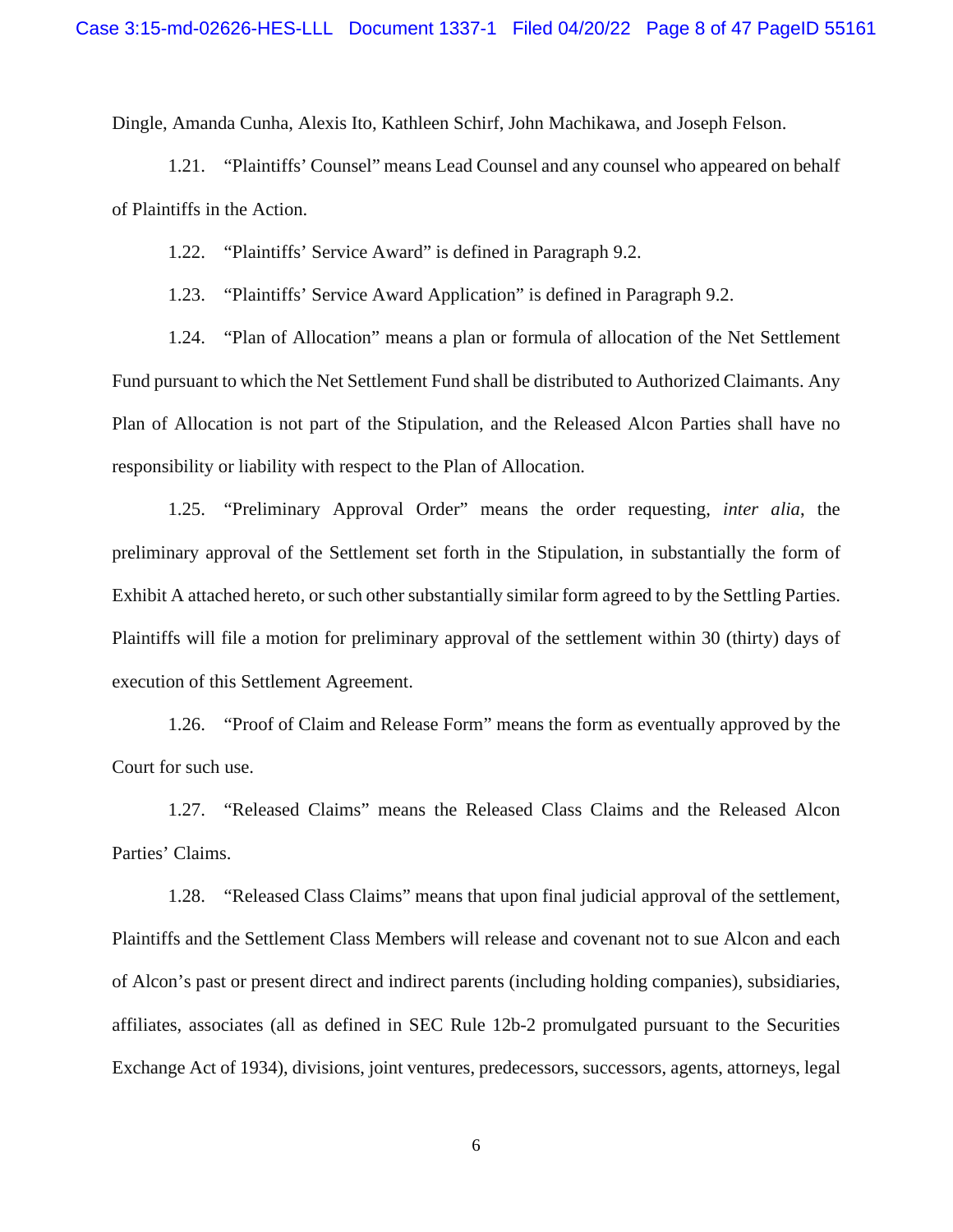or other representatives, insurers (including reinsurers and co-insurers), assigns, assignees, and current and former employees, officers, directors, and shareholders to the fullest extent that the law permits their release, with respect to any and all manner of claims, including Unknown Claims, causes of action, cross-claims, counter-claims, charges, liabilities, demands, judgments, suits, obligations, debts, setoffs, rights of recovery, or liabilities for any obligations of any kind whatsoever (however denominated), whether class or individual, in law or equity or arising under constitution, statute, regulation, ordinance, contract, or otherwise in nature, for fees, costs, penalties, fines, debts, expenses, attorneys' fees, and damages, whenever incurred, and liabilities of any nature whatsoever (including joint and several), known or unknown, suspected or unsuspected, asserted or unasserted, which the Plaintiffs and each of the Settlement Class Members ever had, now have, or hereafter can, shall or may have, whether individually, representatively, derivatively, or in any other capacity, arising from or relating in any way to the allegations that are, were or could have been asserted in the Litigation, or the Amended Complaint, including, but not limited to claims that arise out of, are based upon, or result from Alcon's adoption, implementation, and/or enforcement of a UPP or other retail price policy during the Settlement Class Period, as defined below.

1.29. "Released Class Parties" and "Releasing Class Parties" means each of the Plaintiffs and each Settlement Class Member.

1.30. "Released Parties' Claims" means any and all manner of claims, including Unknown Claims, that arise out of or relate in any way to the Releasing Class Parties' or Lead Counsel's institution, prosecution, or settlement of the claims, except for claims relating to the enforcement of the Settlement.

1.31. "Released Alcon Parties," or "Releasing Alcon Parties" means Alcon and each of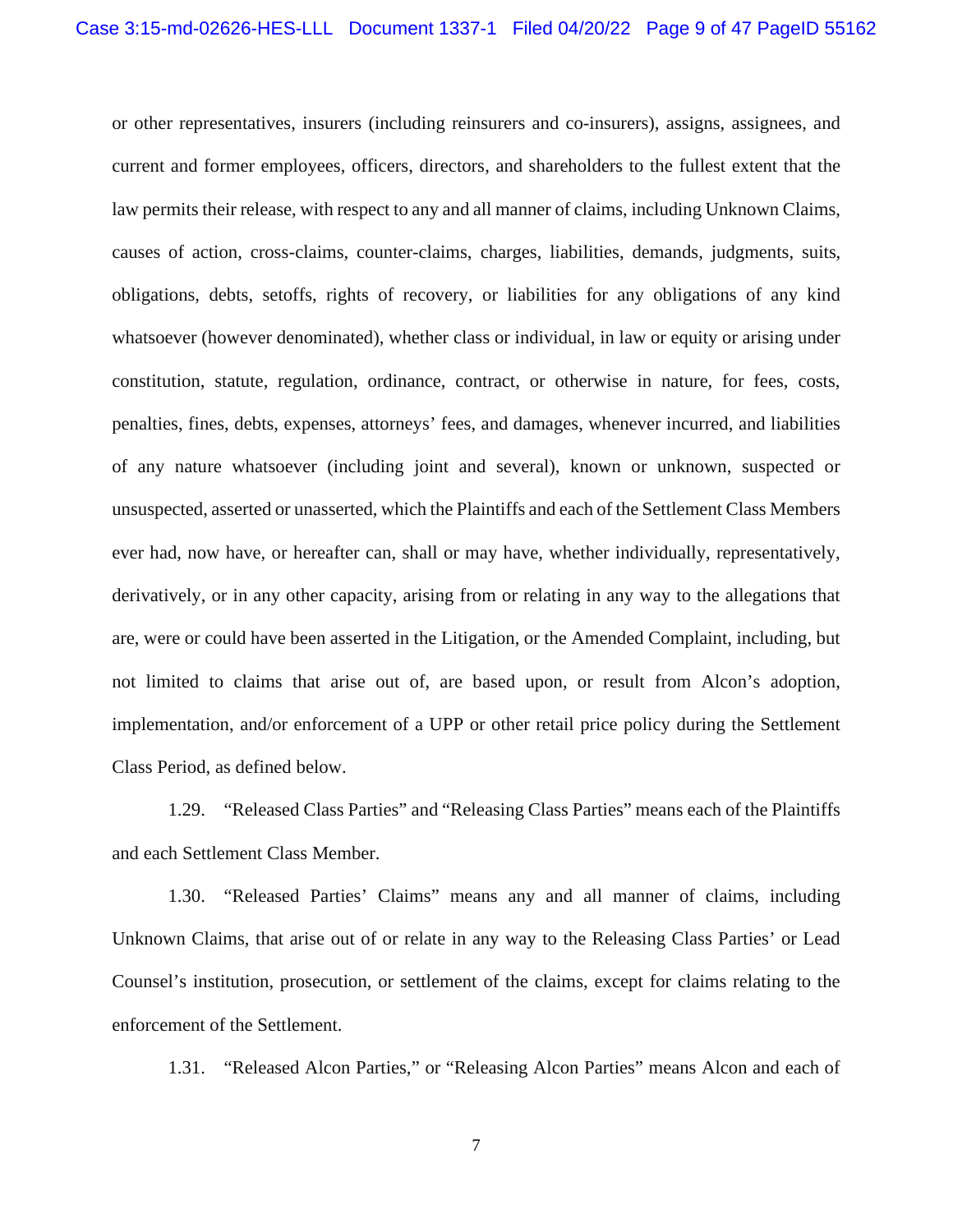Alcon's past or present direct and indirect parents (including holding companies), subsidiaries, affiliates, associates (all as defined in SEC Rule 12b-2 promulgated pursuant to the Securities Exchange Act of 1934), divisions, joint ventures, predecessors, successors, agents, attorneys, legal or other representatives, insurers (including reinsurers and co-insurers), assigns, assignees, and current and former employees, officers, directors, and shareholders of any of the foregoing entities.

1.32. "Released Parties" means Released Alcon Parties and Released Class Parties.

1.33. "Releasing Parties" means the Releasing Alcon Parties and the Releasing Class Parties.

1.34. "Settlement Amount" means \$20,000,000 (twenty million dollars) in cash.

1.35. "Settlement Class" means all persons and entities residing in the United States who made retail purchases of disposable contact lenses manufactured by Alcon, JJVC, CVI, or B&L during the Settlement Class Period for their own use and not for resale, where the prices for such contact lenses were subject to a "Unilateral Pricing Policy" and the purchase occurred during the period when the Unilateral Pricing Policy was in effect. Excluded from the Settlement Class are any purchases from l-800 Contacts of disposable contact lenses subject to B&L's Unilateral Pricing Policy, where the purchase occurred on or after July 1, 2015. Also excluded from the Settlement Class are Defendants, their parent companies, subsidiaries and affiliates, any alleged co-conspirators, all governmental entities, and any judges or justices assigned to hear any aspect of this action.

1.36. "Settlement Class Member" means a Person who falls within the definition of the Settlement Class and has not timely and validly excluded himself, herself, or itself in accordance with the procedures established by the Court.

1.37. "Settlement Class Period" means the period June 1, 2013 to December 4, 2018.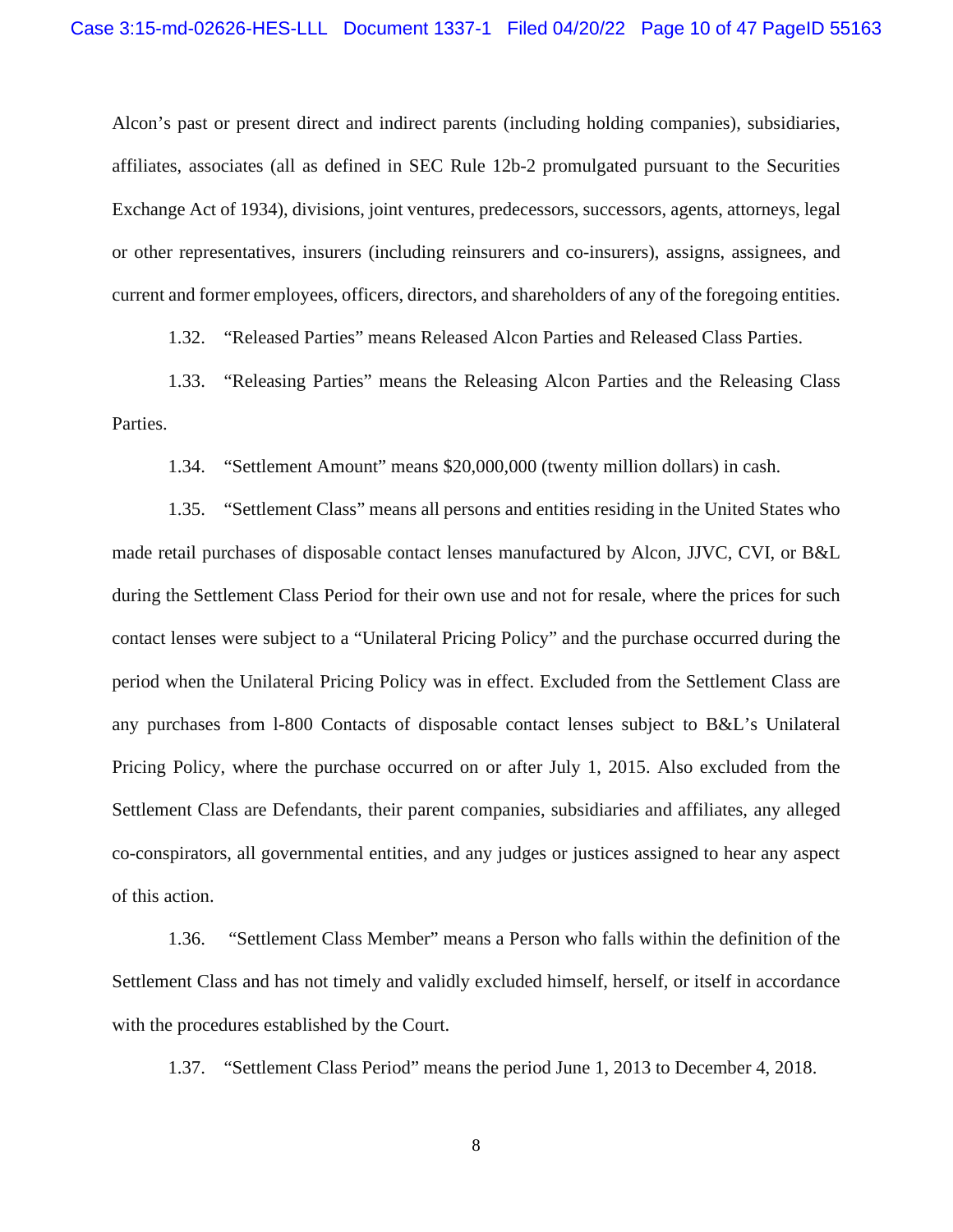1.38. "Settlement Fund" means the Settlement Amount, together with all interest and income earned thereon after being transferred to the Escrow Account.

1.39. "Settlement Hearing" is defined in Paragraph 6.3.

1.40. "Settling Parties" means Plaintiffs and Alcon.

1.41. "Summary Notice" means the summary notice form as eventually approved by the Court.

1.42. "Taxes" is defined in Paragraph 4.3.

1.43. "Tax Expenses" is defined in Paragraph 4.3.

1.44. "Termination Notice" is defined in Paragraph 10.2.

1.45. "Unknown Claims" means any and all Released Claims against the Released Parties which Releasing Parties do not know or suspect to exist in his, her, or its favor as of the Effective Date, which if known by the Releasing Parties or Released Parties might have affected his, her, or its decision(s) with respect to the Settlement. With respect to any and all Released Claims, the parties stipulate and agree that, by operation of the Judgment and Order of Dismissal, upon the Effective Date, Releasing and Released Parties shall have expressly waived, and each Settlement Class Member shall be deemed to have waived and by operation of the Judgment and Order of Dismissal shall have expressly waived, the provisions, rights, and benefits of Cal. Civ. Code Section 1542, which provides:

A GENERAL RELEASE DOES NOT EXTEND TO CLAIMS THAT THE CREDITOR OR RELEASING PARTY DOES NOT KNOW OR SUSPECT TO EXIST IN HIS OR HER FAVOR AT THE TIME OF EXECUTING THE RELEASE AND THAT, IF KNOWN BY HIM OR HER, WOULD HAVE MATERIALLY AFFECTED HIS OR HER SETTLEMENT WITH THE DEBTOR OR RELEASED PARTY.

and any and all provisions, rights and benefits conferred by any law of any state or territory of the United States, or principle of common law, which is similar, comparable, or equivalent to Cal.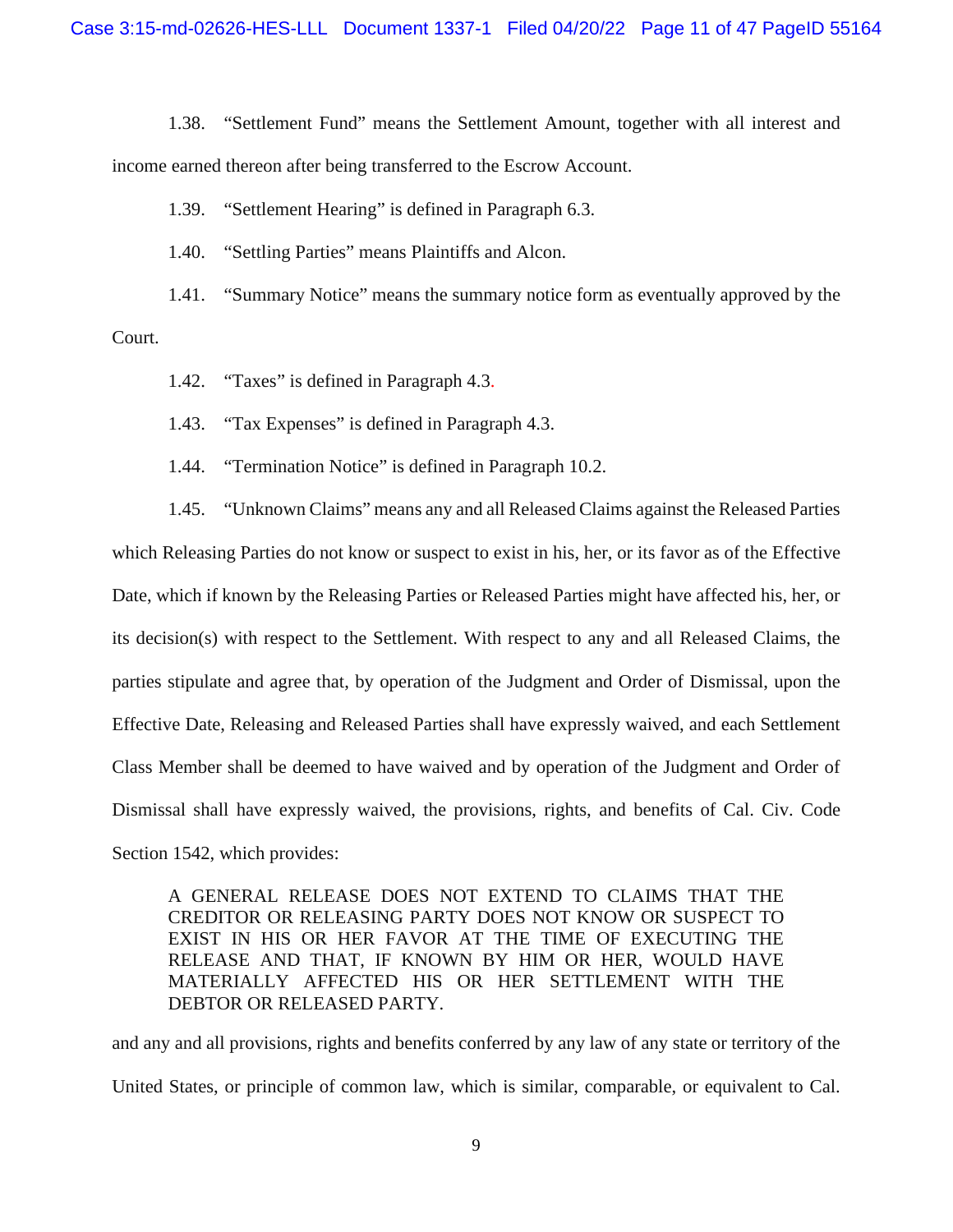Civ. Code Section 1542. The Releasing Parties and Released Parties may hereafter discover facts other than or different from those which he, she, or it now knows or believes to be true with respect to the subject matter of the Released Claims. Nevertheless, the Releasing Parties shall expressly, fully, finally, and forever settle and release, and each Settlement Class Member upon the Effective Date shall be deemed to have and by operation of the Judgment and Order of Dismissal shall have, fully, finally, and forever settled and released, any and all of their respective Released Claims, whether or not concealed or hidden, without regard to the subsequent discovery or existence of such different or additional facts. The Settling Parties acknowledge that the inclusion of Unknown Claims in the definition of Released Claims was separately bargained for and was a key element of the Settlement Agreement.

1.46. "Unilateral Pricing Policy" or "UPP" means a policy enacted by a manufacturer which announces a minimum retail price for one or more of its contact lenses and states that it will not make such lenses available to customers that continue to resell or advertise the product below the announced minimum price.

#### **2. CAFA Notice**

2.1. Pursuant to the Class Action Fairness Act ("CAFA"), no later than ten (10) days after the Settlement Agreement is filed with the Court, Lead Counsel shall cause its notice vendor to timely serve, on Alcon's behalf, proper notice of the proposed Settlement upon those who are entitled to such notice pursuant to CAFA.

#### **3. The Settlement**

#### **A. The Settlement Fund**

3.1. Alcon shall pay the Settlement Amount in cash into the Escrow Account controlled by the Escrow Agent within fifteen (15) days of the Court's entry of the Preliminary Approval Order, provided that the time by which Alcon must pay into the Escrow Account does not begin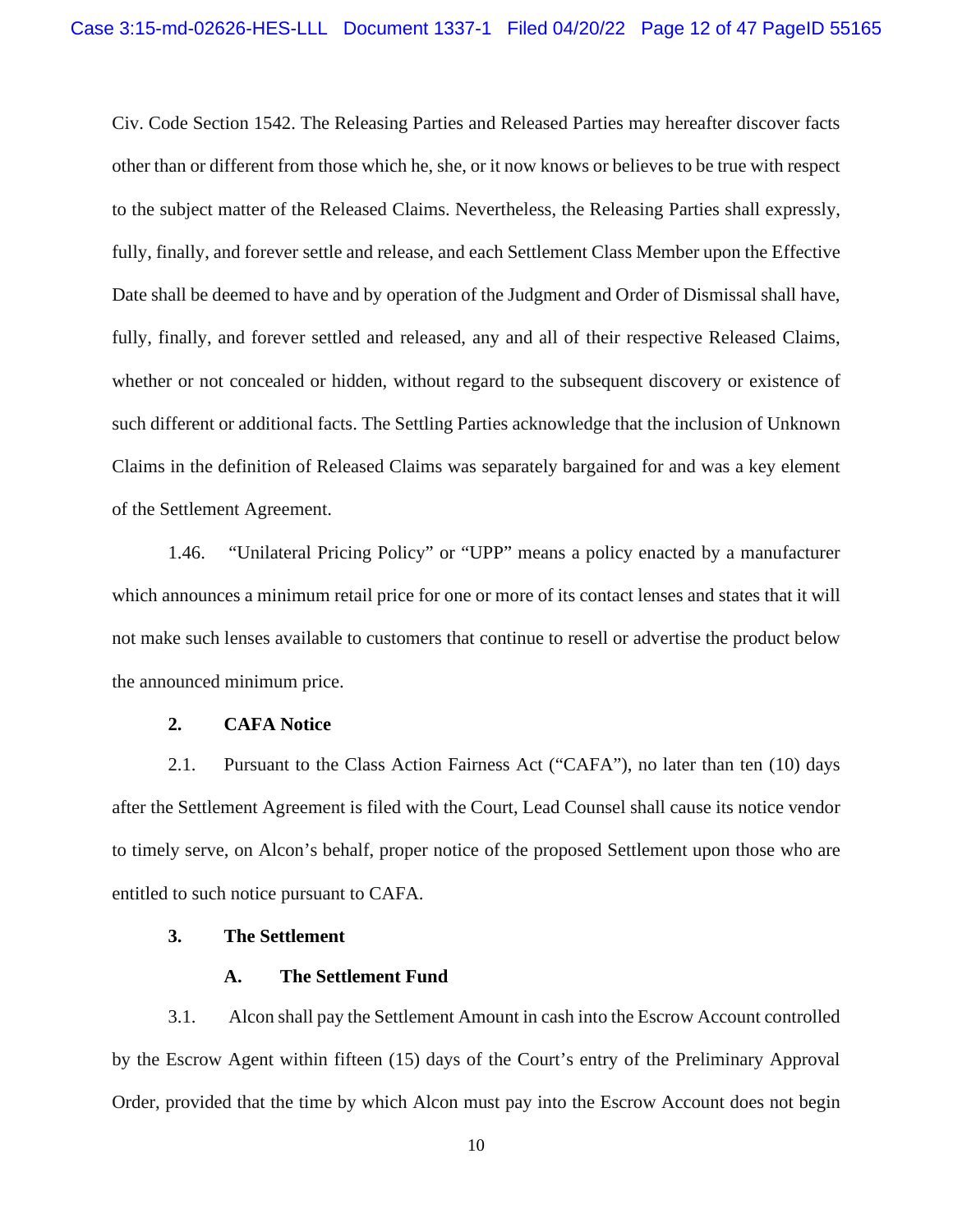to run until Lead Counsel has provided Alcon with such information as Alcon may require to complete the wire transfer.

3.2. Plaintiffs shall have the right, but not the obligation, to terminate the Settlement Agreement after the failure of Alcon to timely pay the Settlement Amount in accordance with Paragraph 3.1, if Alcon fails to cure such failure within seven (7) business days of receiving a written notice from Lead Counsel demanding such cure. In the event of such a termination under this paragraph, any judgment dismissing Alcon from the litigation shall be vacated pursuant to an *ex parte* application of Lead Counsel to the Court, and the litigation shall thereafter resume against Alcon, provided, however, that any expenses actually incurred or due and owing from the Escrow Account prior to the termination of the Settlement Agreement shall not be refunded to Alcon, and Alcon shall have no right to seek reimbursement from any Person for such amount.

3.3. Except as required by Paragraph 3.1 concerning payment of the Settlement Amount, and except as provided in Paragraphs 3.2 and 5.1 concerning refund upon termination of the Settlement, Alcon shall have no responsibility for any other costs, including any attorneys' fees and expenses or costs of class notice and claims administration, but all such fees, expenses, and costs shall be paid from the Settlement Fund, as approved by the Court.

#### **B. The Escrow Agent**

3.4. The Escrow Agent shall invest the Settlement Amount deposited pursuant to Paragraph 3.1 in instruments backed by the full faith and credit of the United States Government or fully insured by the United States Government or an agency thereof and shall reinvest the proceeds of these instruments as they mature in similar instruments at their then-current market rates. All costs and risks related to the investment of the Settlement Fund in accordance with the guidelines set forth in this paragraph shall be borne by the Settlement Fund.

3.5. Neither the Settling Parties nor their counsel shall have any responsibility for or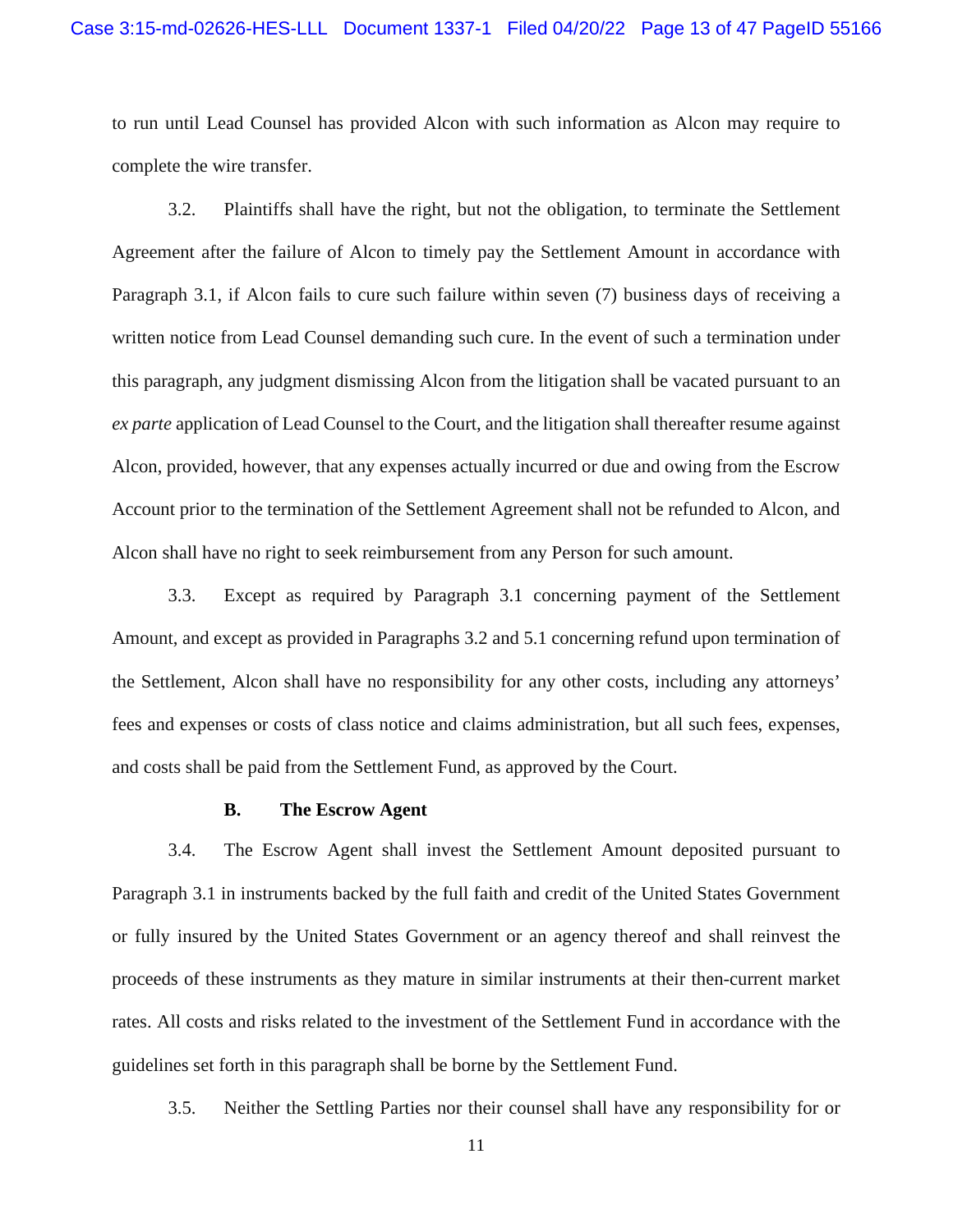liability whatsoever with respect to any losses suffered by, or fluctuations in the value of, the Settlement Fund.

3.6. The Escrow Agent shall not disburse the Settlement Fund except: (a) as provided in the Stipulation; (b) by an order of the Court; or (c) with the written agreement of counsel for the Settling Parties.

3.7. Subject to further order(s) and/or directions as may be made by the Court, or as provided in the Stipulation, the Escrow Agent is authorized to execute such transactions as are consistent with the terms of the Stipulation. The Released Parties shall have no responsibility for, interest in, or liability whatsoever with respect to the actions of the Escrow Agent or any transaction executed by the Escrow Agent.

3.8. All funds held by the Escrow Agent shall be deemed and considered to be in *custodia legis* of the Court and shall remain subject to the jurisdiction of the Court until such time as such funds shall be distributed in their entirety in accordance with Paragraphs 8.4, 8.5, 8.8, and 8.10.

3.9. Prior to the Effective Date, Lead Counsel, without further approval of Alcon, may pay from the Settlement Fund an amount up to \$500,000.00 to cover Class Notice and Administration Expenses, Taxes, and Tax Expenses associated with providing notice to the Settlement Class and the administration of the Settlement. Subsequent to the Effective Date, without further approval by Alcon, the Settlement Fund may be used by Lead Counsel to pay all reasonable and necessary Class Notice and Administration Expenses.

#### **4. Taxes**

4.1. The Settling Parties agree to treat the Settlement Fund as being at all times a "Qualified Settlement Fund" within the meaning of Treasury Regulations §1.468B-1 and agree not to take any position for tax purposes inconsistent therewith. In addition, the Escrow Agent shall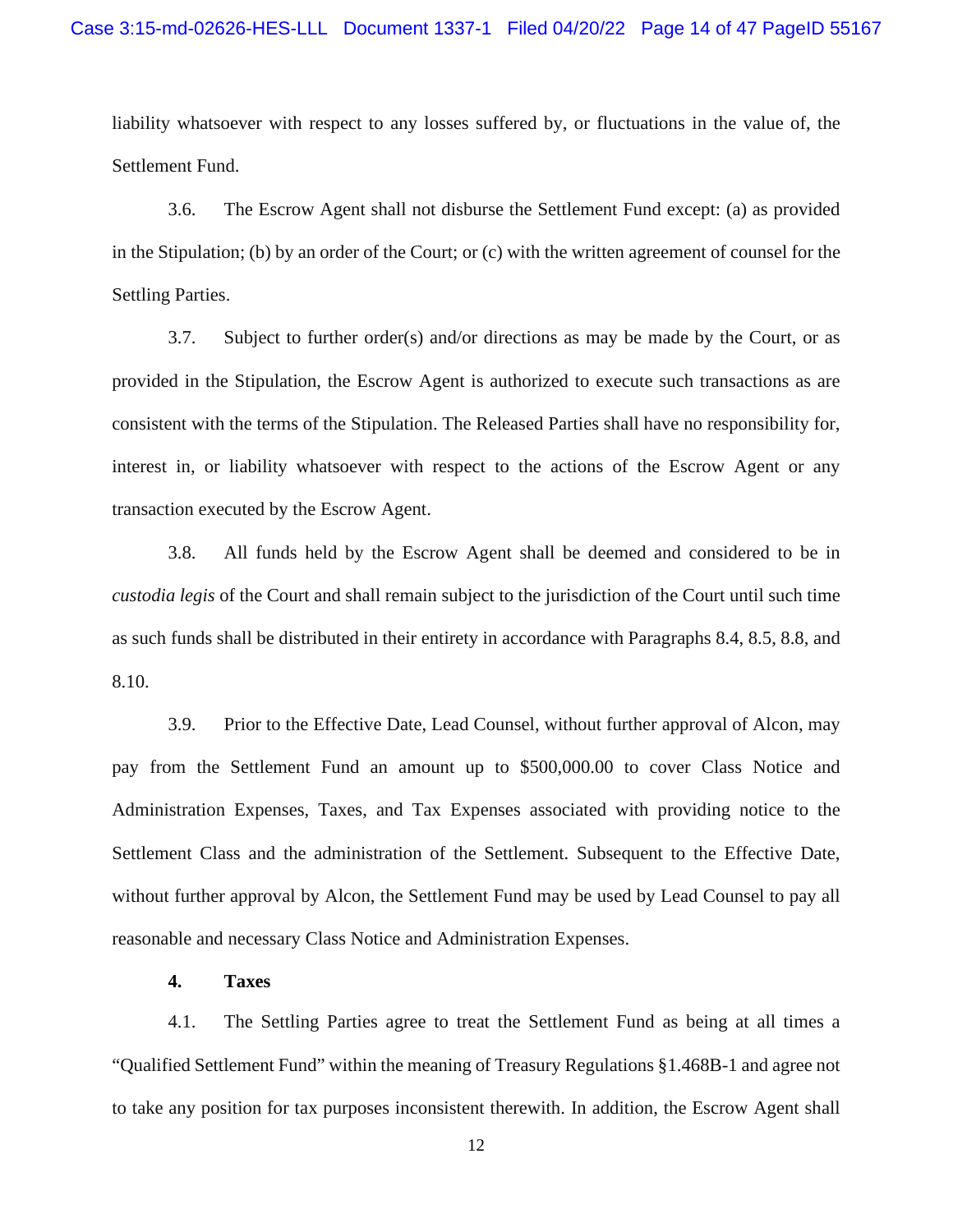timely make such elections as necessary or advisable to carry out the provisions of this Section 4, including the "relation-back election" (as defined in Treasury Regulations §1.468B-1) back to the earliest permitted date. Such elections shall be made in compliance with the procedures and requirements contained in such regulations. It shall be the responsibility of the Escrow Agent to timely and properly prepare and deliver, or cause to be prepared and delivered, the necessary documentation for signature by all necessary parties, and thereafter to cause the appropriate filing to occur.

4.2. For the purpose of Section 468B of the Internal Revenue Code of 1986, as amended, and the regulations promulgated thereunder, the "administrator" shall be the Escrow Agent. The Escrow Agent shall timely and properly file, or cause to be filed, all informational and other tax returns necessary or advisable with respect to the Settlement Fund (including, without limitation, the returns described in Treasury Regulations §1.468B-2(k)).

4.3. All (a) taxes (including any estimated taxes, interest, or penalties) arising with respect to the income earned on the Settlement Amount, including any taxes or tax detriments that may be imposed upon the Settling Parties or their counsel with respect to any income earned on the Settlement Amount for any period during which the Settlement Amount does not qualify as a "Qualified Settlement Fund" for federal or state income tax purposes ("Taxes"), and (b) expenses and costs incurred in connection with the operation and implementation of this Section 4 (including, without limitation, expenses of tax attorneys and/or accountants, mailing and distribution costs and expenses relating to filing (or failing to file) the returns described in this Section 4) ("Tax Expenses"), shall be paid out of the Settlement Amount; in all events the Settling Parties and their counsel shall have no liability or responsibility for the Taxes or the Tax Expenses. Further, Taxes and Tax Expenses shall be treated as, and considered to be, a cost of administration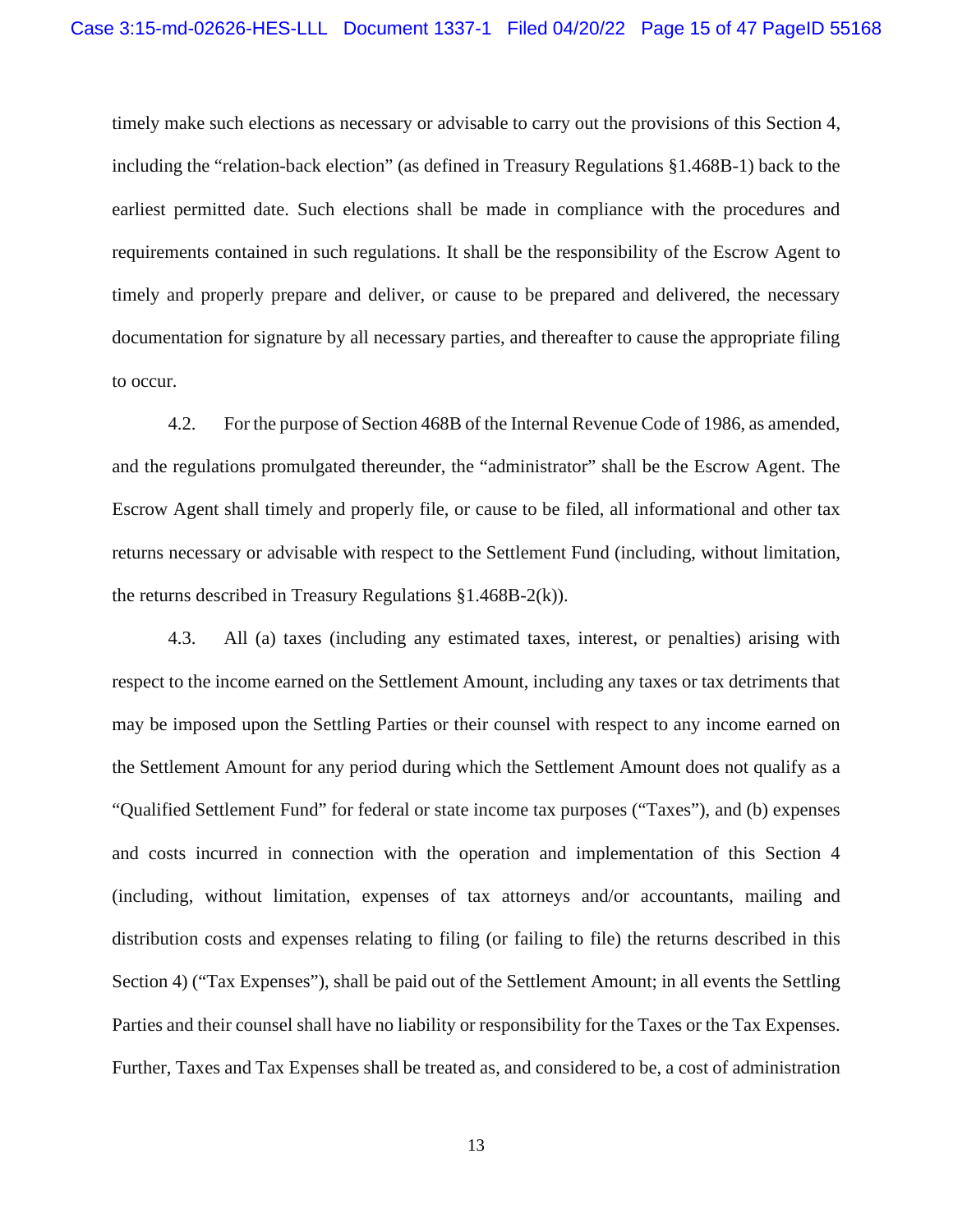of the Settlement Fund and shall be timely paid by the Escrow Agent out of the Escrow Account without prior approval of Alcon, and the Escrow Agent shall be obligated (notwithstanding anything herein to the contrary) to withhold from distribution to Authorized Claimants any funds necessary to pay such amounts, including the establishment of adequate reserves for any Taxes and Tax Expenses (as well as any amounts that may be required to be withheld under Treasury Regulation §1.468B-2(1)(2)). The Settling Parties hereto agree to cooperate with the Escrow Agent, each other, and their tax attorneys and accountants to the extent reasonably necessary to carry out the provisions of this Section 4.

#### **5. Refund upon Termination of Settlement**

5.1. In the event the Settlement: (i) is not approved; (ii) is terminated, canceled, or fails to become effective for any reason, including, without limitation, in the event the Judgment and Order of Dismissal is reversed or vacated following any appeal taken therefrom; or (iii) is successfully collaterally attacked, the Settlement Fund (including accrued interest) less up to \$500,000 in expenses actually incurred or due and owing for Class Notice and Administration Expenses, Taxes, or Tax Expenses pursuant to Paragraphs 3.9 and 4.3, shall be refunded to Alcon. Alcon shall have no right to seek reimbursement from any Person for the expenses actually incurred or due and owing for Class Notice and Administration Expenses, Taxes, or Tax Expenses.

#### **6. Preliminary Approval Order and Settlement Hearing**

6.1. Lead Counsel shall submit the Stipulation to the Court and shall apply for entry of the Preliminary Approval Order in the form of Exhibit A attached hereto, requesting, *inter alia*, the preliminary approval of the Settlement set forth in the Stipulation. Though the parties agree that it is not practical to establish a timeline or to create the detailed contents of a Notice at this time, the eventual Notice, to also be approved by the Court prior to distribution, will set forth a summary of the terms of the Stipulation (including a description of the Released Class Claims);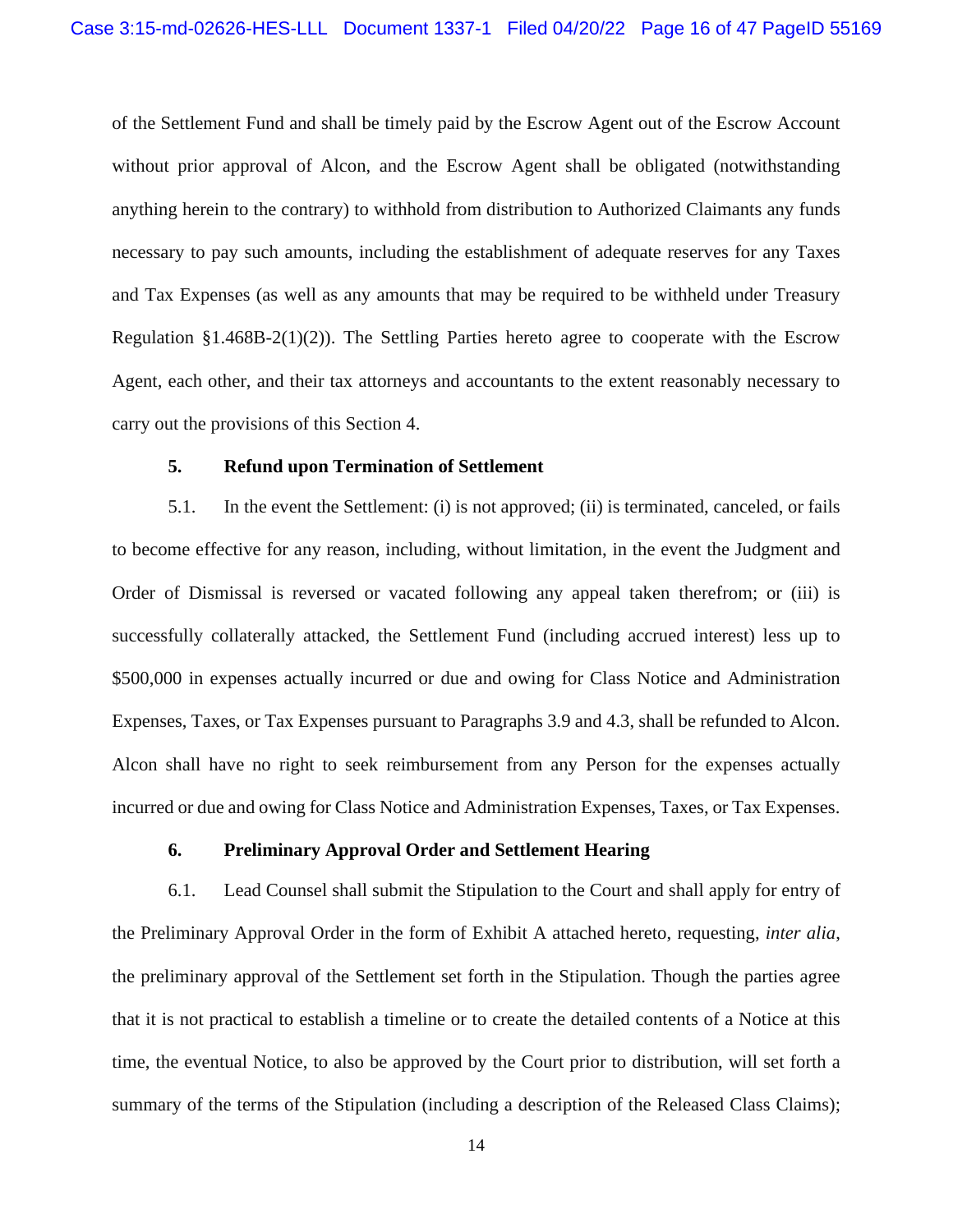the proposed Plan of Allocation and Lead Counsel's request for attorneys' fees, costs and expenses; the date and time of the Settlement Hearing; the right to object to the Settlement, proposed Plan of Allocation, or request for fees and expenses; the right to appear at the Settlement Hearing; and the right to request exclusion from the Settlement Class.

6.2. It shall be the Claims Administrator's responsibility, under supervision of Lead Counsel, to disseminate the Notice and Summary Notice in accordance with this Stipulation and as ordered by the Court. Settlement Class Members shall have no recourse as to the Released Alcon Parties, counsel for Alcon, Plaintiffs, and Plaintiffs' Counsel with respect to any claims they may have that arise from any failure of the notice process.

6.3. Lead Counsel shall request that after notice is given to the Settlement Class, the Court hold a hearing (the "Settlement Hearing") and approve the Settlement of the Action as set forth herein. At or after the Settlement Hearing, Lead Counsel also shall request that the Court approve the proposed Plan of Allocation and the Fee and Expense Award and, if requested, the Plaintiffs' Service Award.

#### **7. Releases**

7.1. Upon the Effective Date, Plaintiffs and each of the Settlement Class Members shall be deemed to have, and by operation of the Judgment and Order of Dismissal shall have, fully, finally, and forever released, relinquished, and discharged against the Released Alcon Parties (whether or not such Settlement Class Member executes and delivers a Proof of Claim and Release Form) any and all Released Class Claims (including, without limitation, Unknown Claims). Claims to enforce the terms of this Stipulation are not released. The Released Alcon Parties and Plaintiffs acknowledge, and each of the Settlement Class Members shall be deemed by operation of law to acknowledge, that the waiver of Unknown Claims, and of the provisions, rights and benefits of Section 1542 of the California Civil Code, was bargained for and is a key element of the Settlement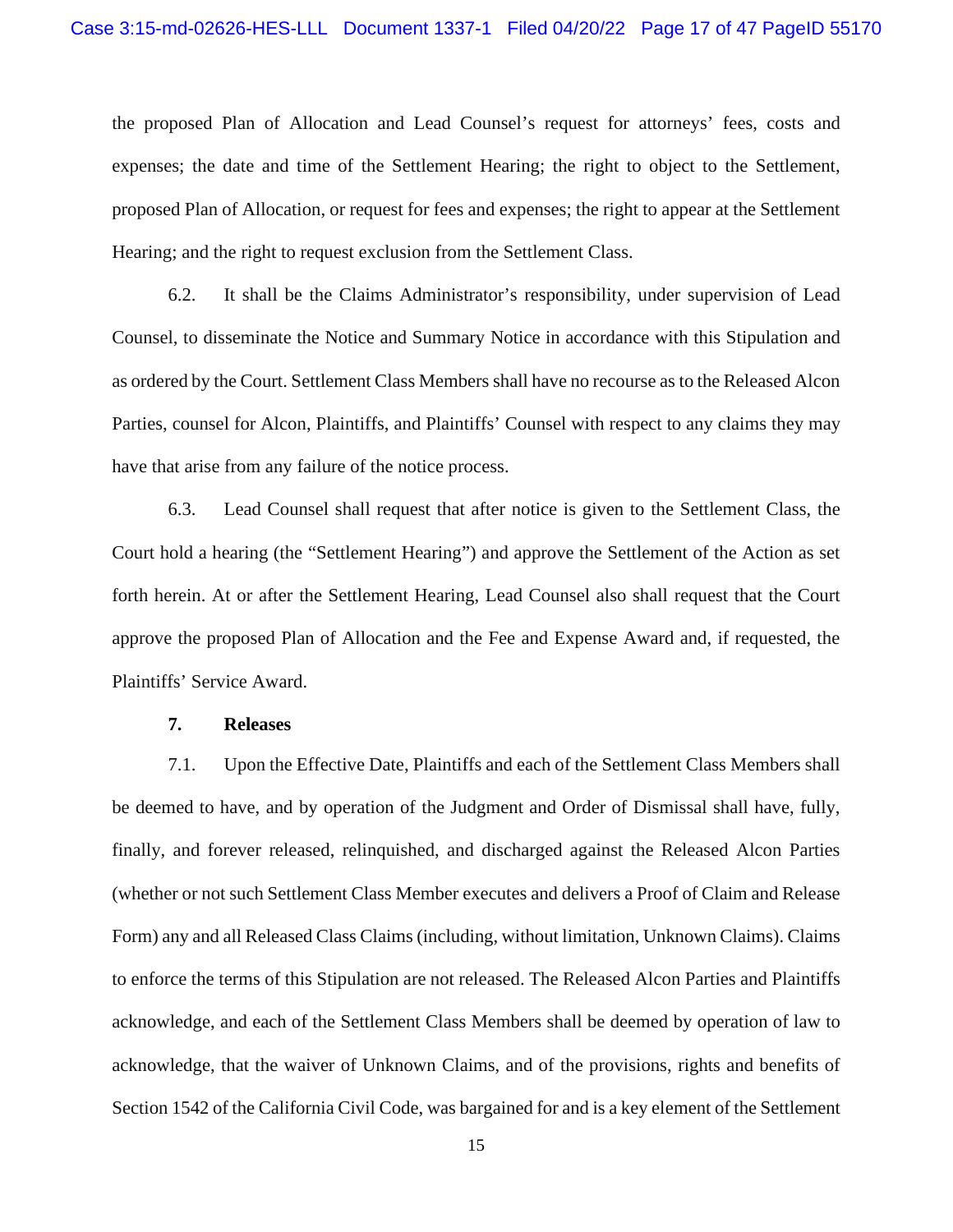of which the release in this paragraph is a part. The releases set forth herein are to be construed pursuant to New York law, including N.Y. General Obligations Law Section 15-108, which bars claims for contribution by joint tortfeasors and other similar claims. It is an express and material condition of this Agreement that it is intended to absolve the Released Alcon Parties of any claims for contribution, indemnification or similar claims from any Person, including any other Defendants in the Action, arising out of or related to the Released Claims, in the manner and to the fullest extent permitted under the law of New York or any other jurisdiction that might be construed or deemed to apply to any claims for contribution, indemnification or similar claims against any of the Released Alcon Parties. The Judgment and Order of Dismissal shall, to the extent not prohibited by law, contain a bar on such claims for all or a portion of any amounts paid or awarded in the Action by way of settlement, judgment, or otherwise.

7.2. Upon the Effective Date, Plaintiffs and each of the Settlement Class Members and anyone claiming through or on behalf of them, shall be permanently barred and enjoined from the commencement, assertion, institution, maintenance, prosecution, or enforcement of any action or other proceeding in any court of law or equity, arbitration tribunal, administrative forum, or forum of any kind, asserting any of the Released Class Claims against the Released Alcon Parties and any claims arising out of, relating to, or in connection with the defense, settlement, or resolution of the Action or the Released Class Claims, except for claims relating to the enforcement of the Settlement.

7.3. Upon the Effective Date, each of the Releasing Alcon Parties shall be deemed to have, and by operation of the Judgment and Order of Dismissal shall have, fully, finally, and forever released, relinquished, and discharged Plaintiffs, each and all of the Settlement Class Members, and Plaintiffs' Counsel from any and all Released Alcon Parties' Claims (including,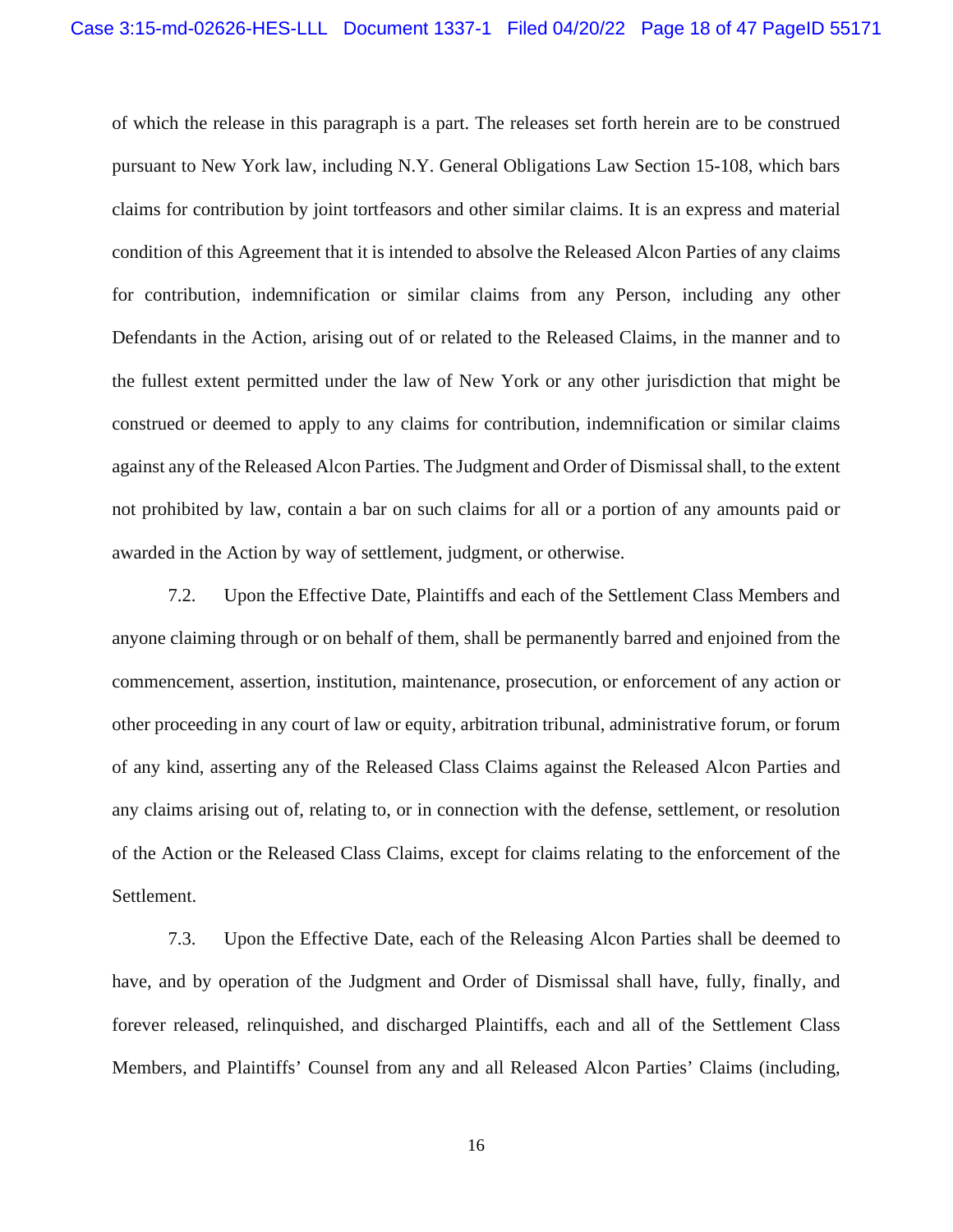without limitation, Unknown Claims) arising out of, relating to, or in connection with, the institution, prosecution, assertion, settlement, or resolution of the Action or the Released Class Claims, except for claims relating to the enforcement of the Settlement. The Releasing Alcon Parties, Plaintiffs, and Plaintiffs' Counsel acknowledge, and the Settlement Class Members shall be deemed by operation of law to acknowledge, that the waiver of Unknown Claims, and of the provisions, rights, and benefits of Section 1542 of the California Civil Code, was bargained for and is a key element of the Settlement of which the release in this paragraph is a part.

#### **8. Administration and Calculation of Claims, Final Awards, and Supervision and Distribution of the Settlement Fund**

8.1. The Claims Administrator, subject to such supervision and direction of the Court or Lead Counsel, shall provide notice of the Settlement to the Class, shall administer and calculate the claims submitted by Settlement Class Members pursuant to the Plan of Allocation, and shall oversee distribution of the Net Settlement Fund to Authorized Claimants. In no case shall notice of settlement include the logos of Alcon or the products it sells, disparage Alcon, or otherwise suggest that the settlement is an admission of liability or damages.

8.2. The Notice and Proof of Claim and Release Form shall also be posted on the Claims Administrator's website. In accordance with the schedule to be approved by the Court, the Summary Notice will be distributed by means approved by the Court. The cost of providing such notice shall be paid out of the Settlement Fund and not by Alcon.

- 8.3. The Settlement Fund shall be applied as follows:
	- 8.3.1. to pay all Class Notice and Administration Expenses;
	- 8.3.2. to pay the Taxes and Tax Expenses;
	- 8.3.3. to pay the Fee and Expense Award subject to the approval of the Court;
	- 8.3.4. to pay any Plaintiffs' Service Award subject to the approval of the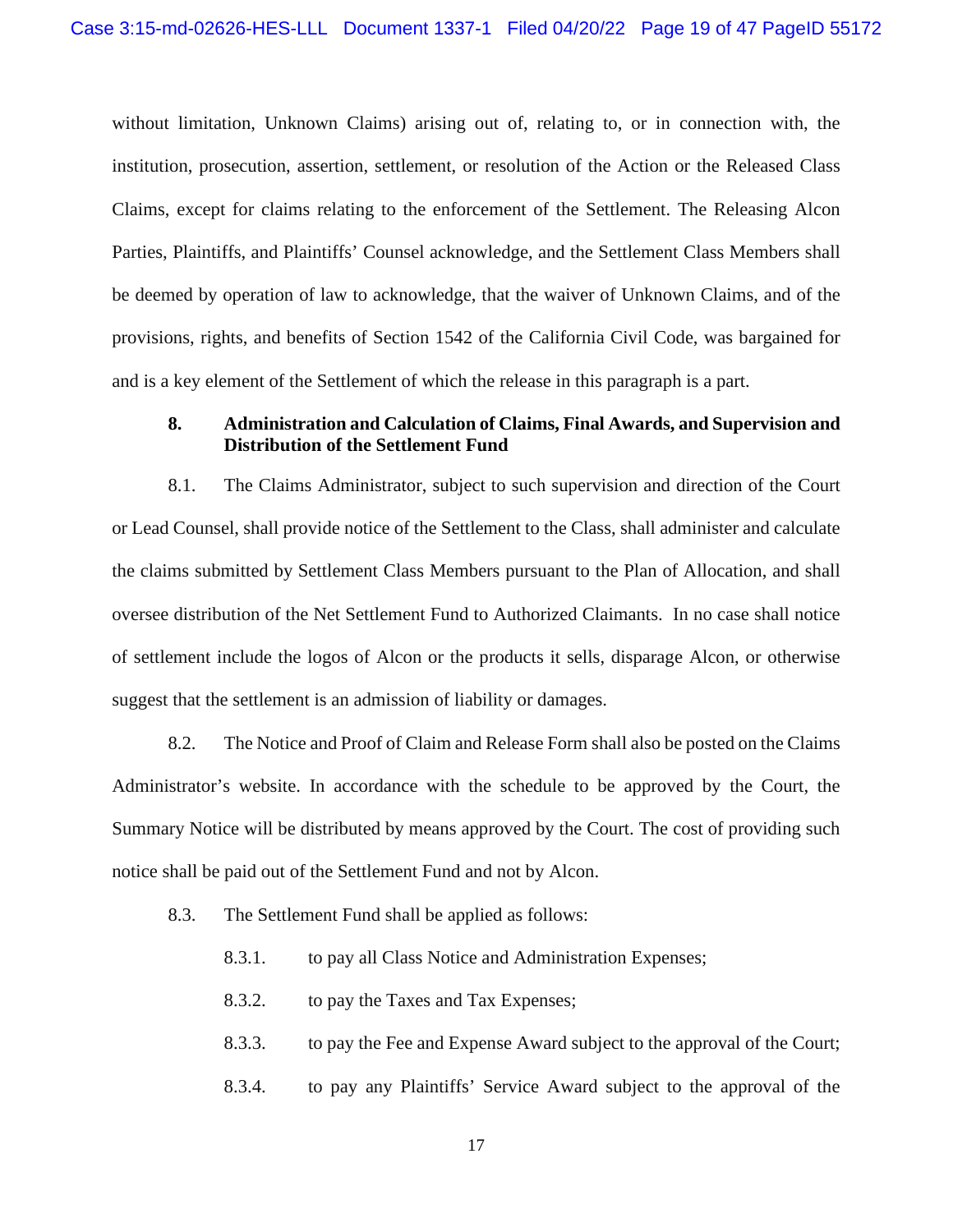Court; and

8.3.5. after the Effective Date, to distribute the Net Settlement Fund to Authorized Claimants pursuant to the Stipulation and the Plan of Allocation, as approved by the Court.

8.4. Upon the Effective Date and thereafter, and in accordance with the terms of the Stipulation, the Plan of Allocation, or such further approval and further order(s) of the Court as may be necessary or as circumstances may require, the Net Settlement Fund shall be distributed to Authorized Claimants, subject to and in accordance with the following.

8.5. Each Person claiming to be an Authorized Claimant shall be required to submit to the Claims Administrator a completed Proof of Claim and Release Form postmarked or submitted electronically by the date specified in the Preliminary Approval Order, or such other time as may be set by the Court (the "Bar Date"), supported by such documents as are specified in the Proof of Claim and Release Form.

8.6. Except as otherwise ordered by the Court, all Settlement Class Members who fail to submit a Proof of Claim and Release Form by the Bar Date, or such other period as may be ordered by the Court, or who submit a Proof of Claim and Release Form that is rejected, shall be forever barred from receiving any payments pursuant to the Stipulation and the Settlement set forth herein, but will in all other respects be subject to and bound by the provisions of the Stipulation, the releases contained herein, and the Judgment and Order of Dismissal. Notwithstanding the foregoing, Lead Counsel shall have the discretion (but not the obligation) to accept late-submitted claims for processing by the Claims Administrator, so long as the distribution of the Net Settlement Fund to Authorized Claimants is not materially delayed thereby. No Person shall have any claim against Plaintiffs, Plaintiffs' Counsel, or the Claims Administrator by reason of the decision to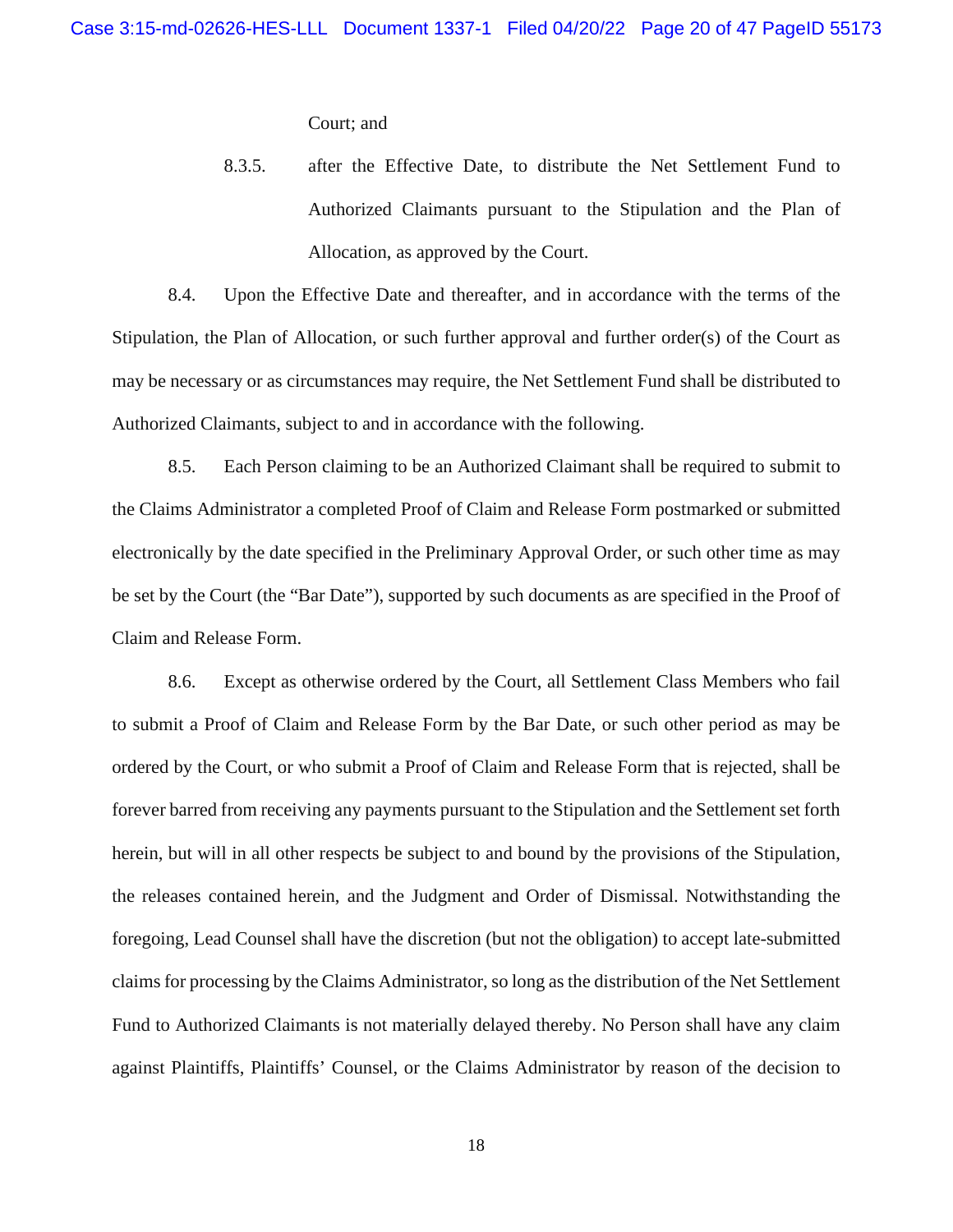exercise or not exercise such discretion.

8.7. The Claims Administrator shall calculate the claims of Authorized Claimants substantially in accordance with the Plan of Allocation set forth in the Notice and approved by the Court. Alcon will have no involvement in reviewing or challenging claims. Following the Effective Date, the Claims Administrator shall distribute the Net Settlement to Authorized Claimants pursuant to the Plan of Allocation.

8.8. Lead Counsel shall provide the Plan of Allocation to Alcon for review and comment at least ten (10) business days before submitting it to the Court. Alcon shall provide its comments on the Plan of Allocation to Lead Counsel within seven (7) business days of receiving it. Alcon shall take no position in any Court proceedings with respect to the Plan of Allocation or any other such plan as may be approved by the Court.

8.9. Other than in the event of the termination of the Settlement pursuant to Paragraphs 3.2, 5.1, 10.2 or as provided in Paragraphs 9.3 and 10.6, Alcon shall not have a reversionary interest in the Net Settlement Fund. If there is any balance remaining in the Net Settlement Fund after a reasonable period of time after the initial date of distribution of the Net Settlement Fund, the Claims Administrator shall, if feasible, allocate such balance among Authorized Claimants in an equitable and economic fashion. These redistributions shall be repeated until the remaining balance in the Net Settlement Fund is de minimis, and any such remaining balance shall be donated to an appropriate  $50I(c)(3)$  non-profit organization selected by Lead Counsel and approved by the Court.

8.10. The finality of the Court's Judgment and Order of Dismissal approving the Stipulation shall not be conditioned on any ruling by the Court concerning the Plan of Allocation of the Net Settlement Fund. Any order or proceeding relating to a request for approval of the Plan of Allocation, or any appeal from any order relating thereto or reversal or modification thereof,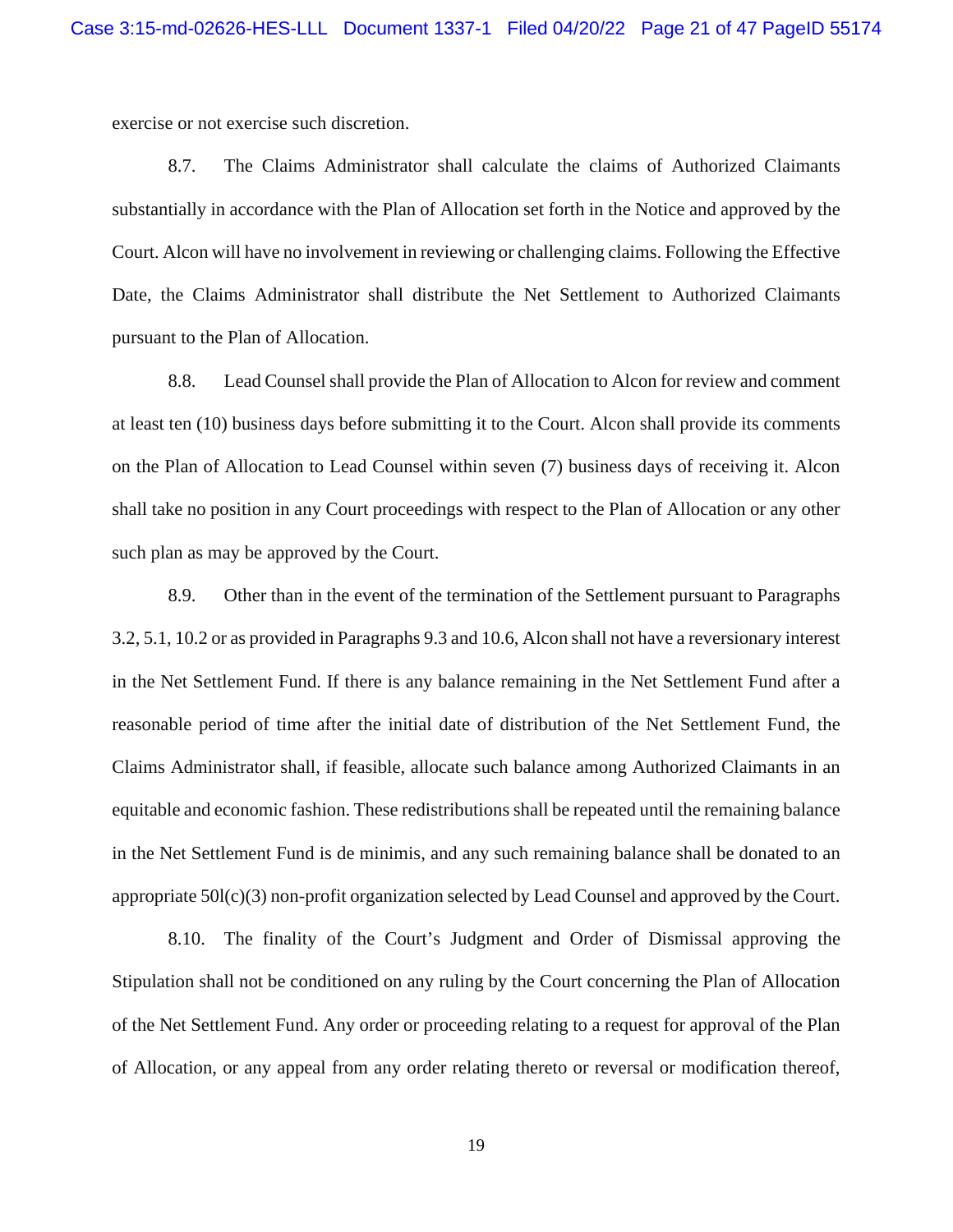shall not operate to terminate the Settlement Agreement or affect or delay the Effective Date or the effectiveness or finality of the Judgment and Order of Dismissal and the release of the Released Claims.

8.11. No Person shall have any claim against Plaintiffs, Plaintiffs' Counsel, Released Parties, Alcon, Alcon's counsel, or the Claims Administrator based on distributions made substantially in accordance with the Stipulation and the Settlement contained herein, the Plan of Allocation, or otherwise as further ordered by the Court. This provision does not include any claim by any party for breach of this Stipulation.

#### **9. Plaintiffs' Counsel's Attorneys' Fees, Costs, Charges, and Expenses**

9.1. Plaintiffs' Counsel will submit an application or applications (the "Fee and Expense Application") to the Court for an award from the Settlement Fund of: (i) attorneys' fees, in an amount that is a reasonable percentage of the Settlement Fund; (ii) reimbursement of litigation expenses and costs incurred in connection with the prosecution of the Action; (iii) interest on such attorneys' fees, expenses, and costs at the same rate as the earnings in the Settlement Fund, accruing from the inception of the Settlement Fund until the attorneys' fee, expenses, and costs are paid; and (iv) service awards (if any) for Plaintiffs in conjunction with their representation of the Class. All such requested amounts will be disclosed in the notices provided to members of the Settlement Class. Attorneys' fees, expenses, and costs, and interest awarded by the Court (the "Fee and Expense Award") to Plaintiffs' Counsel shall be paid from the Settlement Fund to Plaintiffs' Counsel immediately upon entry by the Court of an order awarding such amounts, notwithstanding the existence of any timely filed objections. Lead Counsel shall in its sole discretion determine whether any portion of any Fee and Expense Award shall be distributed to Plaintiffs' Counsel before the Effective Date. Lead Counsel shall allocate any Fee and Expense Award among Plaintiffs' Counsel in a manner which they in good faith believe reflects the contribution of those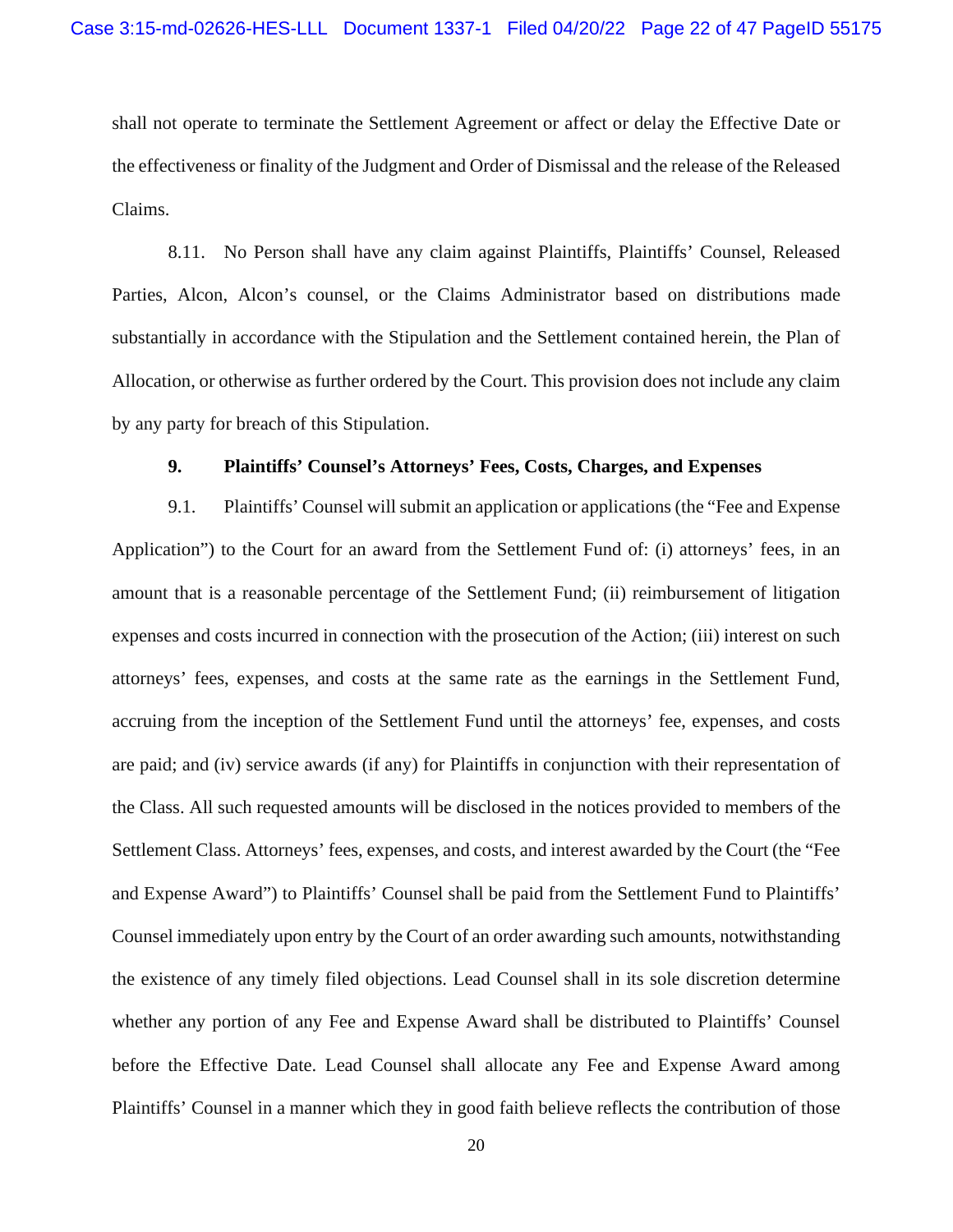counsel to the prosecution and settlement of the Action. Service awards awarded by the Court to Plaintiffs shall be paid from the Settlement Fund to Plaintiffs only after the Effective Date has occurred.

9.2. Plaintiffs may submit an application or applications to the Court (the "Plaintiffs' Service Award Application") for an award for their time and expense in representing the Settlement Class. Any such amounts awarded to Plaintiffs, as approved by the Court (the "Plaintiffs' Service Award"), shall be payable solely out of the Settlement Fund.

9.3. The Fee and Expense Award shall be paid to Lead Counsel from the Settlement Fund, as ordered, immediately following entry of an order by the Court granting such award. In the event that the Effective Date does not occur, or the order making the Fee and Expense Award pursuant to Paragraph 9.1 is reversed or modified by final non-appealable order, or if this Stipulation is cancelled or terminated for any reason, and in the event any part of the Fee and Expense Award has been paid, then Plaintiffs' Counsel shall, in an amount consistent with such reversal, modification, cancellation, or termination, refund such fees or expenses to the Settlement Fund, plus interest earned thereon at the same rate as earned on the Settlement Fund, within thirty (30) days from receiving notice from Alcon's counsel or from a court of competent jurisdiction. Any refunds required pursuant to this paragraph shall be the several obligation of each Plaintiffs' Counsel receiving fees or expenses to make appropriate refunds or repayments to the Settlement Fund. Each Plaintiffs' Counsel, as a condition of receiving such fees and/or expenses on behalf of itself and each partner and/or shareholder of it, agrees that its law firm and its partners and/or shareholders are subject to the jurisdiction of the Court for the purpose of enforcing the provisions of this paragraph.

9.4. The procedure for and the allowance or disallowance by the Court of the Fee and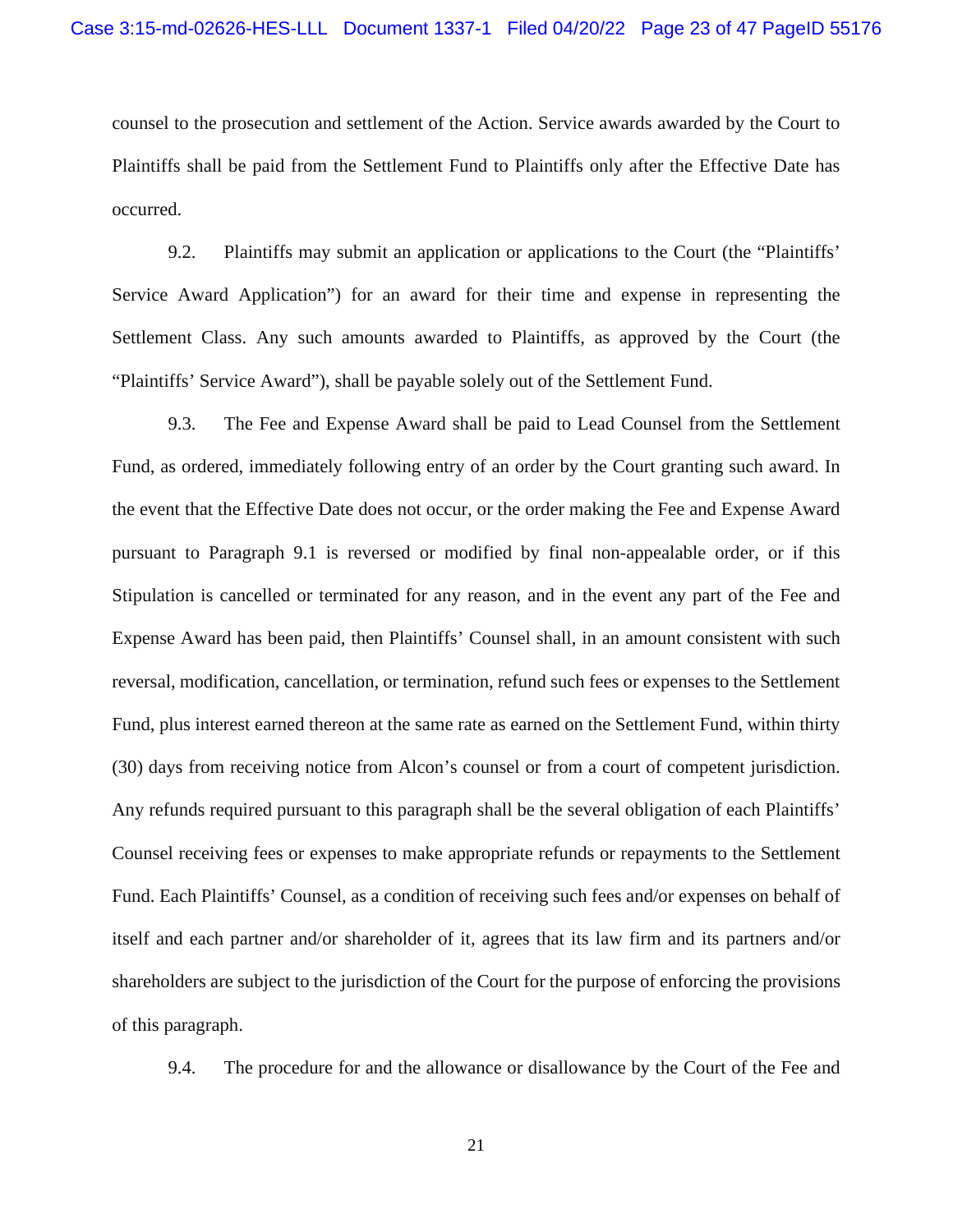Expense Award or Plaintiffs' Service Award to be paid out of the Settlement Fund are not part of the Settlement, and any order or proceeding relating to the Fee and Expense Application or Plaintiffs' Service Award, or any appeal from any order relating thereto or reversal or modification thereof, shall not operate to terminate or cancel the Settlement, or affect or delay the finality of the Judgment and Order of Dismissal (including the releases contained herein).

9.5. The Released Alcon Parties shall not have any responsibility for or liability with respect to the payment of any Fee and Expense Award to any Plaintiffs' Counsel, or with respect to the allocation among Plaintiffs' Counsel and/or any other Person who may assert some claim thereto, of any Fee and Expense Award that the Court may make in the Action.

#### **10. Conditions of Settlement and Effect of Disapproval, Cancellation, or Termination**

10.1. The Effective Date of the Stipulation shall be conditioned on the occurrence of all of the following events:

- 10.1.1. execution of this Stipulation and such other documents as may be required to obtain final Court approval of the Stipulation;
- 10.1.2. the Settlement Amount has been deposited into the Escrow Account as provided by Paragraph 3.1;
- 10.1.3. no Settling Party has exercised its option to terminate the Stipulation pursuant to Paragraph 10.2;
- 10.1.4. the Court has entered the Preliminary Approval Order; and
- 10.1.5. the Court has entered the Judgment and Order of Dismissal that, *inter alia*, dismisses with prejudice the Action as to Alcon.

10.2. Plaintiffs, through Lead Counsel, and Alcon, through Alcon's counsel, shall, in each of their separate discretions, have the right to terminate the Settlement set forth in this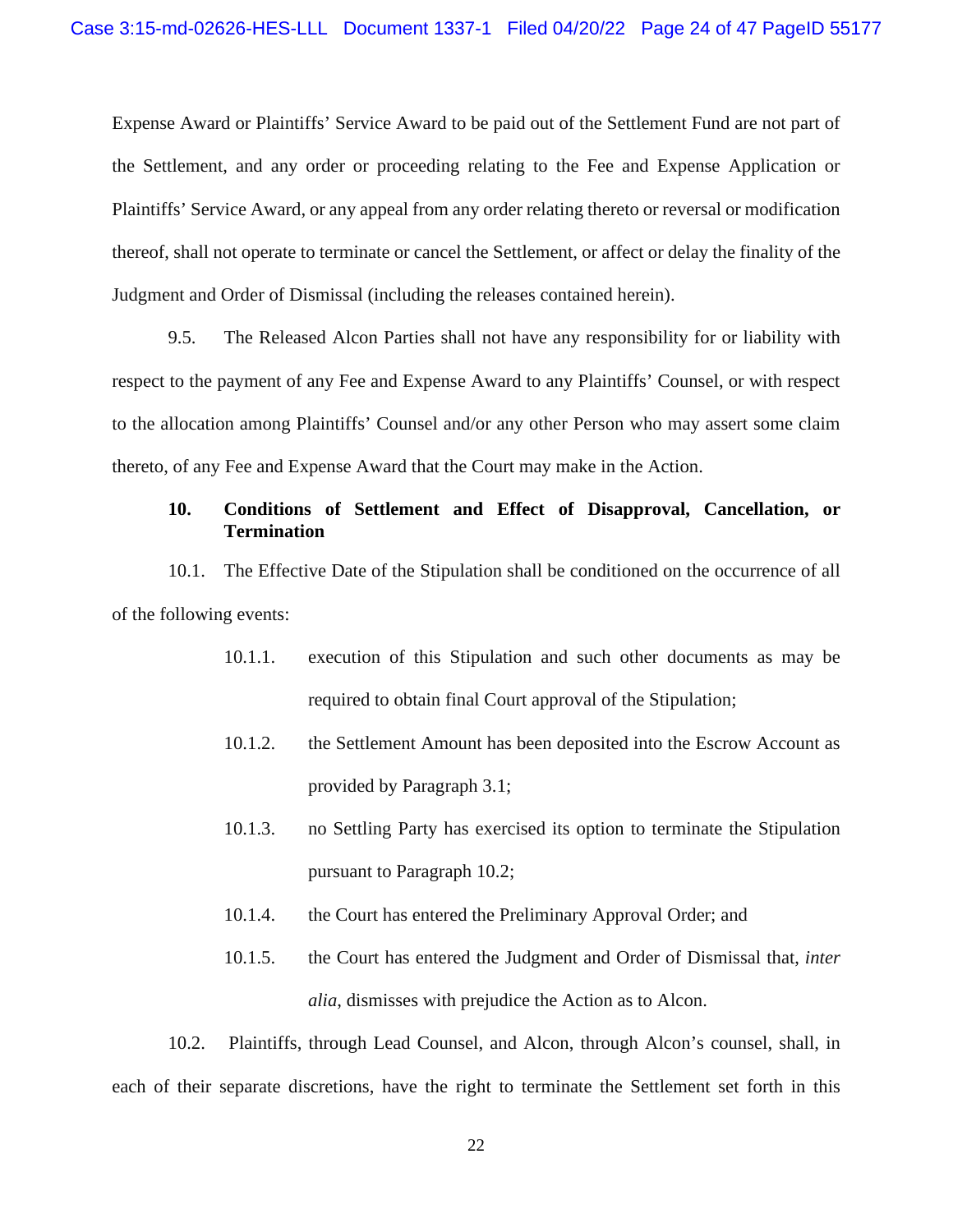Settlement Agreement by providing written notice of their election to do so ("Termination Notice") to all other Parties hereto within thirty (30) days of the date on which: (i) the Court enters an order declining to enter the Preliminary Approval Order in any material respect; (ii) the Court enters an order refusing to approve this Settlement Agreement or any material part of it; (iii) the Court enters an order declining to enter the Judgment and Order of Dismissal in any material respect; or (iv) the Judgment and Order of Dismissal is modified or reversed by a court of appeal or any higher court in any material respect. Notwithstanding this paragraph, the Court's determination as to the Fee and Expense Application, Plaintiffs' Service Award Application, and/or any Plan of Allocation, or any determination on appeal from any such order, shall not provide grounds for termination of this Settlement Agreement or Settlement. Alcon shall have the option, in its sole discretion, to terminate the Settlement set forth in this Settlement Agreement if more than 5% of the putative members of the Settlement Class timely exercise their rights to be excluded from the Settlement Class pursuant to the processes set forth in Paragraph 10.4 ("Opt-Outs"). Any disputes regarding the application of any aspect of this Paragraph 10.2, including the calculation of the percentage of excluded class member, shall be resolved by the Court, with Plaintiffs, Alcon, and the Opt-Outs all having the opportunity to be heard.

10.3. The Settlement is non-recapture, *i.e.*, not a claims-made settlement. As of the Effective Date, Alcon shall not have any right to the return of the Settlement Fund or any portion thereof for any reason. Upon the occurrence of all of the events referenced in Paragraph 10.1, any and all remaining interest or right of Alcon, if any, in or to the Settlement Fund shall be absolutely and forever extinguished. If all of the conditions specified in Paragraph 10.1 are not met, then the Stipulation shall be canceled and terminated subject to Paragraph 10.6, unless Lead Counsel and counsel for Alcon mutually agree in writing to proceed with the Settlement.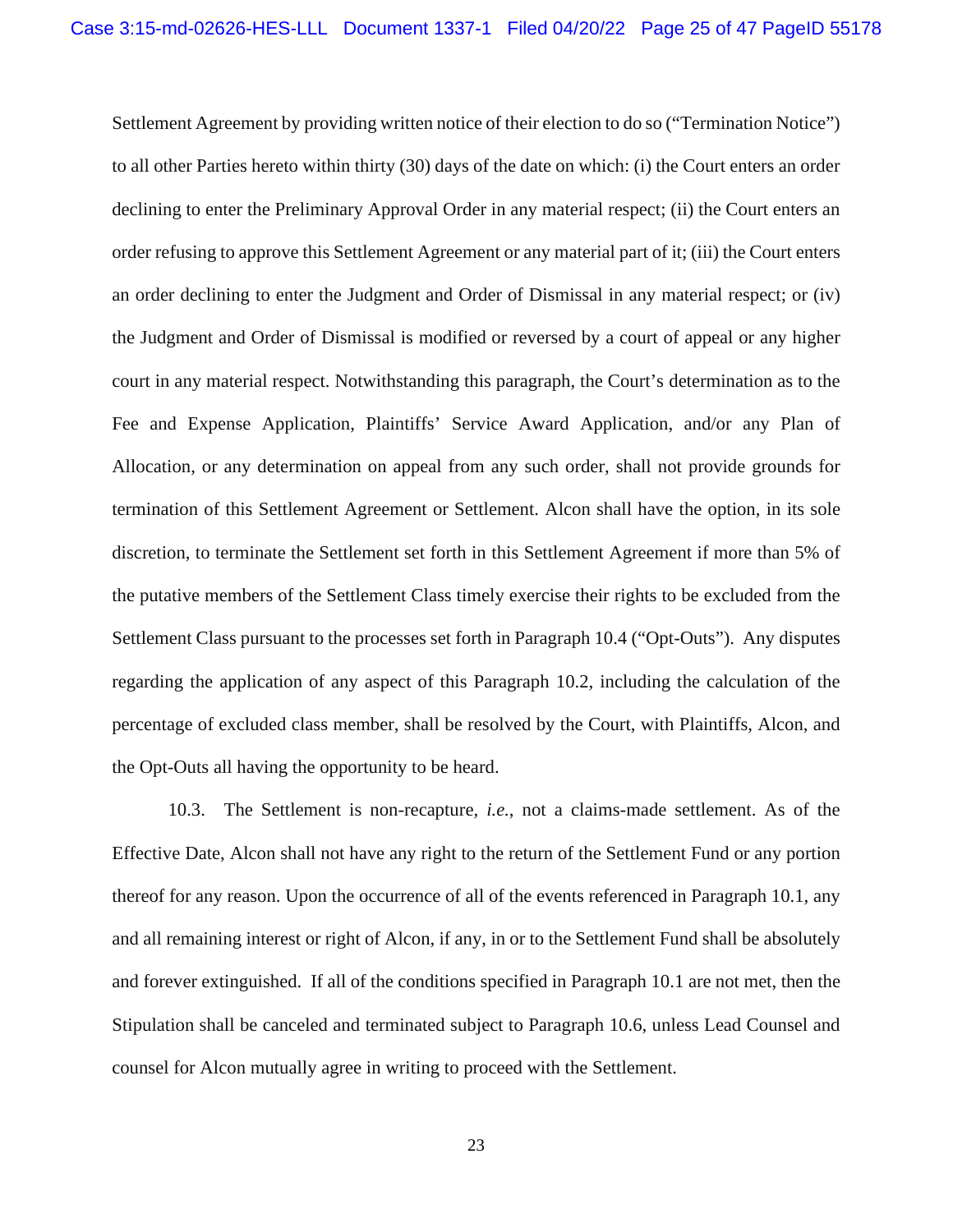10.4. If, prior to the Settlement Hearing, one or more putative members of the Settlement Class timely exercise their rights to be excluded from the Settlement Class, the processes set forth in this paragraph shall apply. Any Settlement Class Member who does not request exclusion from the Settlement has the right to object to the Settlement. Settlement Class Members may not both object and opt out of the Settlement. Any Settlement Class Member who wishes to object must timely submit an objection before the Settlement Hearing. If a Settlement Class Member submits both an objection and a written request for exclusion, he or she shall be deemed to have requested exclusion and shall not be bound by the Agreement if approved by the Court and the objection will not be considered by the Court. There is no reversion of the Settlement Amount or Opt-Out reduction to Alcon or any other person or entity funding the settlement.

10.5. The Settling Parties and their respective counsel agree that they will make no effort to suggest, solicit, facilitate, or otherwise encourage potential Settlement Class Members to exclude themselves from the Settlement.

10.6. Unless otherwise ordered by the Court, in the event the Stipulation shall terminate as set forth herein or shall not become effective by order of Court, counsel for Alcon or Lead Counsel shall provide notice to the Escrow Agent and within five (5) business days after written notification, the Settlement Fund, less up to \$500,000 in Class Notice and Administration Expenses, Taxes, and Tax Expenses reasonably and actually incurred, shall be refunded pursuant to written instructions from counsel for Alcon. At the written direction of counsel for Alcon, the Escrow Agent or its designee shall apply for any tax refund owed on the Settlement Fund and pay the proceeds, after deduction of any expenses incurred in connection with such application(s) for refund.

10.7. Except as otherwise provided herein, in the event that the Stipulation is not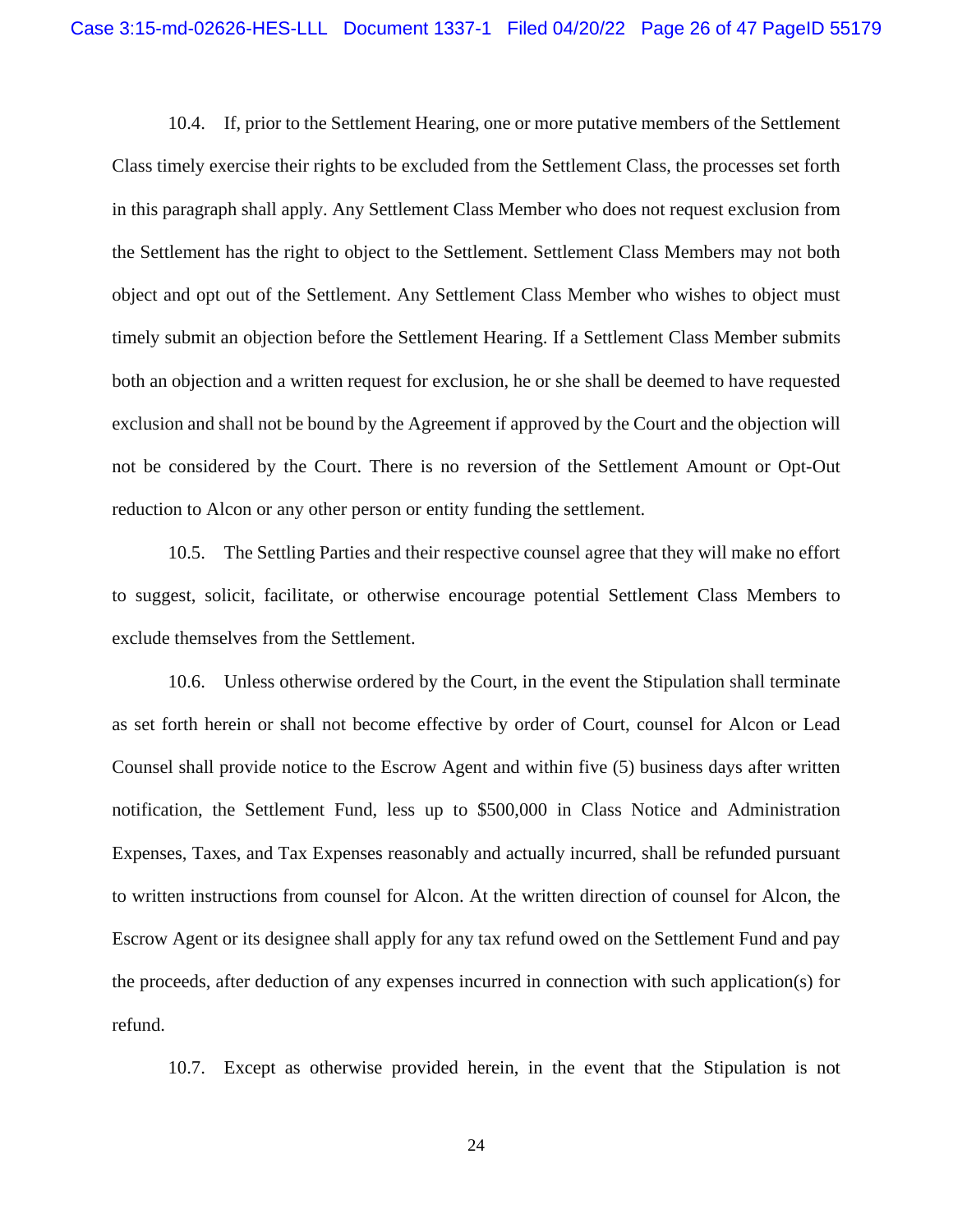approved by the Court or the Settlement set forth in the Stipulation is terminated or fails to become effective in accordance with its terms, the Releasing Parties shall not forfeit or waive any factual or legal claim, defense, or contention in the Action.

#### **11. Miscellaneous Provisions**

11.1. The Settling Parties: (a) acknowledge that it is their intent to consummate this Settlement; and (b) agree to cooperate to the extent reasonably necessary to effectuate and implement all terms and conditions of the Stipulation and to exercise their best efforts to accomplish the foregoing terms and conditions of the Stipulation expeditiously.

11.2. The Settling Parties intend this Settlement to be a final and complete resolution of all disputes between them with respect to the Action and the Released Claims, or which could have been asserted with respect to the Action based on the same factual predicate. The Settlement and all negotiations, discussions, and proceedings leading up to and in connection herewith shall not be deemed to constitute a presumption, concession, or an admission by any Settling Party or any of the Released Parties of any fault, liability, or wrongdoing by it, or as to the merits of any claim or defense.

11.3. The Settling Parties and their counsel agree that they shall not assert any claims of any violation of Rule 11 of the Federal Rules of Civil Procedure relating to the prosecution, defense, or settlement of the Action. The Settling Parties agree that the Settlement Amount and the other terms of the Settlement were negotiated in good faith at arm's length by the Settling Parties and reflect a settlement that was reached voluntarily after consultation with competent legal counsel.

11.4. Neither the Stipulation nor the Settlement contained herein, nor any negotiations, discussions, proceedings, or acts performed or documents executed pursuant to or in furtherance of the Stipulation or the Settlement: (a) are or may be deemed to be or may be used as admissions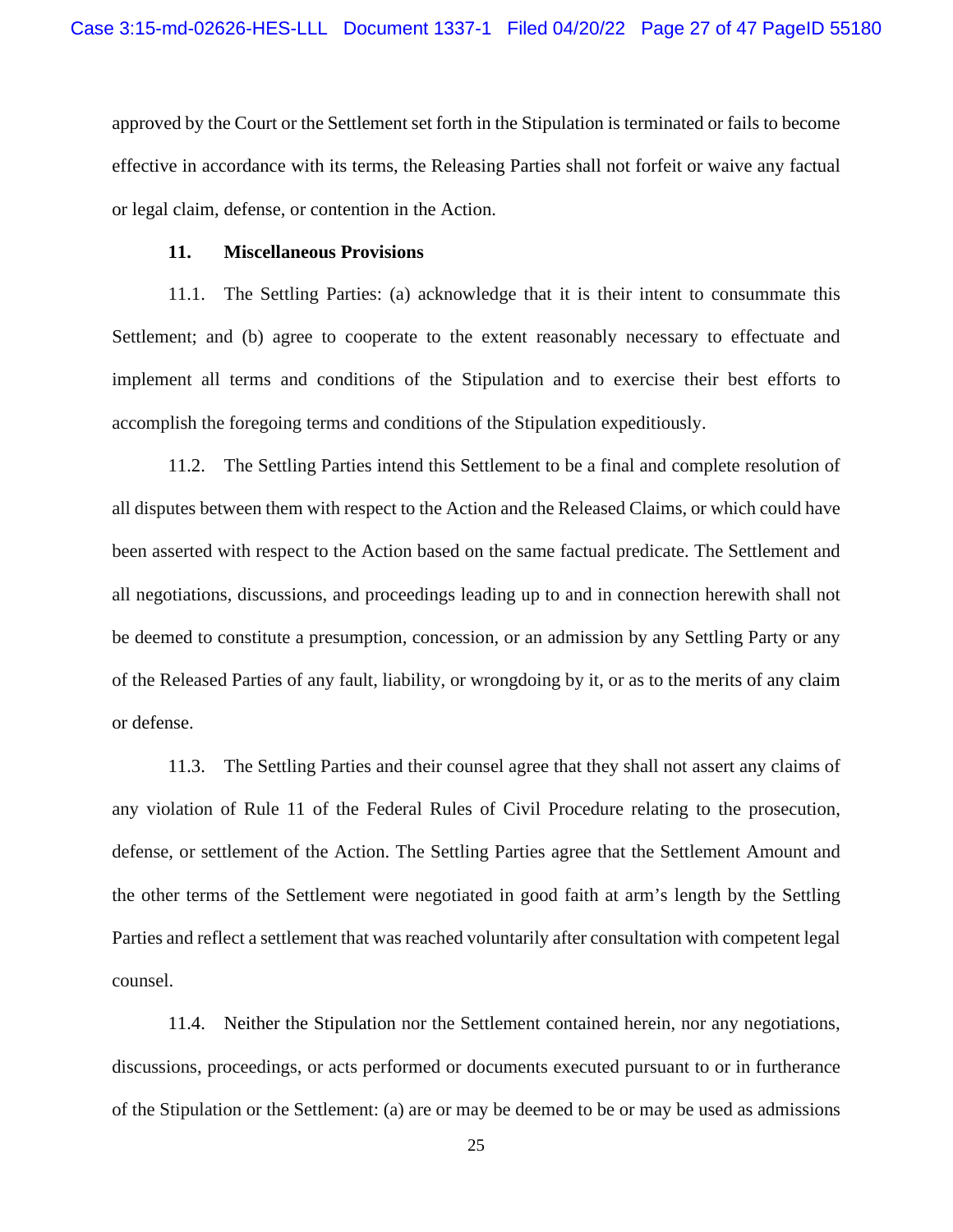of, or evidence of, the validity of any Released Claim, or of any wrongdoing or liability of Alcon; or (b) are or may be deemed to be or may be used as admissions of, or evidence of, any fault or omission of Alcon in any civil, criminal, or administrative proceeding in any court, administrative agency, or other tribunal. The Released Alcon Parties, Plaintiffs, Settlement Class Members, and Plaintiffs' Counsel may file the Stipulation and/or the Judgment and Order of Dismissal in any action that may be brought against them in order to support a defense or counterclaim based on principles of res judicata, collateral estoppel, release, good faith settlement, judgment bar or reduction, or any other theory of claim preclusion, issue preclusion or similar defense or counterclaim, or in connection with any proceeding to enforce the terms of this Stipulation.

11.5. All agreements made and orders entered during the course of the Action relating to the confidentiality of documents and information shall survive this Stipulation, pursuant to their terms.

11.6. All of the Exhibits to the Stipulation are material and integral parts hereof and are fully incorporated herein by this reference.

11.7. This Stipulation shall not be construed more strictly against one Settling Party than another merely by virtue of the fact that it, or any part of it, may have been prepared by counsel for one of the Settling Parties, it being recognized that it is the result of arm's-length negotiations between the Settling Parties and that all Settling Parties have contributed substantially and materially to the preparation of this Stipulation.

11.8. The Stipulation may be amended or modified only by a written instrument signed by or on behalf of all Settling Parties or their respective successors-in-interest.

11.9. No waiver of any term or provision of this Settlement Agreement, or of any breach or default hereof or hereunder, shall be valid or effective unless in writing and signed by or on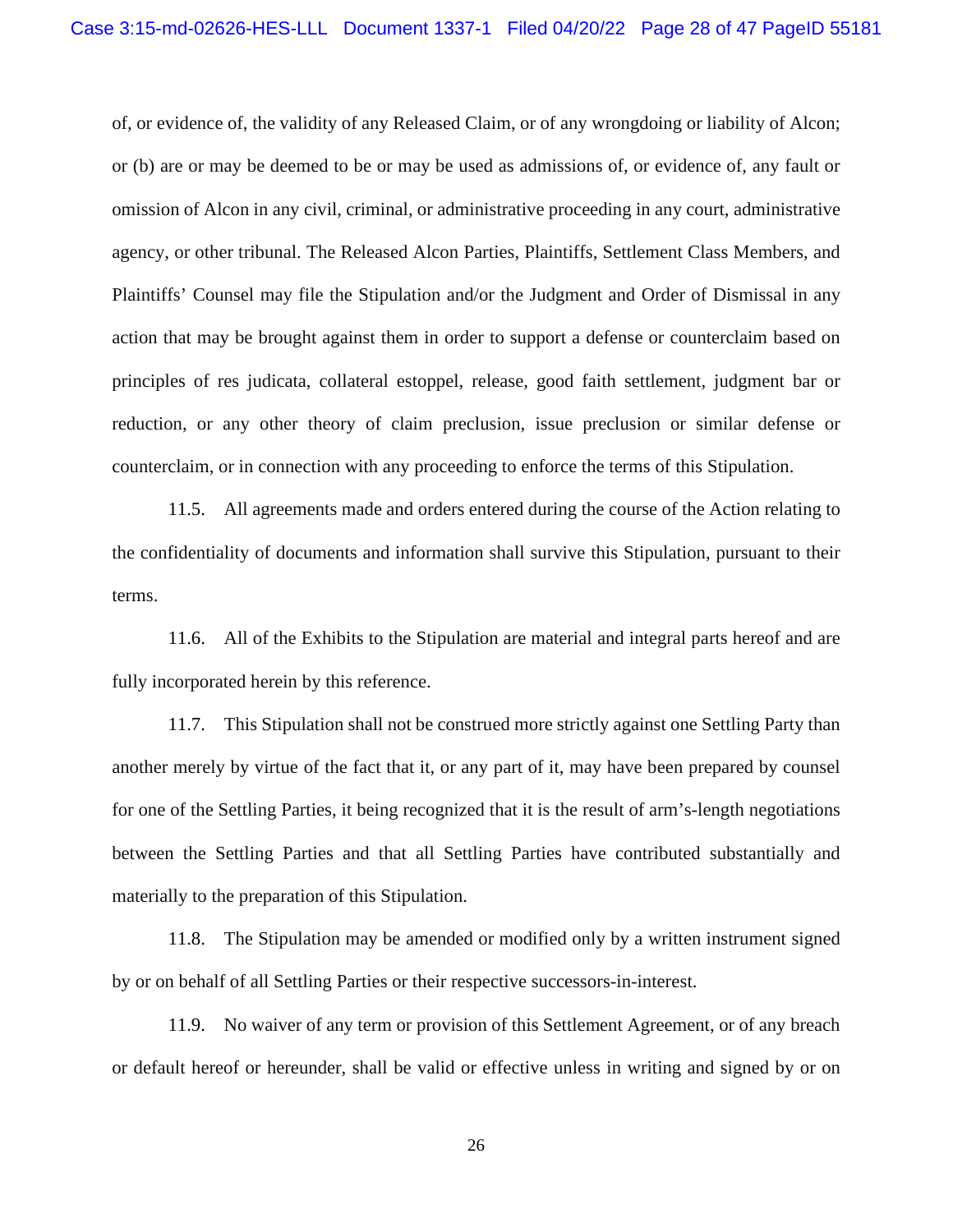behalf of all Settling Parties or their respective successors-in-interest. No waiver of any term or provision of this Settlement Agreement, or of any breach or default hereof or hereunder, shall be construed as a waiver of the same or any other term or provision or of any previous or subsequent breach thereof.

11.10. The Stipulation and the Exhibits attached hereto constitute the entire agreement among the Settling Parties and no representations, warranties, or inducements have been made to any Settling Party concerning the Stipulation or its Exhibits other than the representations, warranties, and covenants contained and memorialized in such documents. Except as otherwise provided herein, each Settling Party shall bear its own costs.

11.11. Lead Counsel, on behalf of the Settlement Class, are expressly authorized by Plaintiffs to take all appropriate action required or permitted to be taken by the Settlement Class pursuant to the Stipulation to effectuate its terms and also are expressly authorized to enter into any modifications or amendments to the Stipulation on behalf of the Settlement Class which they deem appropriate.

11.12. Each counsel or other Person executing the Stipulation or any of its Exhibits on behalf of any Settling Party hereby warrants that such Person has the full authority to do so.

11.13. All notices, requests, demands, claims, and other communications hereunder shall be in writing and shall be deemed duly given (a) when emailed to the recipient, (b) when delivered personally to the recipient, (c) one (1) business day after being sent to the recipient by reputable overnight courier service (charges prepaid), or (d) five (5) business days after being mailed to the recipient by certified or registered mail, return receipt requested and postage prepaid, and addressed to the intended recipient as set forth below:

(a) If to Plaintiffs or to Lead Counsel: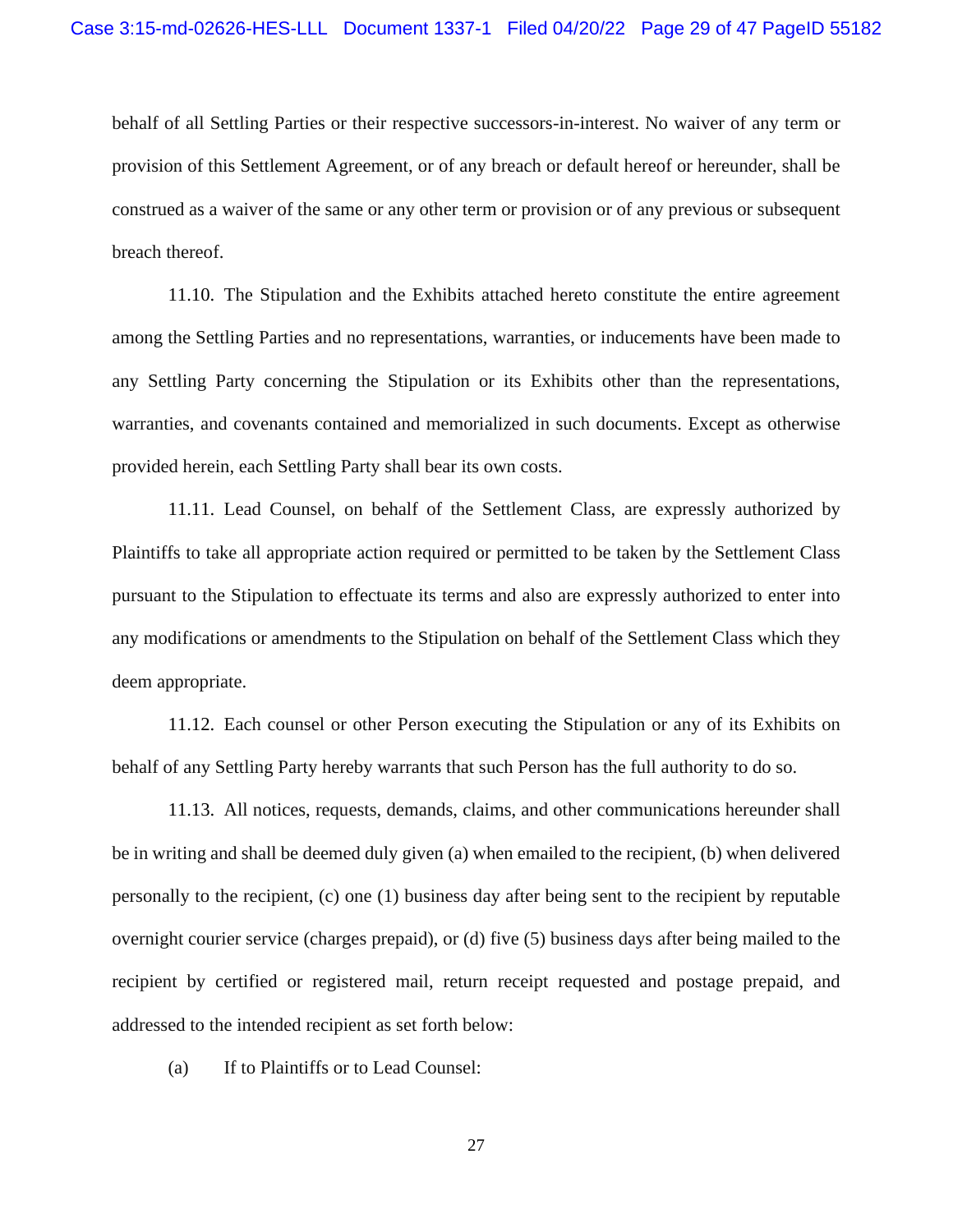Joseph P. Guglielmo Scott + Scott Attorneys at Law LLP 230 Park Avenue, 17th Floor New York, NY 10169 Telephone: 212-223-6444

(b) If to Alcon or to Alcon's counsel:

David R Marriott Cravath, Swaine & Moore, LLP Worldwide Plaza 825 8th Avenue New York, NY 10019-7475 Telephone: 212-474-1000

With a copy to Alcon's Local Counsel Samuel J. Horovitz Rogers Towers, P.A. Suite 1500 1301 Riverplace Blvd Jacksonville, FL 32207-9000 Telephone: 904-398-3911

11.14. The Stipulation may be executed in one or more counterparts. All executed counterparts and each of them shall be deemed to be one and the same instrument. A complete set of executed counterparts shall be filed with the Court. Signatures sent by facsimile or by PDF via email shall be deemed originals.

11.15. The Stipulation shall be binding upon, and inure to the benefit of, the heirs, successors, and assigns of the Settling Parties hereto.

11.16. The Court shall have exclusive jurisdiction with respect to implementation and enforcement of the terms of the Stipulation, and all Settling Parties hereto submit to the jurisdiction of the Court for purposes of implementing and enforcing the Settlement embodied in the Stipulation.

11.17. This Stipulation shall be governed by, construed, and enforced in accordance with the law of the State of New York.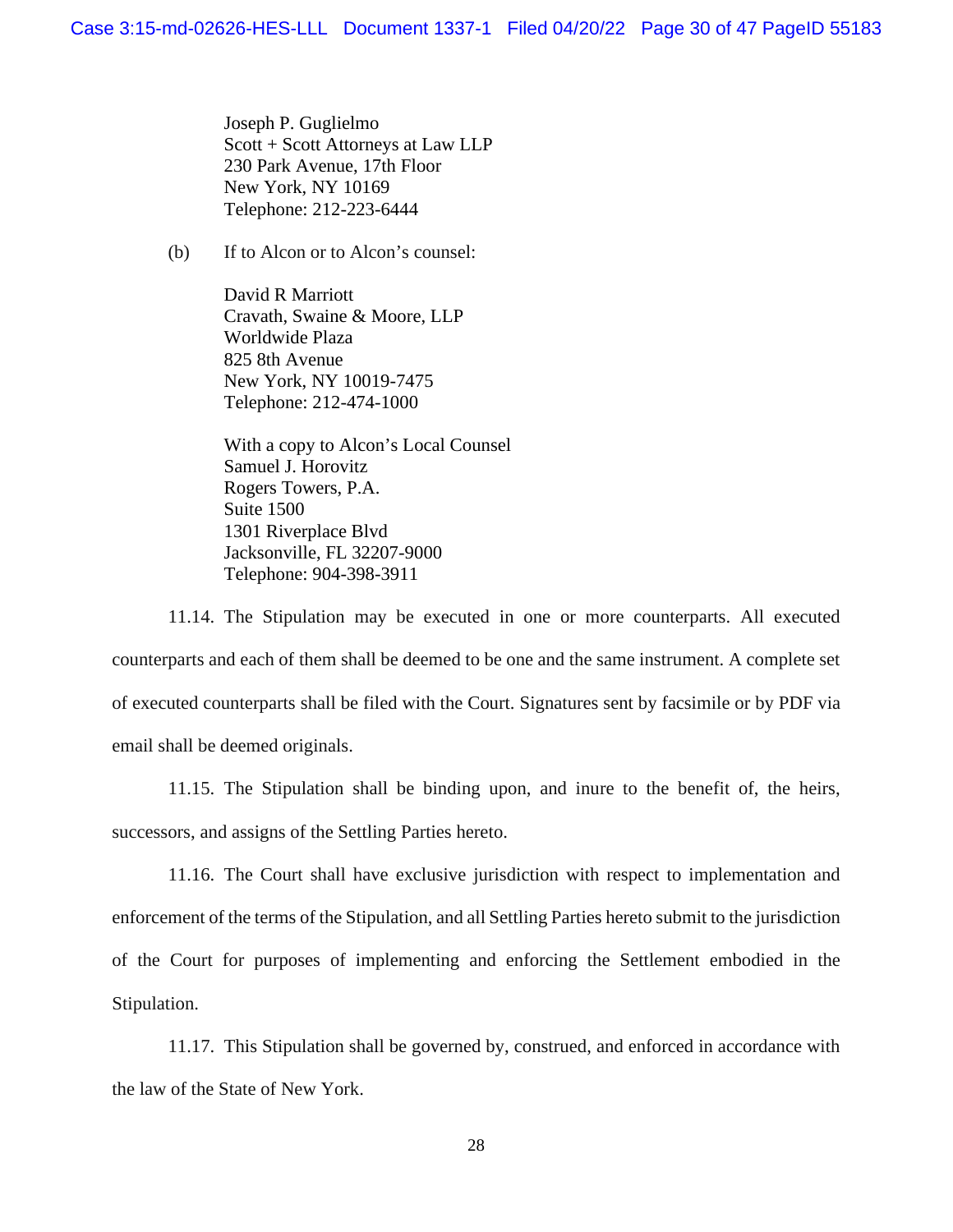11.18. This Stipulation represents the entire agreement between the parties regarding the

subject matter herein and supersedes and replaces any and all prior agreements.

IN WITNESS WHEREOF, the parties hereto have caused the Stipulation to be executed,

by their duly authorized attorneys, dated March 23, 2022.

 $\overline{\phantom{0}}$ 

David R Marriott Lauren Moskowitz Lauren Rosenberg CRAVATH, SWAINE & MOORE, **LLP** Worldwide Plaza 825 8th Avenue New York, NY 10019-7475 Telephone: 212-474-1000 dmarriott@cravath.com lmoskowitz@cravath.com lrosenberg@cravath.com

Counsel for Alcon Vision, LLC

Thomas K. Boardman (signing on behalf of all Plaintiffs) Joseph P. Guglielmo SCOTT+SCOTT. ATTORNEYS AT LAW, LLP The Helmsley Building 230 Park Avenue, 17th Floor New York, NY 10169 Telephone: (212) 223-6444 Facsimile: (212) 223-6334 tboardman@scott-scott.com jguglielmo@scott-scott.com

Christopher M. Burke SCOTT + SCOTT, ATTORNEYS AT LAW, LLP 600 W. Broadway, Suite 3300 San Diego, CA 92101 Telephone: (619) 233-4565 Facsimile: (619) 233-0508 cburke@scott-scott.com

Christopher Lebsock Michael P. Lehmann **HAUSFELD LLP** 600 Montgomery Street, Suite 3200 San Francisco, CA 94111 Telephone: 415-633-1908 Facsimile: 415-217-6813 mlehmann@hausfeld.com clebsock@hausfeld.com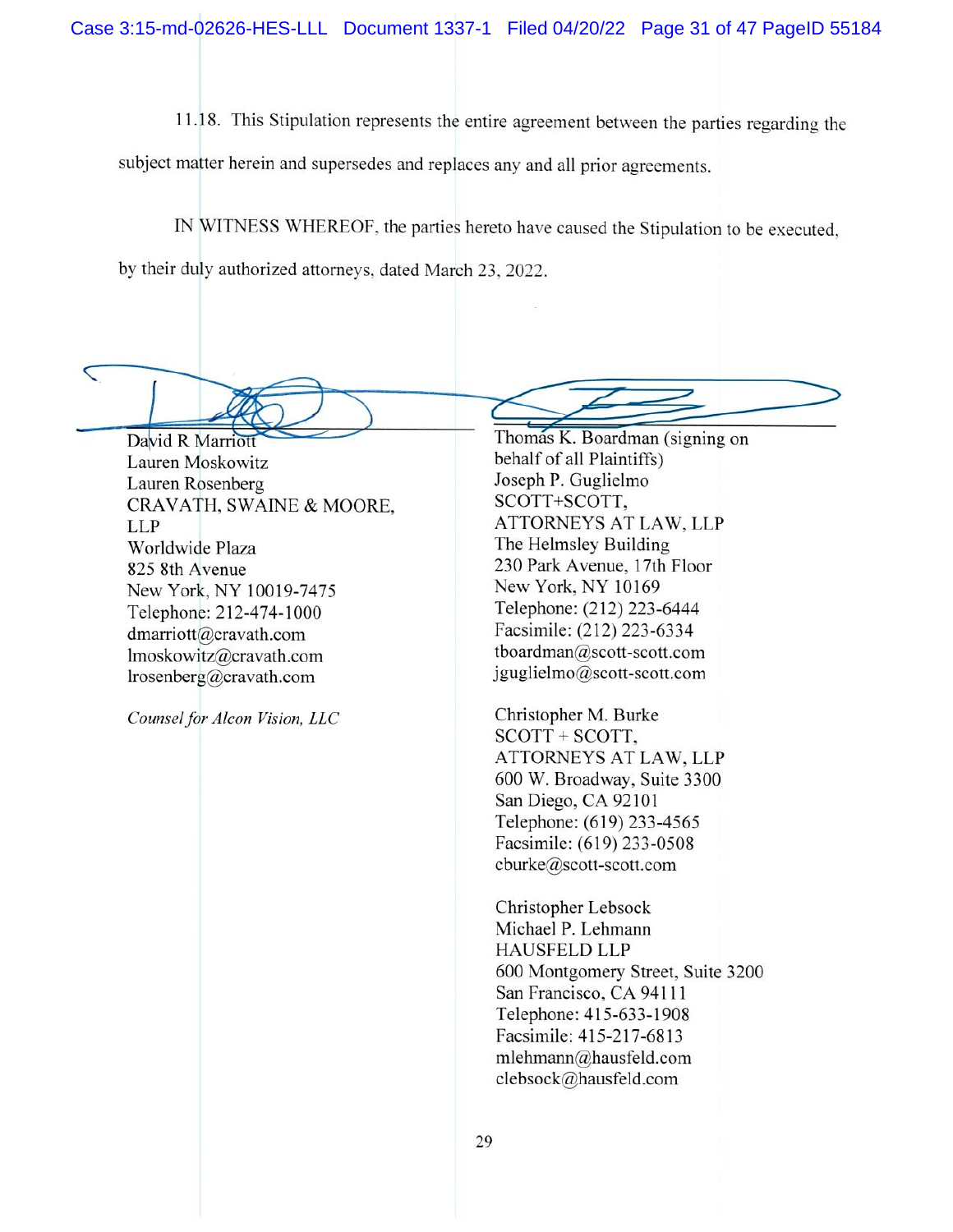Michael D. Hausfeld Nathaniel C. Giddings HAUSFELD LLP 888 16th Street, NW Suite 300 Washington, DC 20006 Telephone: 202-540-7200 Facsimile: 202-540-7201 mhausfeld@hausfeld.com ngiddings@hausfeld.com

Benjamin Steinberg ROBINS KAPLAN LLP 399 Park Avenue, Suite 3600 New York, NY 10022 Telephone: (212) 980-7400 Facsimile: (212) 980-7499 bsteinberg@RobinsKaplan.com

*Co-Lead Class Counsel*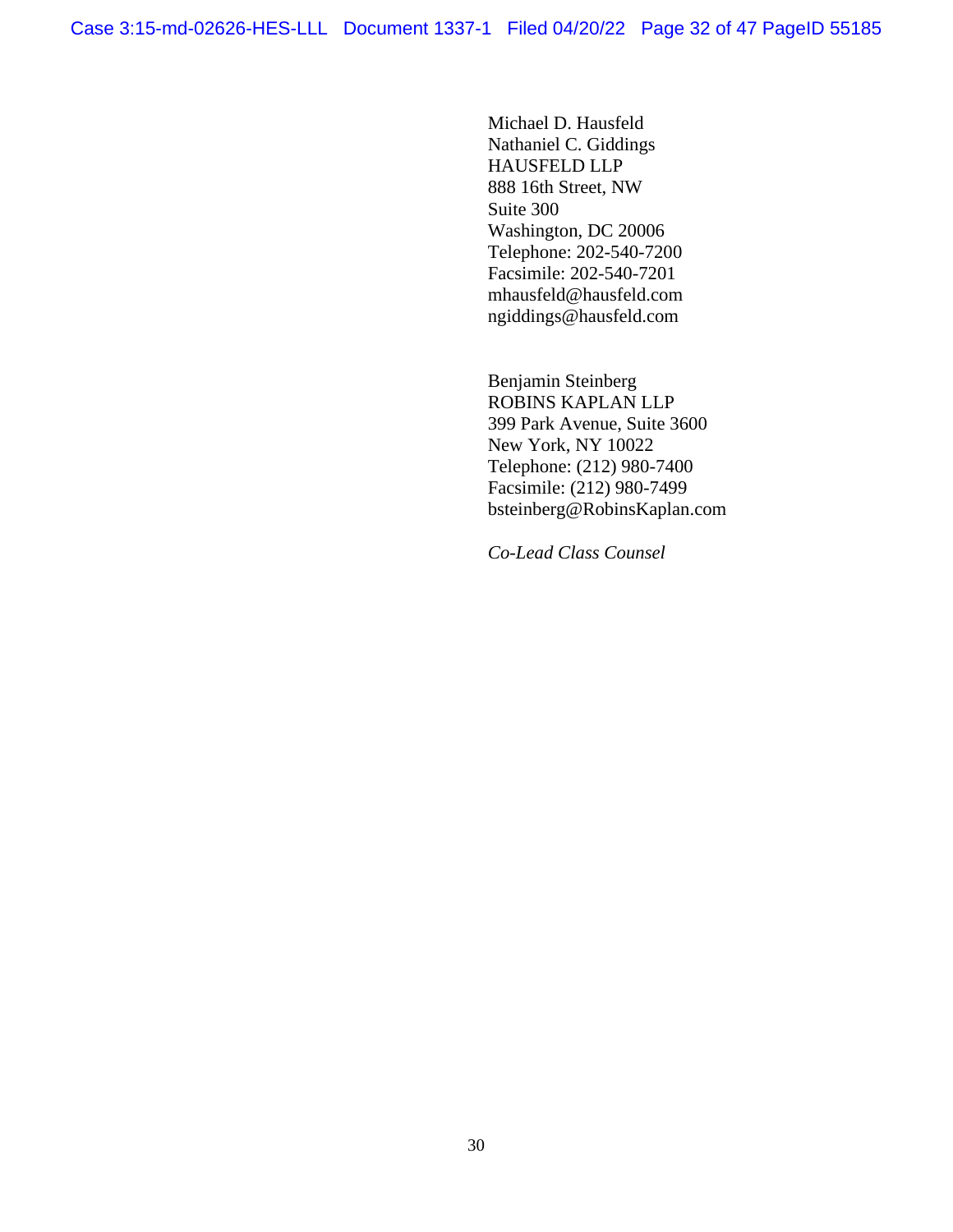Case 3:15-md-02626-HES-LLL Document 1337-1 Filed 04/20/22 Page 33 of 47 PageID 55186

# **EXHIBIT A**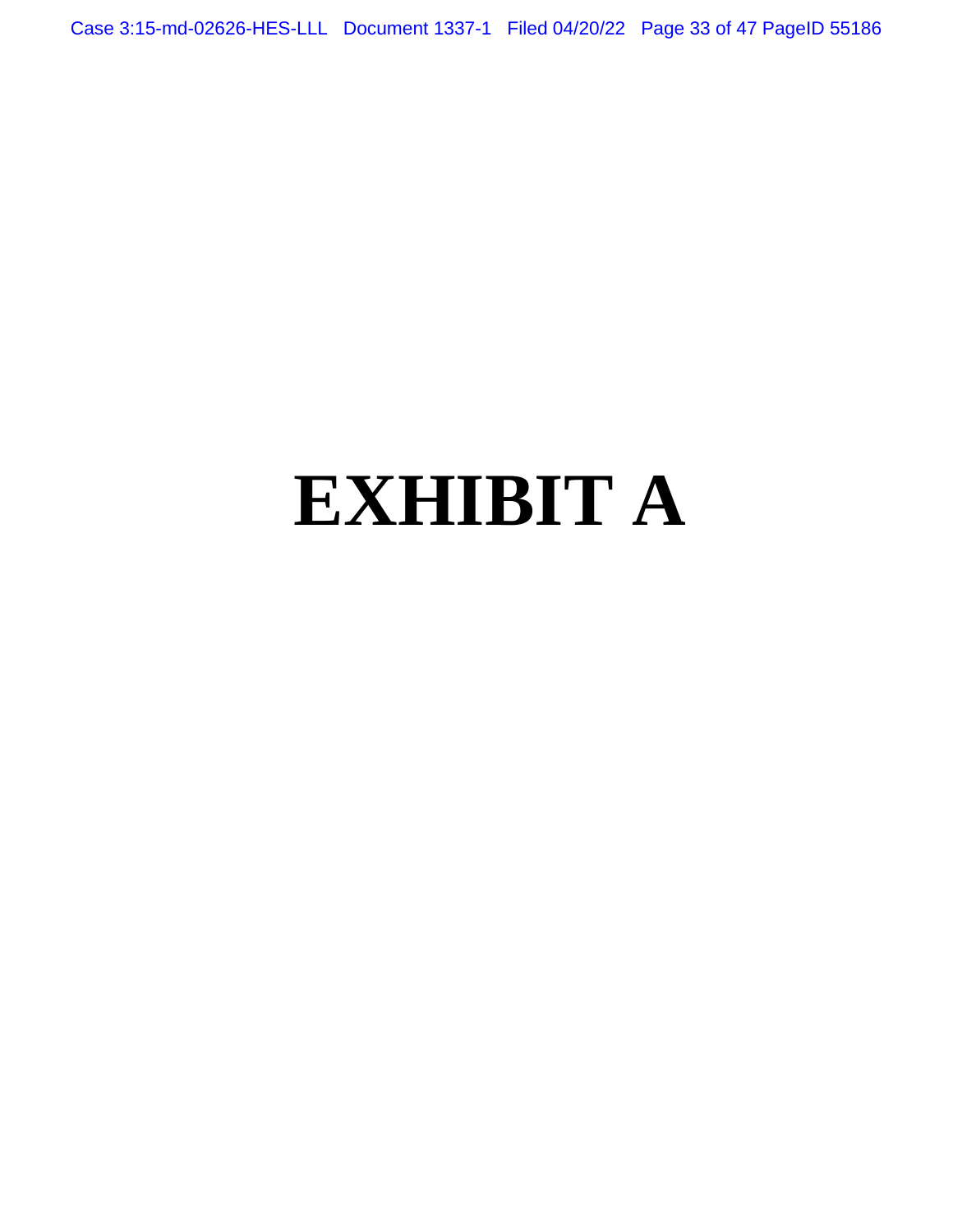### **UNITED STATES DISTRICT COURT MIDDLE DISTRICT OF FLORIDA**

| In Re:                                                        | Case No. 3:15-md-2626-HES-LLL                                                                                    |
|---------------------------------------------------------------|------------------------------------------------------------------------------------------------------------------|
| <b>DISPOSABLE CONTACT LENS</b><br><b>ANTITRUST LITIGATION</b> | <b>Judge Harvey E. Schlesinger</b><br>Judge Virginia M. Hernandez Covington<br>Magistrate Judge Laura L. Lambert |
| THIS DOCUMENT RELATES TO:<br><b>All Class Actions</b>         |                                                                                                                  |

# **[PROPOSED] ORDER PRELIMINARILY APPROVING SETTLEMENT AGREEMENT WITH ALCON VISION, LLC**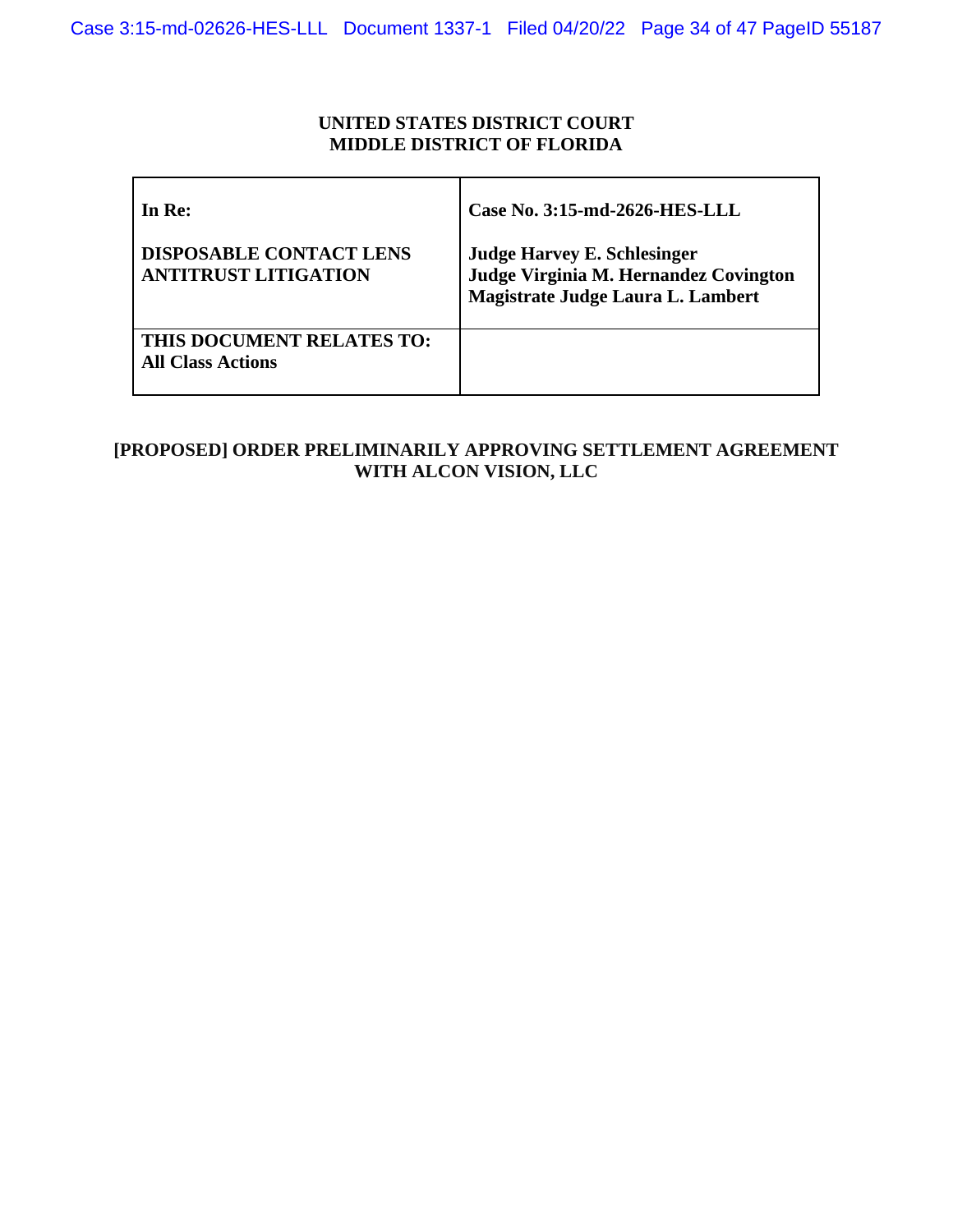WHEREAS, the Action<sup>1</sup> is pending before this Court;

WHEREAS, Plaintiffs<sup>2</sup> have entered into and executed the Stipulation and Agreement of Settlement ("Settlement Agreement") with Alcon Vision, LLC ("Alcon," and together with Plaintiffs, the "Settling Parties"), which, if finally approved by the Court, will result in the settlement of all claims against Alcon;

WHEREAS, in full and final settlement of the claims asserted against Alcon in this Action, Alcon agreed to pay the amount of \$20,000,000 (the "Settlement Funds");

WHEREAS, Plaintiffs, having made an application, pursuant to Rule 23(e) of the Federal Rules of Civil Procedure, for an order preliminarily approving the Settlement Agreement, which sets forth the terms and conditions of the Settlement of the Action against Alcon and for dismissal of the Action against Alcon with prejudice upon the terms and conditions set forth in the Settlement Agreement;

WHEREAS, the Court has previously certified litigation classes pursuant to Federal Rule of Civil Procedure 23 (ECF No. 940);

WHEREAS, the Court has appointed Scott+Scott, LLP, Hausfeld, LLP, and Robins Kaplan, LLP ("Lead Counsel") as class counsel (ECF No. 940);

WHEREAS, the Court has appointed Rachel Berg, Miriam Pardoll, Jennifer Sineni, Elyse Ulino, Susan Gordon, Cora Beth Smith, Brett Watson, Tamara O'Brien, Sheryl Marean, Catherine Dingle, Amanda Cunha, Alexis Ito, Kathleen Schirf, John Machikawa, and Joseph Felson as class

<sup>&</sup>lt;sup>1</sup> As defined in the Settlement Agreement, the "Action" means the above-captioned litigation pending in the United States District Court for the Middle District of Florida, and any other actions that may be transferred or consolidated into this litigation.

<sup>&</sup>lt;sup>2</sup> As defined in the Settlement Agreement, "Plaintiffs" are Rachel Berg, Miriam Pardoll, Jennifer Sineni, Elyse Ulino, Susan Gordon, Cora Beth Smith, Brett Watson, Tamara O'Brien, Sheryl Marean, Catherine Dingle, Amanda Cunha, Alexis Ito, Kathleen Schirf, John Machikawa, and Joseph Felson.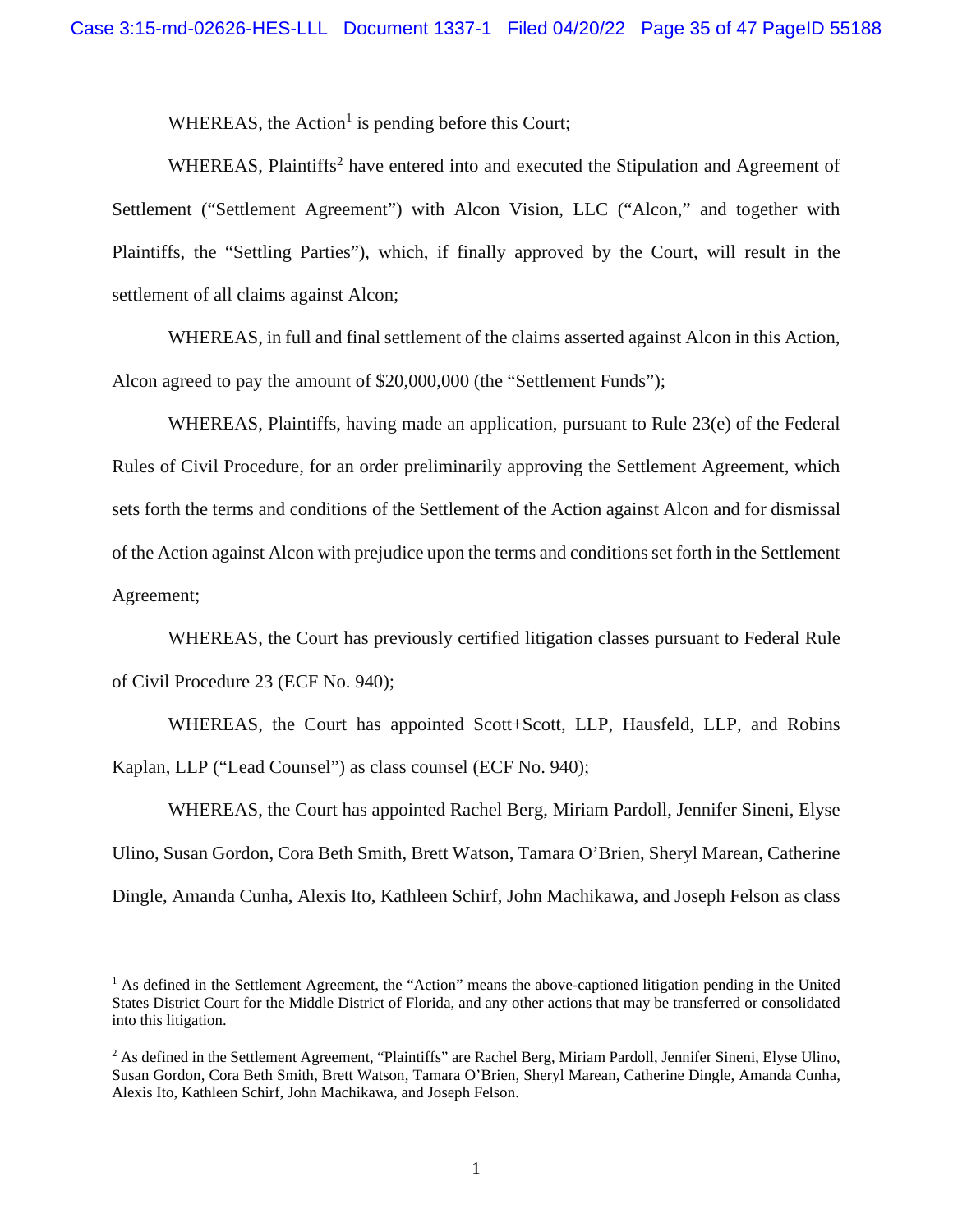representatives (ECF No. 940);

WHEREAS, the Settling Parties have agreed to the entry of this [Proposed] Order Preliminarily Approving Settlement Agreement; and

WHEREAS, the Court has read and considered the Settlement Agreement and the exhibits annexed thereto and other documents submitted in connection with Plaintiffs' Motion for Preliminary Approval of the Settlement Agreement, and good cause appearing therefor;

#### NOW, THEREFORE, IT IS HEREBY ORDERED:

1. All terms in initial capitalization used in this Order shall have the same meanings as set forth in the Settlement Agreement, unless otherwise noted or defined herein.

#### **I. PRELIMINARY APPROVAL OF SETTLEMENT AGREEMENT**

2. Upon review of the record, the Court preliminarily finds that the Settlement Agreement resulted from arm's-length negotiations between highly experienced counsel and falls within the range of possible approval. The Court hereby preliminarily approves the Settlement Agreement, subject to further consideration at the Fairness Hearing described below. The Court preliminarily finds that the settlement encompassed by the Settlement Agreement raises no obvious reasons to doubt its fairness and provides a reasonable basis for presuming that the Settlement Agreement satisfies the requirements of Rules 23(c)(2) and 23(e) of the Federal Rules of Civil Procedure and due process so that an appropriate notice of the Settlement Agreement should be given, subject to the Court's approval of a notice plan as provided in this Order.

#### **II. NOTICE PLAN AND FAIRNESS HEARING**

3. Plaintiffs shall submit for the Court's approval a proposed notice plan for purposes of advising members of the Settlement Class, among other things, of their right to object to the Settlement Agreement, their right to exclude themselves from the Settlement Class, the procedure for submitting a request for exclusion, the time, date, and location of the Settlement Hearing to be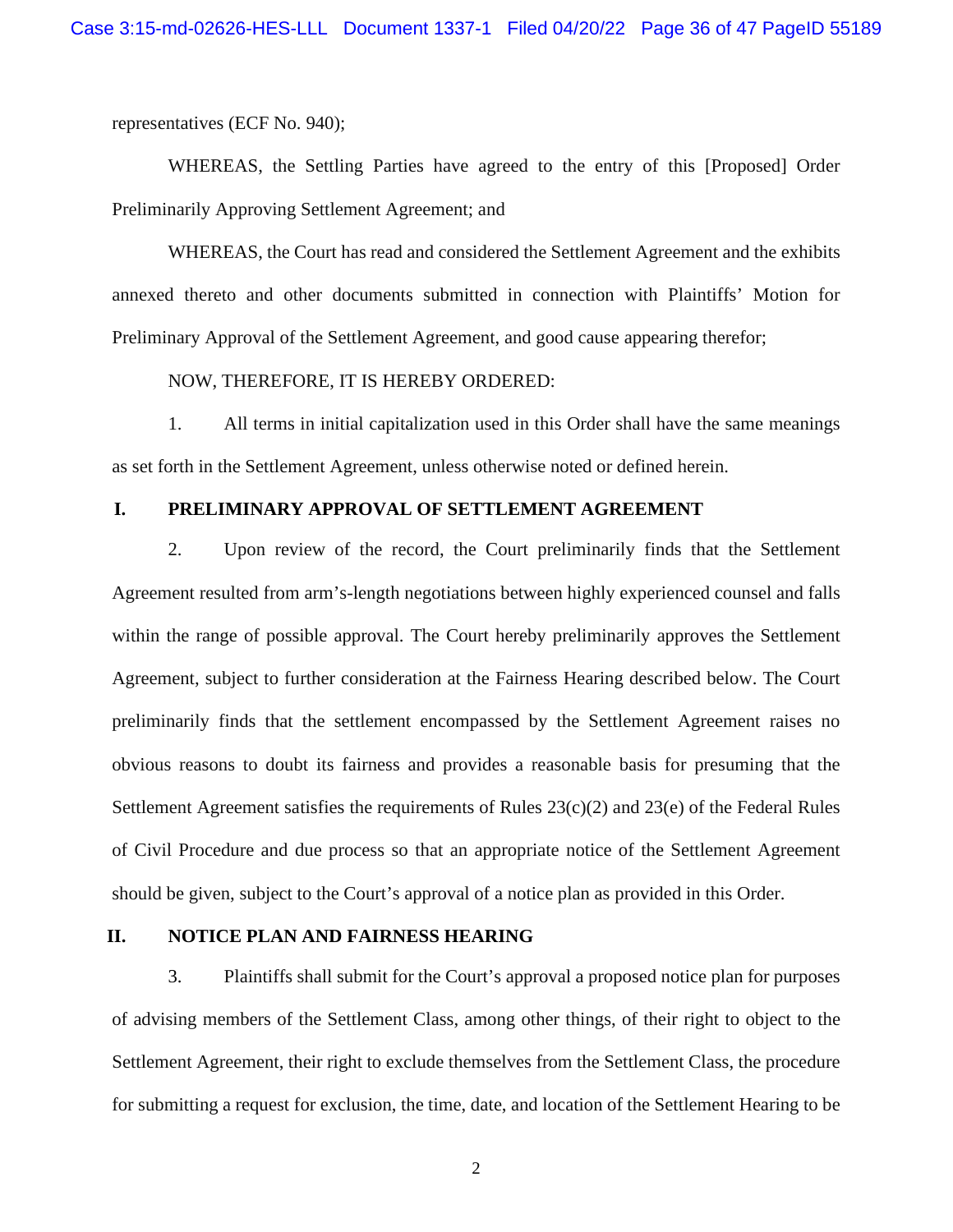scheduled by the Court, and their right to appear at the Settlement Hearing at or after the Settlement Hearing, the Court shall determine whether the Settlement Agreement, any proposed Plan of Distribution, any application for service awards, and any application for attorneys' fees and/or expenses for Lead Counsel should be finally approved.

#### **III. OTHER PROVISIONS**

4. The Court approves of Plaintiffs' designation of Huntington National Bank as Escrow Agent. Absent further order of the Court, the Escrow Agent shall establish the Escrow Account at Huntington National Bank and have such duties and responsibilities in such capacity as are set forth in the Settlement Agreement.

5. The Court approves the establishment of the Escrow Account under the Settlement Agreement as Qualified Settlement Funds ("QSFs") pursuant to Internal Revenue Code §468B and the Treasury Regulations promulgated thereunder, and retains continuing jurisdiction as to any issue that may arise in connection with the formulation or administration of the QSFs. All funds held by the Escrow Agent shall be deemed and considered to be in custodia legis, and shall remain subject to the jurisdiction of the Court, until such time as such funds shall be distributed pursuant to the Settlement Agreement and further order(s) of the Court.

6. All reasonable expenses incurred in identifying and notifying potential Settlement Class Members as well as administering the Net Settlement Fund shall be paid, as set forth herein and in Paragraph 3.9 of the Settlement Agreement. In the event the Court does not approve the Settlement Agreement, or if the Settlement Agreement otherwise fails to become effective, neither Plaintiffs nor any of their counsel shall have any obligation to repay any amounts incurred or disbursed pursuant to Paragraph 3.9 of the Settlement Agreement.

7. In the event that the Settlement Agreement is terminated, is vacated, is not approved, or the Effective Date fails to occur for any reason, then the Settling Parties shall be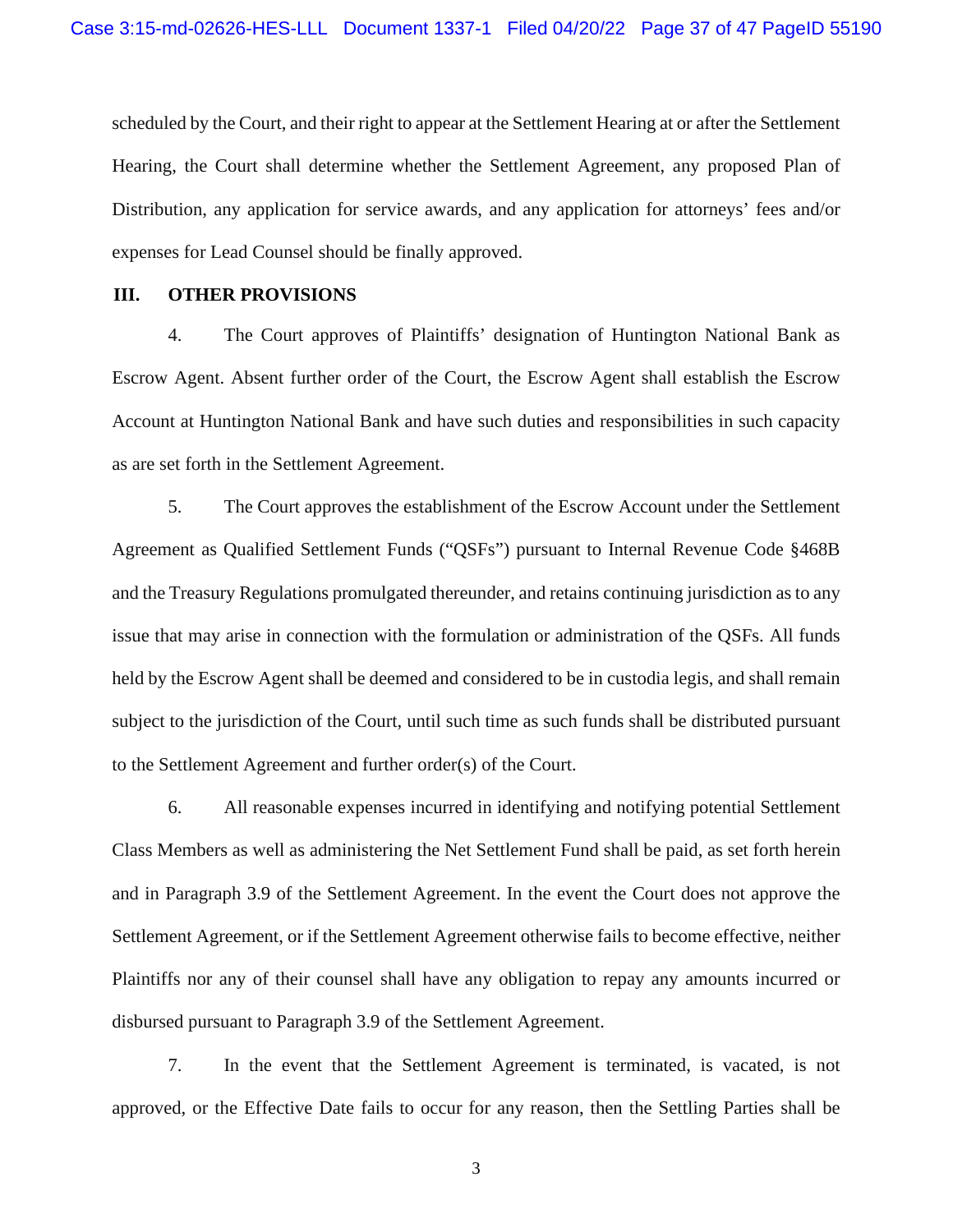deemed to have reverted to their respective status in the Action as of the Execution Date, and, except as otherwise expressly provided herein, such parties shall proceed in all respects as if such Settlement Agreement and any related orders had not been entered, and such Settlement Agreement (including any amendment(s) thereto) and this Order shall be null and void, of no further force or effect, and without prejudice to any such Settling Parties, and may not be introduced as evidence or referred to in any actions or proceedings by any Person; provided, however, that in the event of termination of the Settlement Agreement, Paragraphs 3.2, 5.1, 9.3, and 10.6 of the Settlement Agreement shall nonetheless survive and continue to be of effect and have binding force. Any portion of the Settlement Fund previously paid, together with any interest earned thereon (and, if applicable, re-payment of any Fee and Expense Award referred to in Paragraph 9.3 of such Settlement Agreement), less Taxes due, if any, with respect to such income, and less up to \$500,000 in the costs of administration and notice actually incurred and paid or payable from the Settlement Fund, shall be returned to Alcon within five (5) business days after written notification of such event is sent by counsel for Alcon or Lead Counsel to the Escrow Agent. At the request of Alcon, the Escrow Agent shall apply for any tax refund owed on the Settlement Fund and pay the proceeds to Alcon.

8. The Court's certification of the Settlement Class as provided herein is without prejudice to, or waiver of, the rights of any non-settling Defendant to contest certification of any non-settlement class proposed in this Action. The Court's findings in this Order shall have no effect on the Court's ruling on any motion to certify any non-settlement class in this Action; and no party may cite or refer to the Court's approval of any Settlement Class as persuasive or binding authority with respect to any motion to certify any non-settlement class or any other dispositive motion filed by a non-settling Defendant. Nor shall such preliminary approval prejudice any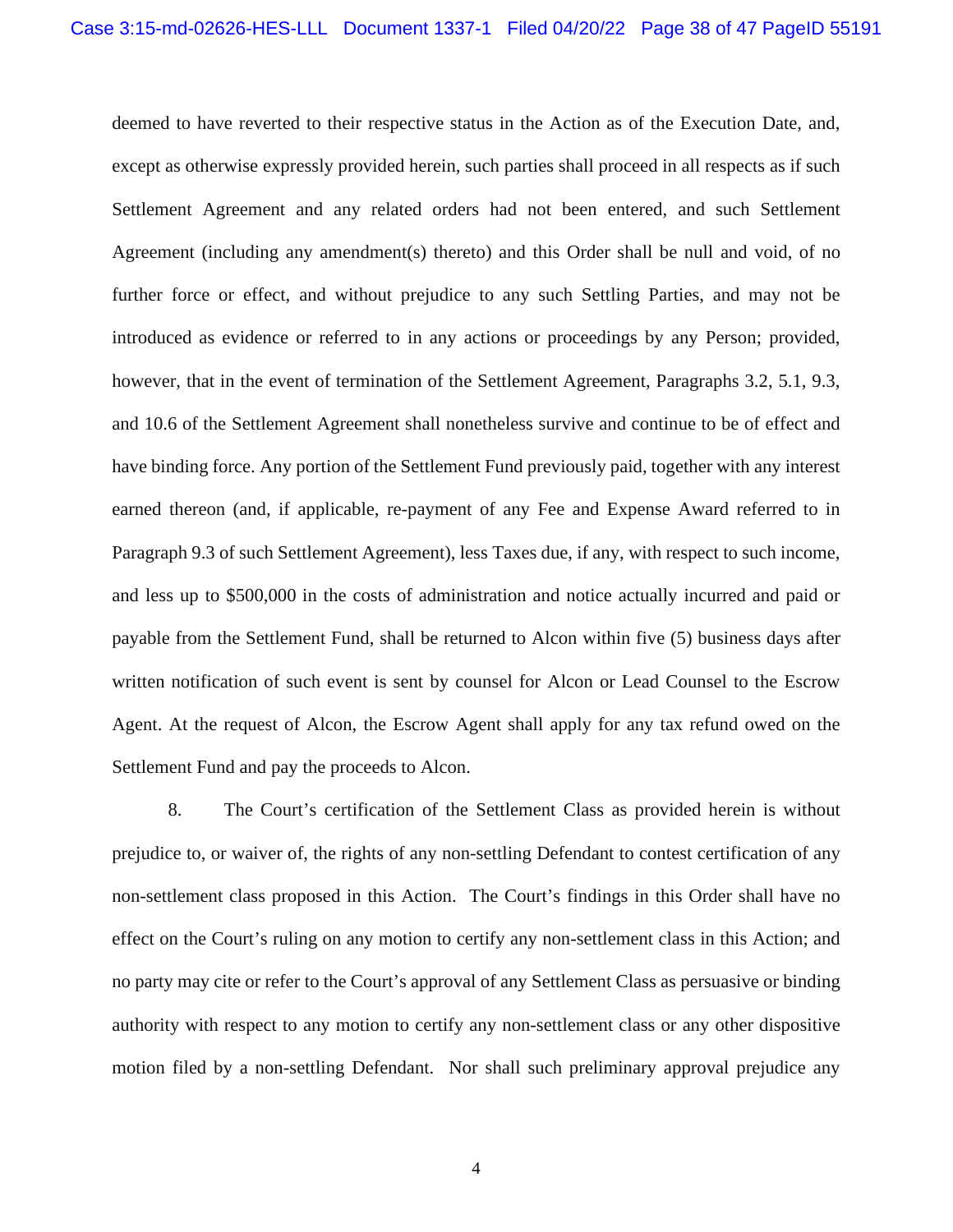rights, claims, or defenses of any non-settling Defendant.

9. Alcon has denied wrongdoing or liability in connection with the allegations in the Action. As such, nothing in the Settlement Agreement constitutes an admission by Alcon as to the merits of the allegations made in the Action, the validity of any defenses that could be or have been asserted, or the appropriateness of the certification of any class.

10. All proceedings in the Action with respect to Alcon are stayed until further order of the Court. Such stay does not apply, however, to the extent actions are necessary to implement or comply with the terms of the Settlement Agreement.

11. All Class Members shall be bound by all determinations and judgments in the Action concerning the settlement set forth in the Settlement Agreement, whether favorable or unfavorable to the Settlement Class.

12. Any member of the Settlement Class may enter an appearance in the Action, at his, her, or its own expense, individually or through counsel of his, her, or its own choice. Any member of the Settlement Class who does not enter an appearance will be represented by Lead Counsel. IT IS SO ORDERED.

DATED: \_\_\_\_\_\_\_\_\_\_\_\_\_\_\_\_\_\_\_

UNITED STATES DISTRICT JUDGE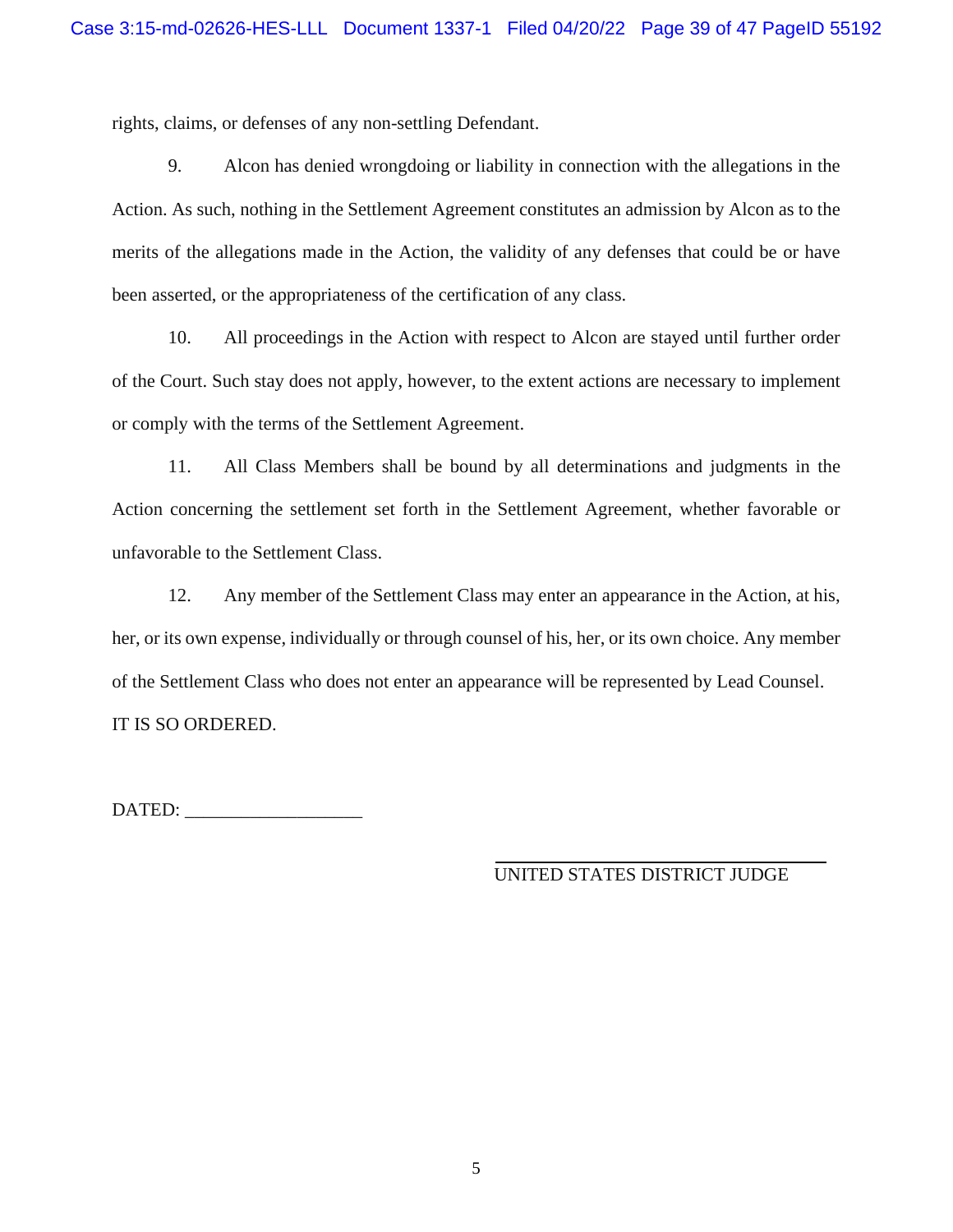Case 3:15-md-02626-HES-LLL Document 1337-1 Filed 04/20/22 Page 40 of 47 PageID 55193

# **EXHIBIT B**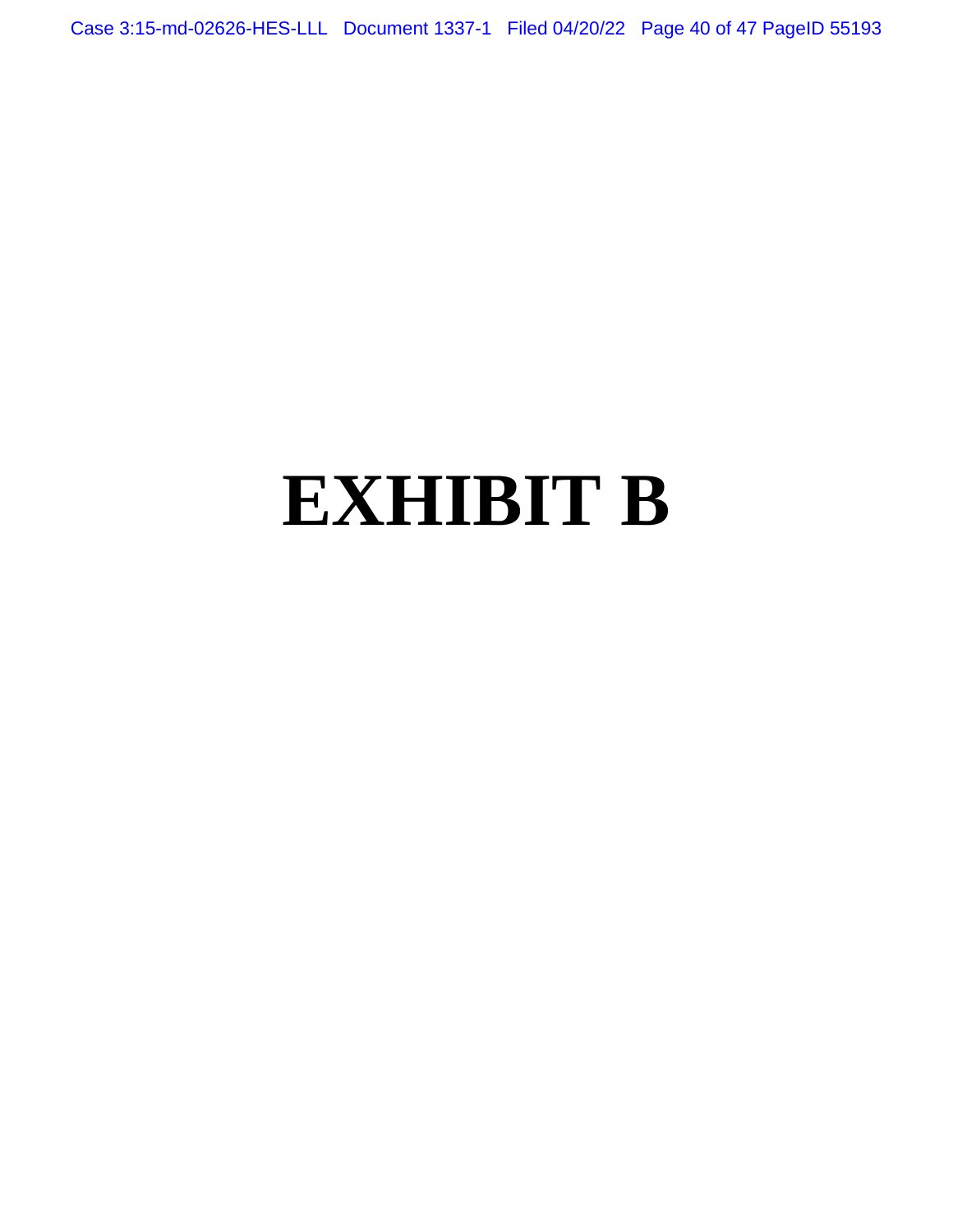### **UNITED STATES DISTRICT COURT MIDDLE DISTRICT OF FLORIDA**

| In Re:                                                        | Case No. 3:15-md-2626-HES-LLL                                                                                    |
|---------------------------------------------------------------|------------------------------------------------------------------------------------------------------------------|
| <b>DISPOSABLE CONTACT LENS</b><br><b>ANTITRUST LITIGATION</b> | <b>Judge Harvey E. Schlesinger</b><br>Judge Virginia M. Hernandez Covington<br>Magistrate Judge Laura L. Lambert |
| THIS DOCUMENT RELATES TO:<br><b>All Class Actions</b>         |                                                                                                                  |

# **[PROPOSED] FINAL JUDGMENT AND ORDER OF DISMISSAL RE ALCON VISION, LLC ("ALCON")**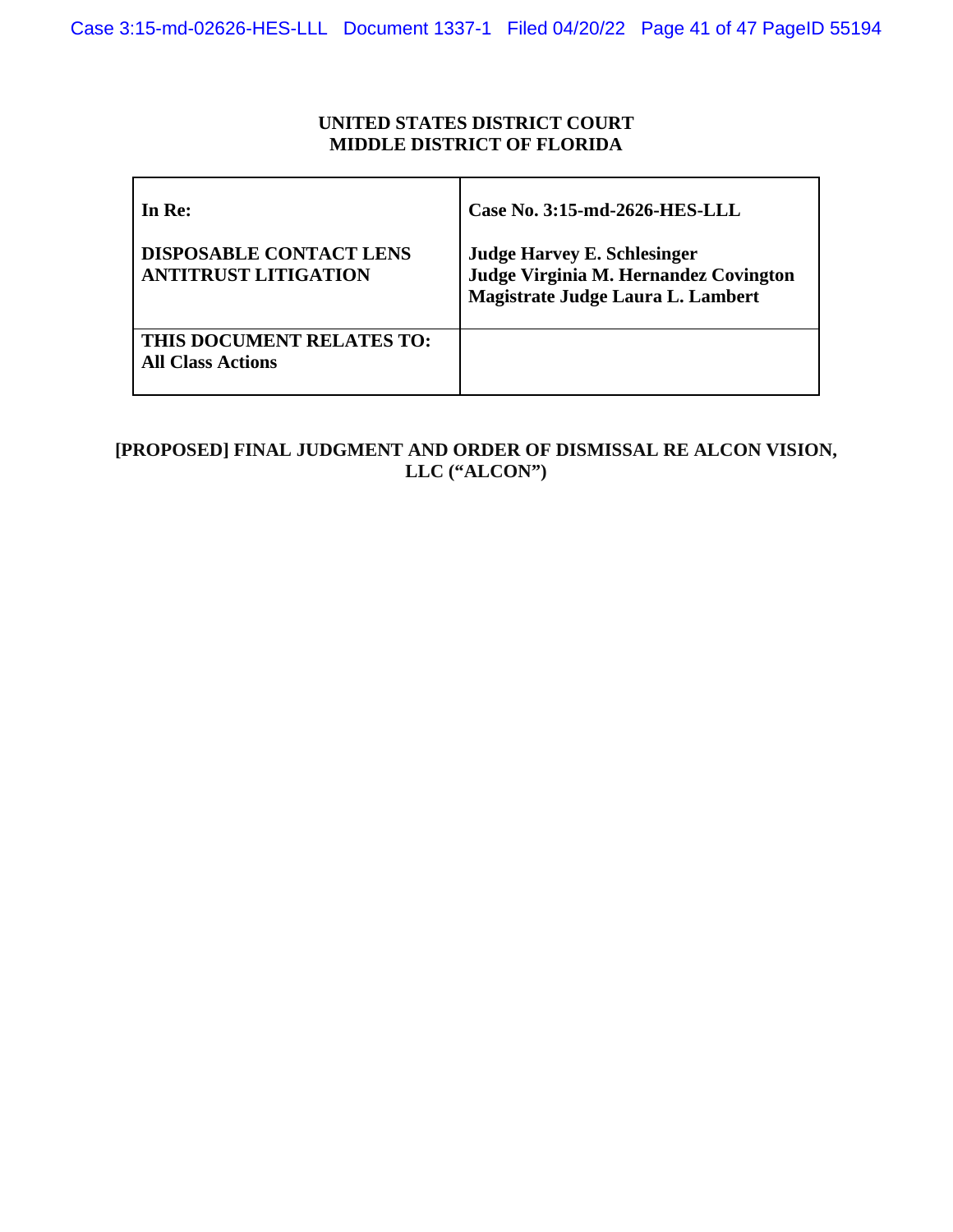This matter came before the Court for hearing pursuant to Plaintiffs' application for final approval of the settlement set forth in the Stipulation and Agreement of Settlement with Alcon Vision, LLC ("Alcon") dated March 23, 2022 (the "Settlement Agreement"). The Court has considered all papers filed and proceedings held herein and is fully informed of these matters. For good cause shown, IT IS HEREBY ORDERED, ADJUDGED, AND DECREED that:

1. This Final Judgment and Order of Dismissal incorporates by reference the definitions in the Settlement Agreement, and all capitalized terms used, but not defined, herein shall have the same meanings as in the Settlement Agreement.

2. This Court has jurisdiction over the subject matter of the Action and over all parties to the Action, including all Settlement Class Members.

3. The notice provisions of the Class Action Fairness Act, 28 U.S.C. §1715, have been satisfied.

4. Pursuant to Rule 23(e) of the Federal Rules of Civil Procedure, the Court grants final approval of the Settlement set forth in the Settlement Agreement on the basis that the settlement is fair, reasonable, and adequate as to, and in the best interests of, all Settlement Class Members, and is in compliance with all applicable requirements of the Federal Rules of Civil Procedure. In reaching this conclusion, the Court considered the factors set forth in *City of Detroit v. Grinnell Corp.*, 495 F.2d 448, 463 (2d Cir. 1974), *abrogated on other grounds by Goldberger v. Integrated Res., Inc.*, 209 F.3d 43 (2d Cir. 2000). Moreover, the Court concludes that:

a. The Settlement set forth in the Settlement Agreement was fairly and honestly negotiated by counsel with significant experience litigating antitrust class actions and other complex litigation and is the result of vigorous arm's-length negotiations undertaken in good faith;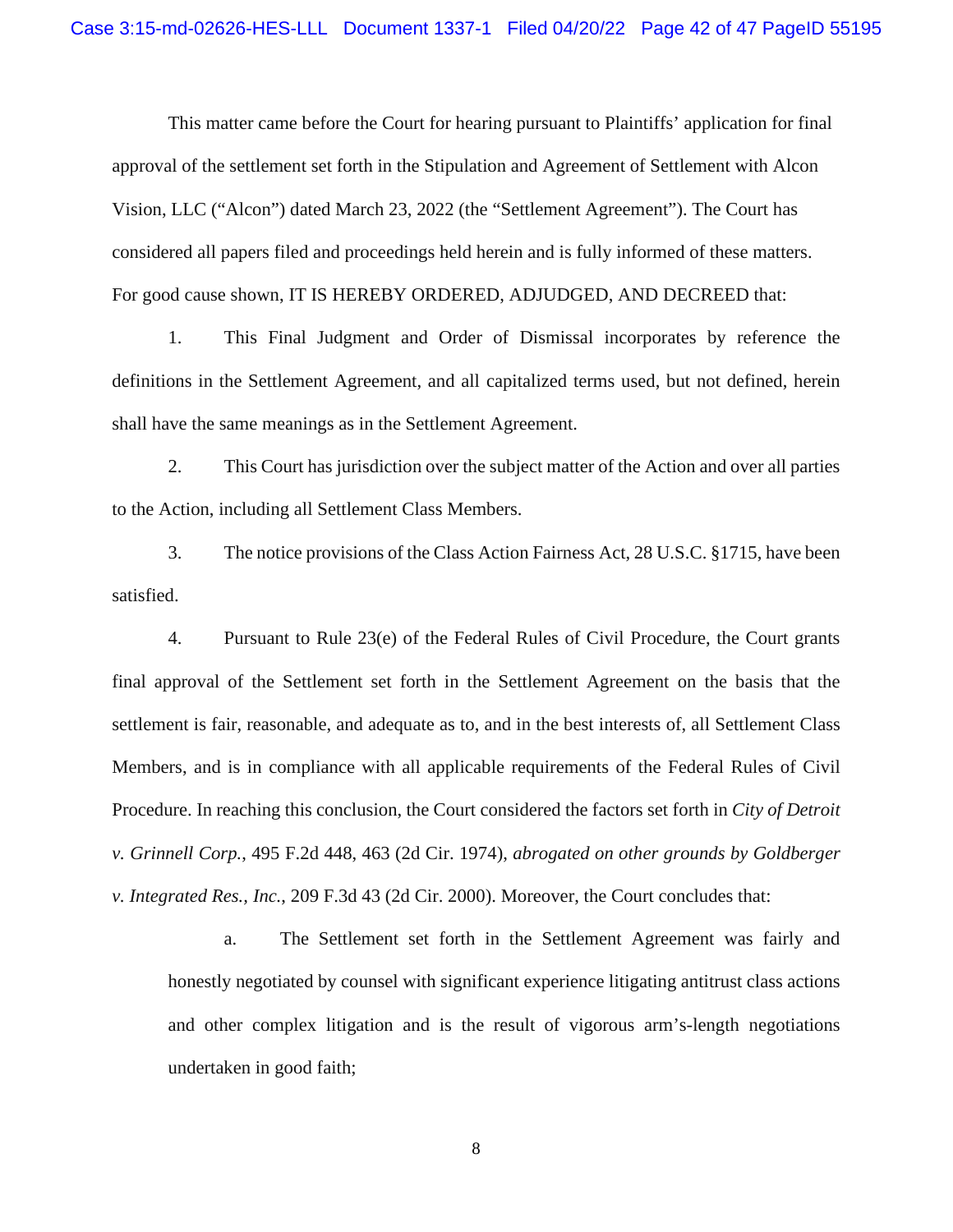b. This Action is likely to involve contested and serious questions of law and fact, such that the value of an immediate monetary recovery outweighs the mere possibility of future relief after protracted and expensive litigation;

c. Success in complex cases such as this one is inherently uncertain, and there is no guarantee that continued litigation would yield a superior result; and

d. The Settlement Class Members' reaction to the Settlement set forth in the Settlement Agreement is entitled to great weight.

5. Except as to any individual claim of those Persons (identified in Exhibit 1 hereto) who have validly and timely requested exclusion from the Settlement Class ("Opt-Outs"), the Action and all claims contained therein, as well as all of the Released Class Claims, against Alcon and Released Alcon Parties by the Plaintiffs and Releasing Class Parties are dismissed with prejudice. The Settling Parties are to bear their own costs, except as otherwise provided in the Settlement Agreement and the orders of this Court.

6. The Opt-Outs identified in Exhibit 1 hereto have timely and validly requested exclusion from the Settlement Class and are excluded from the Settlement Class for all purposes, are not bound by this Final Judgment and Order of Dismissal, and may not make any claim or receive any benefit from the Settlement Agreement or any other settlement from which members of Settlement Class are entitled to recover.

7. Upon the Effective Date: (i) Plaintiffs and each of the Settlement Class Members shall be deemed to have, and by operation of the Judgment shall have, fully, finally, and forever released, relinquished, and discharged against the Released Alcon Parties (whether or not such Settlement Class Member executes and delivers a Proof of Claim and Release form) any and all Released Class Claims (including, without limitation, Unknown Claims); and (ii) Plaintiffs and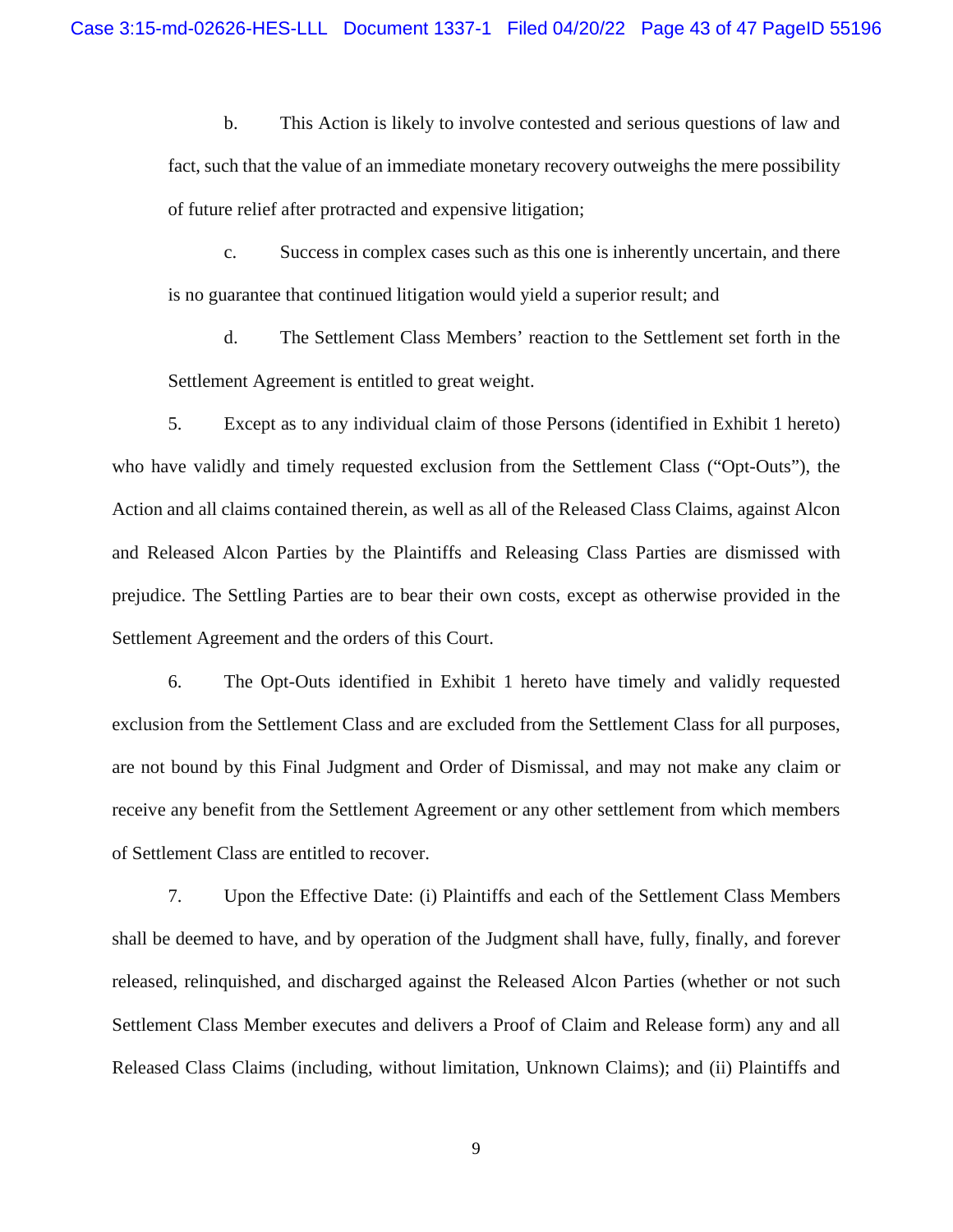each of the Settlement Class Members and anyone claiming through or on behalf of them, shall be permanently barred and enjoined from the commencement, assertion, institution, maintenance or prosecution of any of the Released Class Claims against any Released Alcon Parties in any action or other proceeding in any court of law or equity, arbitration tribunal, administrative forum, or forum of any kind. This Final Judgment and Order of Dismissal shall not affect in any way the right of Plaintiffs or Releasing Class Parties to pursue claims, if any, outside the scope of the Released Class Claims. Claims to enforce the terms of the Settlement Agreement are not released.

8. Upon the Effective Date, each of the Releasing Alcon Parties: (i) shall be deemed to have, and by operation of the Judgment and Order of Dismissal shall have, fully, finally, and forever released, relinquished, and discharged Plaintiffs, each and all of the Settlement Class Members, and Plaintiffs' Counsel from any and all Released Alcon Parties' Claims (including, without limitation, Unknown Claims); and (ii) shall be permanently barred and enjoined from the commencement, assertion, institution, maintenance or prosecution against any counsel for Plaintiffs and Settlement Class Members in any action or other proceeding in any court of law or equity, arbitration tribunal, administrative forum, or forum of any kind, asserting any of the Released Alcon Parties' Claims. This Final Judgment and Order of Dismissal shall not affect in any way the right of Alcon or Releasing Alcon Parties to pursue claims, if any, outside the scope of the Released Alcon Parties' Claims. Claims to enforce the terms of the Settlement Agreement are not released.

9. Upon the Effective Date, any claims for contribution, indemnification, or similar claims from any Person, including any other Defendants in the Action against any of the Released Alcon Parties, arising out of or related to the Released Class Claims, are barred in the manner and to the fullest extent permitted under the law of New York or any other jurisdiction that might be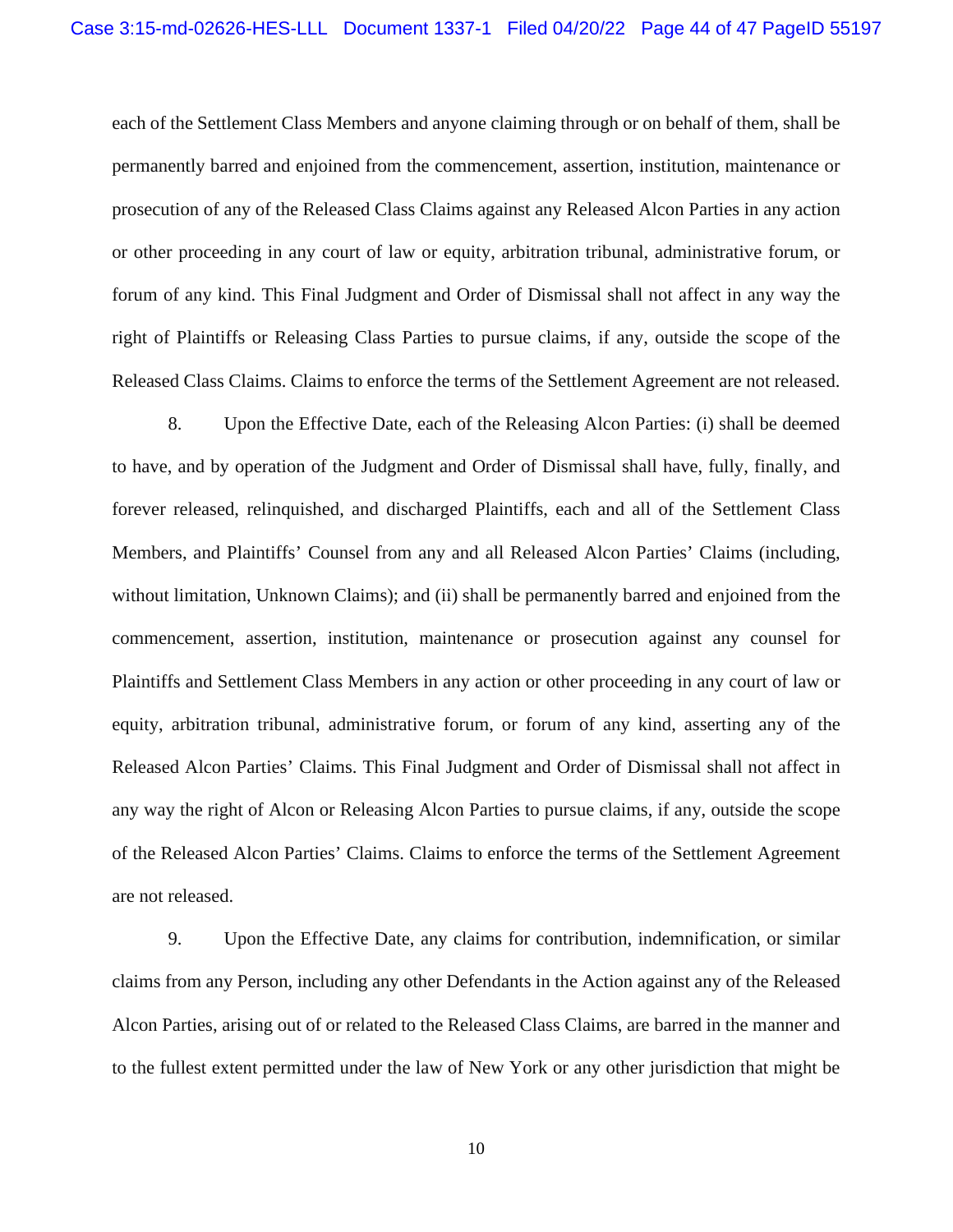construed or deemed to apply to any claims for contribution, indemnification or similar claims against any of the Released Alcon Parties.

10. All rights of any Settlement Class Member against (i) any of the other Defendants (apart from Alcon) currently named in the Action; (ii) any other Person formerly named in the Action; or (iii) any alleged co-conspirators or any other Person subsequently added or joined in the Action, other than Alcon and the Released Alcon Parties with respect to Released Class Claims are specifically reserved by Plaintiffs and the Settlement Class Members. To the extent permitted and/or authorized by law, all UPP transactions by Class Members during the Settlement Class Period, remain in the case against (i) any of the other Defendants (other than Alcon) currently named in the Action; (ii) any other Person formerly named in the Action; or (iii) any alleged coconspirators or any other Person subsequently added or joined in the Action, other than Alcon and the Released Alcon Parties, as a potential basis for damage claims and may be part of any joint and several liability claims.

11. The mailing and distribution of the Notice to all members of the Settlement Class who could be identified through reasonable effort and the publication of the Summary Notice satisfy the requirements of Rule 23 of the Federal Rules of Civil Procedure and due process, constitute the best notice practicable under the circumstances, and constitute due and sufficient notice to all Persons entitled to notice.

12. The Plan of Distribution submitted by Plaintiffs is approved as fair, reasonable, and adequate.

13. Neither the Settlement Agreement nor the Settlement contained therein, nor any act performed or document executed pursuant to or in furtherance of the Settlement Agreement or the Settlement: (a) is or may be deemed to be or may be used as an admission or evidence of the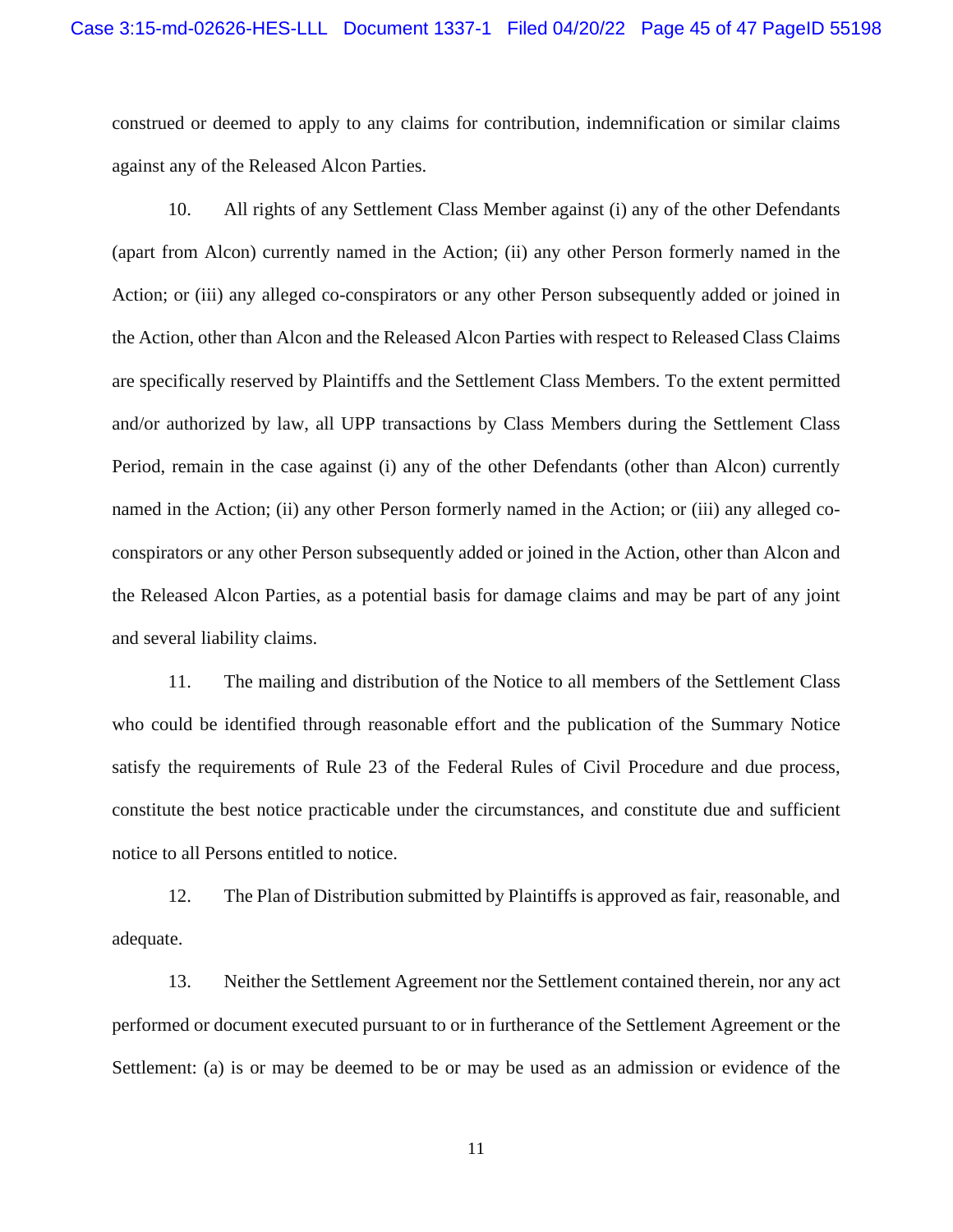validity of any Released Class Claim, or of any wrongdoing or liability of Alcon and the Released Alcon Parties; or (b) is or may be deemed to be or may be used as an admission of, or evidence of, any fault or omission of any of Alcon and the Released Alcon Parties in any civil, criminal, or administrative proceeding in any court, administrative agency, or other tribunal. The Settlement Agreement may be filed in an action to enforce or interpret the terms of the Settlement Agreement, the Settlement contained therein, and any other documents executed in connection with the performance of the Settlement embodied therein. Alcon and the Released Alcon Parties may file the Settlement Agreement and/or this Final Judgment and Order of Dismissal in any action that may be brought against them in order to support a defense or counterclaim based on the principles of res judicata, collateral estoppel, full faith and credit, release, good faith settlement, judgment bar, or reduction or any other theory of claim preclusion or issue preclusion or similar defense or counterclaim.

14. Without affecting the finality of this Final Judgment and Order of Dismissal in any way, this Court retains continuing and exclusive jurisdiction over: (a) implementation and enforcement of the terms set forth in the Settlement Agreement; (b) any award, distribution, or disposition of the Settlement Fund, including interest earned thereon; (c) hearing and determining applications for attorneys' fees, costs, expenses including expert fees, and incentive awards; and (d) all Settling Parties, Released Parties, and Releasing Parties for the purpose of construing, enforcing, and administering the Settlement Agreement.

15. In the event that the Settlement does not become effective in accordance with the terms of the Settlement Agreement, then this Final Order and Judgment of Dismissal shall be rendered null and void and shall be vacated. In such event, all orders entered and releases delivered in connection herewith shall be null and void, and the Settling Parties shall be deemed to have